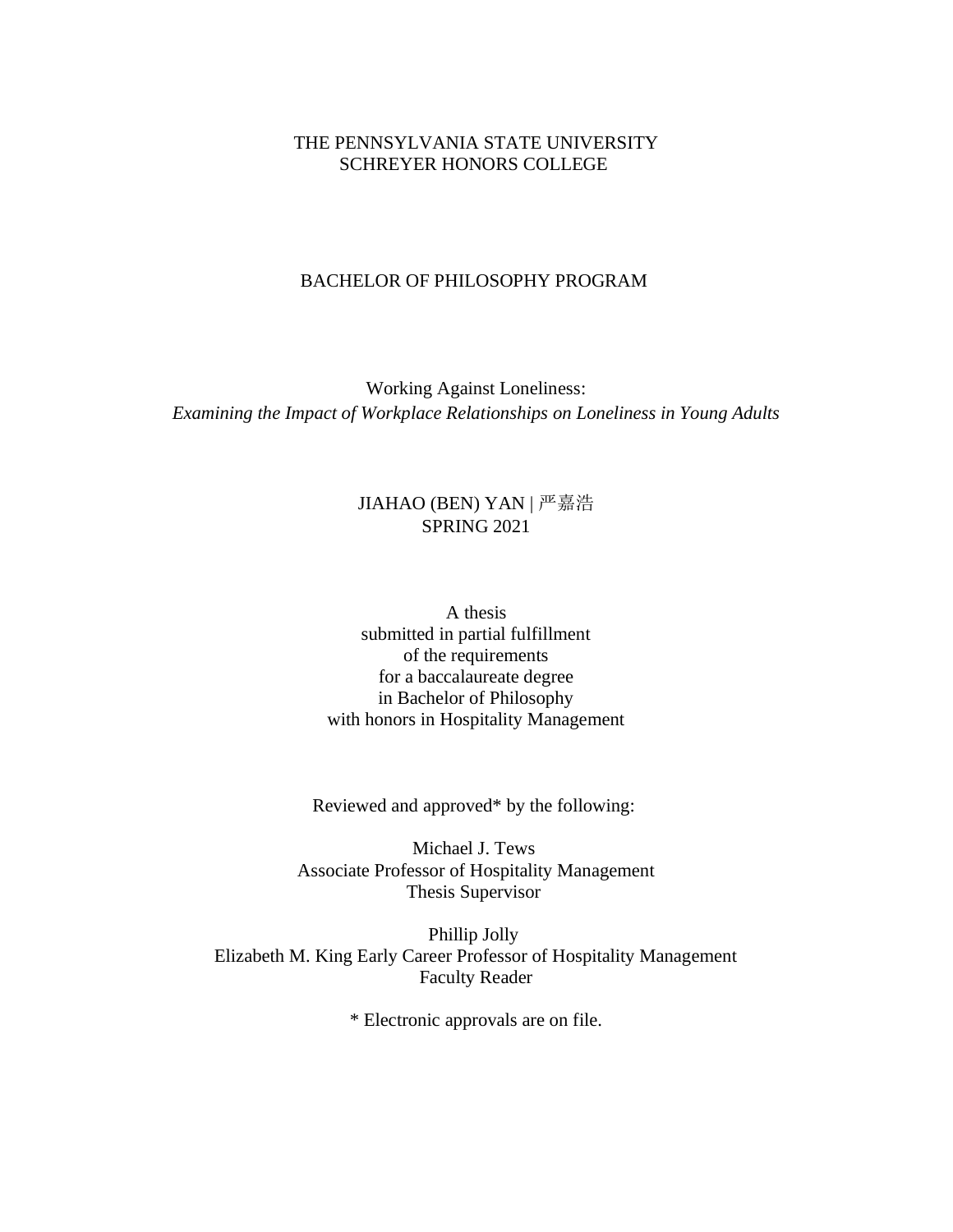#### **ABSTRACT**

While large bodies of literature exist on factors which combat loneliness, the impact of relationships stemming from the workplace has yet to be thoroughly examined, especially in the context of young adults. The present research endeavor draws on basic psychological needs theory and workplace literature to build and test a theoretical model of workplace peer relationships and loneliness to offer evidence that such relationships can help reduce feelings of loneliness in the lives of young adults outside of work. Specifically, the three types of work peers identified by Kram and Isabella (1985) were tested. With a sample of recent university graduates, results indicated that the presence of collegial and special peers significantly improved relatedness needs satisfaction at work, which in turn was related to lower levels of loneliness in life. Interestingly, the presence of information peers adversely impacted employees' level of relatedness needs satisfaction at work. Relatedness needs satisfaction outside of work was found to moderate the relatedness needs satisfaction at work - loneliness relationship, such that as needs satisfaction outside of work decreased, needs satisfaction at work had stronger relationships with feelings of loneliness. Implications of the results are discussed with respect to the value of fostering peer relationships in the workplace for organizations and the importance of differentiating types of relationships that may exist in the workplace for understanding their unique impact on employee wellbeing indicators such as loneliness.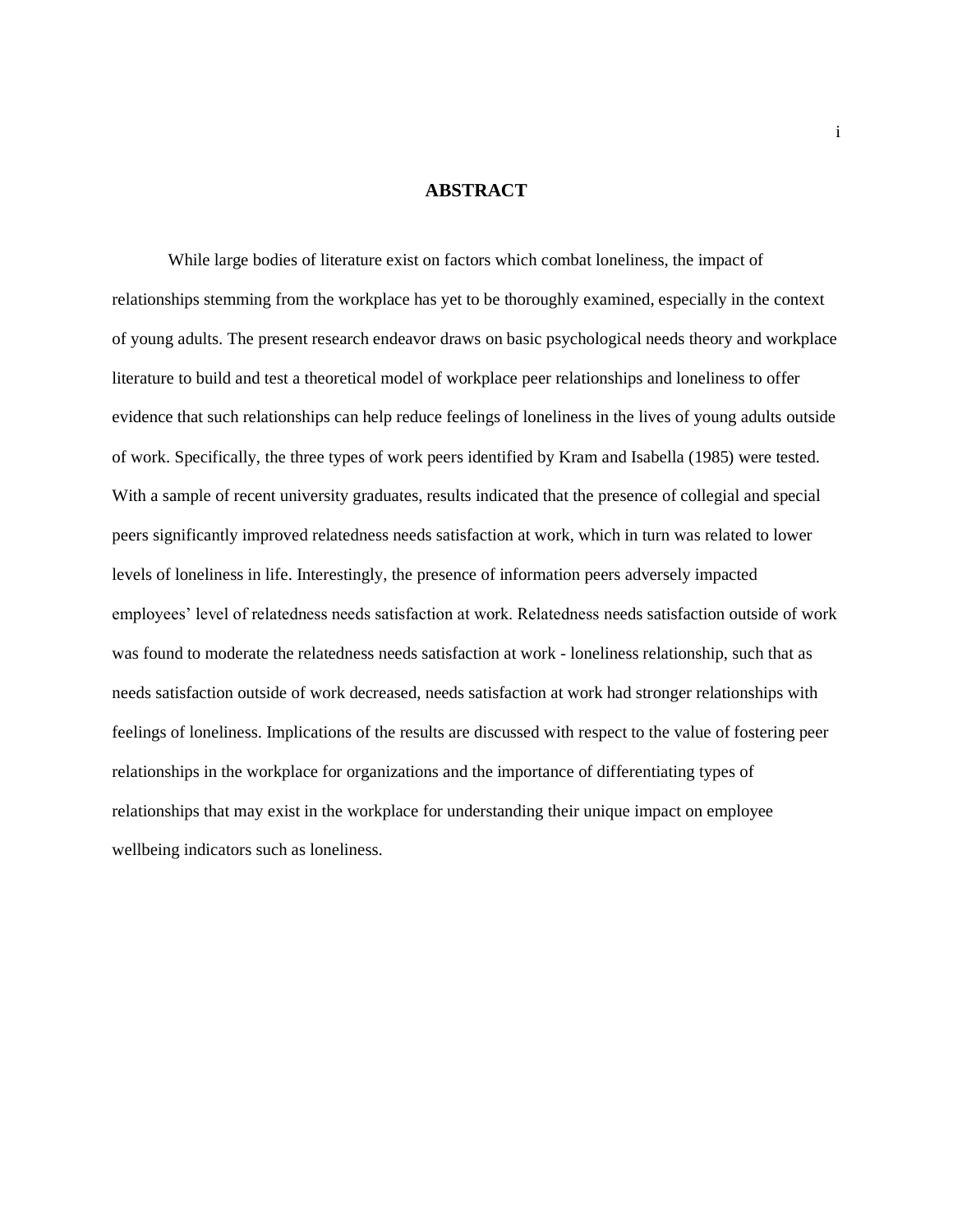# **TABLE OF CONTENTS**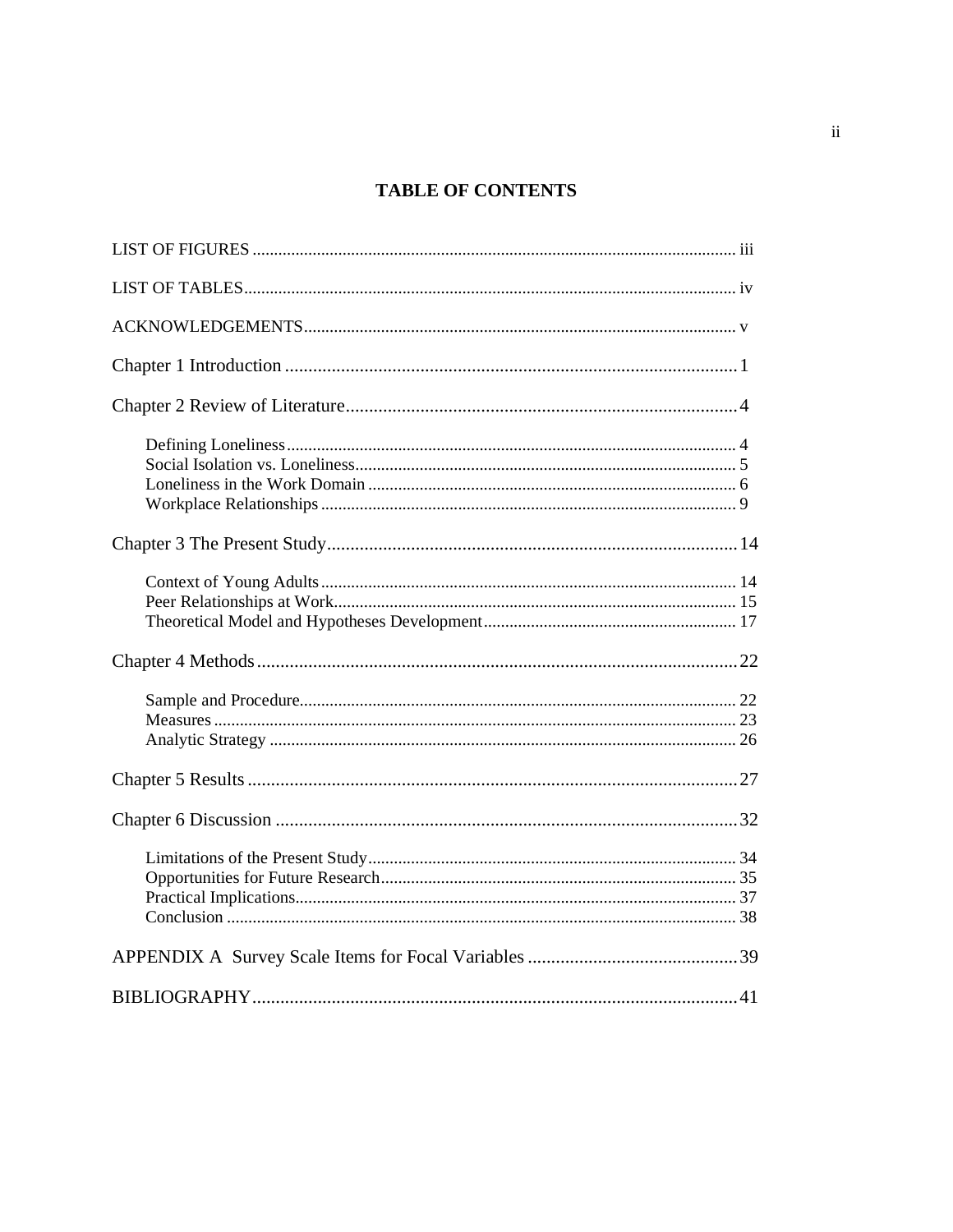# **LIST OF FIGURES**

| Figure 1. Theoretical Model of Workplace Peer Relationships and Loneliness  21    |  |  |  |  |
|-----------------------------------------------------------------------------------|--|--|--|--|
| Figure 2. Moderation Effects of Relatedness Needs Satisfaction Outside of Work 31 |  |  |  |  |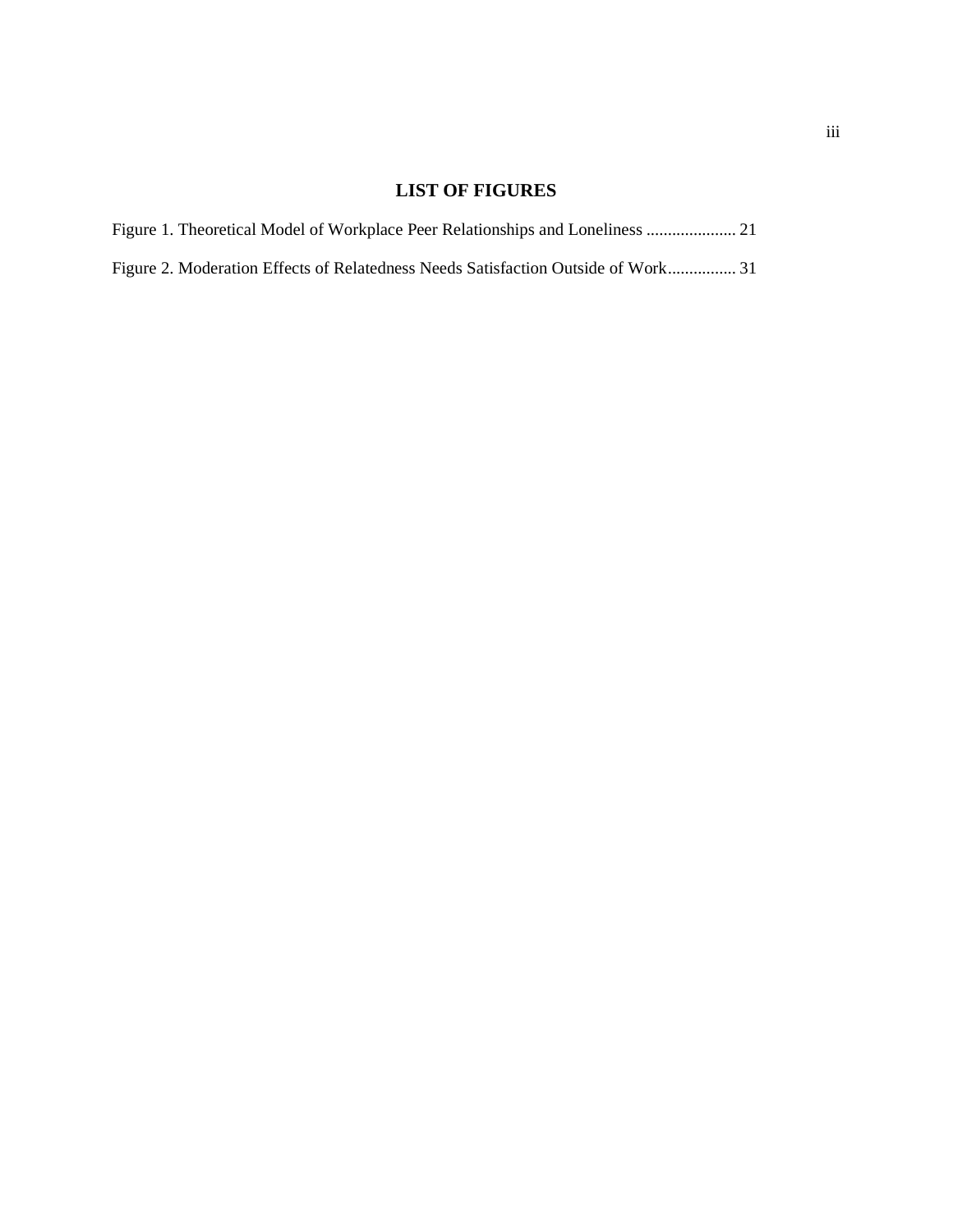# **LIST OF TABLES**

| Table 3. Descriptive Statistics and Correlations Among Primary Study Variables  29 |  |
|------------------------------------------------------------------------------------|--|
|                                                                                    |  |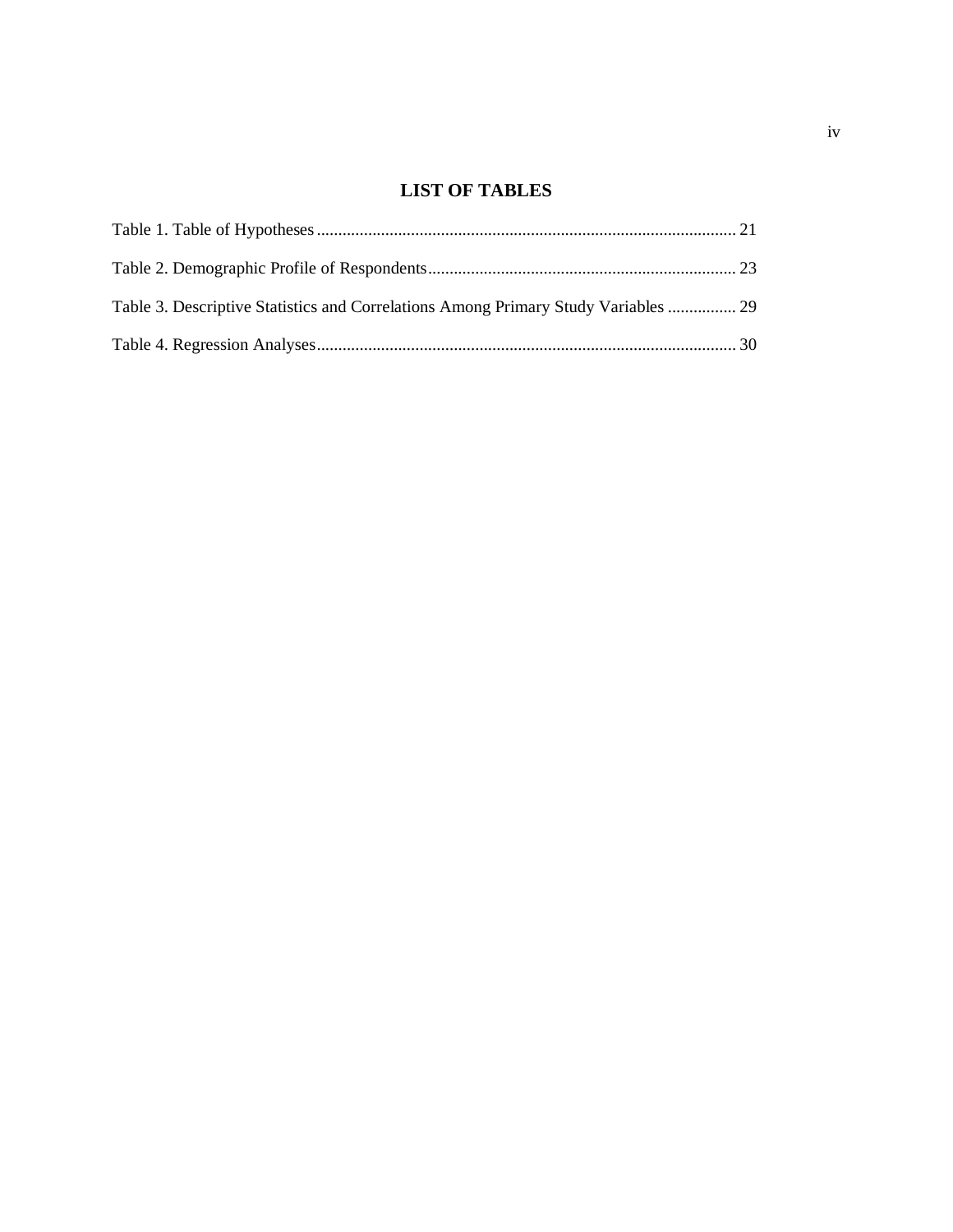#### **ACKNOWLEDGEMENTS**

Without doubt, the individual who has made the greatest impact on not only the completion of this thesis but also my development as a scholar is Dr. Michael Tews. I'm will be forever grateful that you didn't delete my unprompted email and agreed to sit down for coffee. Thanks for putting up with me for the last two years.

As someone who wrote and defended a thesis touting the importance of basic psychological needs fulfillment for one's wellbeing, it would only be appropriate for me to highlight those who have contributed significantly to my own sense of competency, autonomy, and relatedness.

Aside from Dr. Tews, my growth was cultivated by several mentors who have been incredibly generous of their time and energy with me. Special thanks to Dr. Phil Jolly for your wise and calming insights amidst the occasionally spirited debates between Dr. Tews and myself - I think we both owe you a drink. I am also extremely thankful to Dr. Ted Alter; your caring words and sage advice were invaluable during the most challenging times of the thesis process. I'd also like to acknowledge Dr. James LeBreton, Nathaniel Schermerhorn, and Samantha Stevens for allowing me to partake in a course traditionally offered for PhD candidates. I don't think I've ever worked so hard for a class, and I loved everything about it - competence, invigorated.

To all involved in operationalizing the Bachelor of Philosophy program: Del Schwab, Janet Schulenburg, Junhow Wei, Dr. Tanya Furman, and Dr. Peter Arnett, I extend my deepest gratitude and respect. Having the ability to carve my own academic path and pursue endlessly diverse opportunities without the pressure of rigid requirements is a rare privilege that I do not hold lightly - autonomy, check.

Throughout this rollercoaster ride that is the college experience, I've always had the support of some of the best friends anyone could dream of. Without mentioning names (their legacies will surely be preserved in other ways), they have been present both in the best times and the worst times. Loneliness was a very infrequent emotion I felt, hence my fascination with it and the development of this document relatedness, almost always satisfied.

Lastly, thank you (yes you reading this right now) in advance for taking the time to read this darn paper that a significant percentage of my life has revolved around. If you make it to the end without falling asleep and want to talk about any of the topics I discussed, shoot me an email.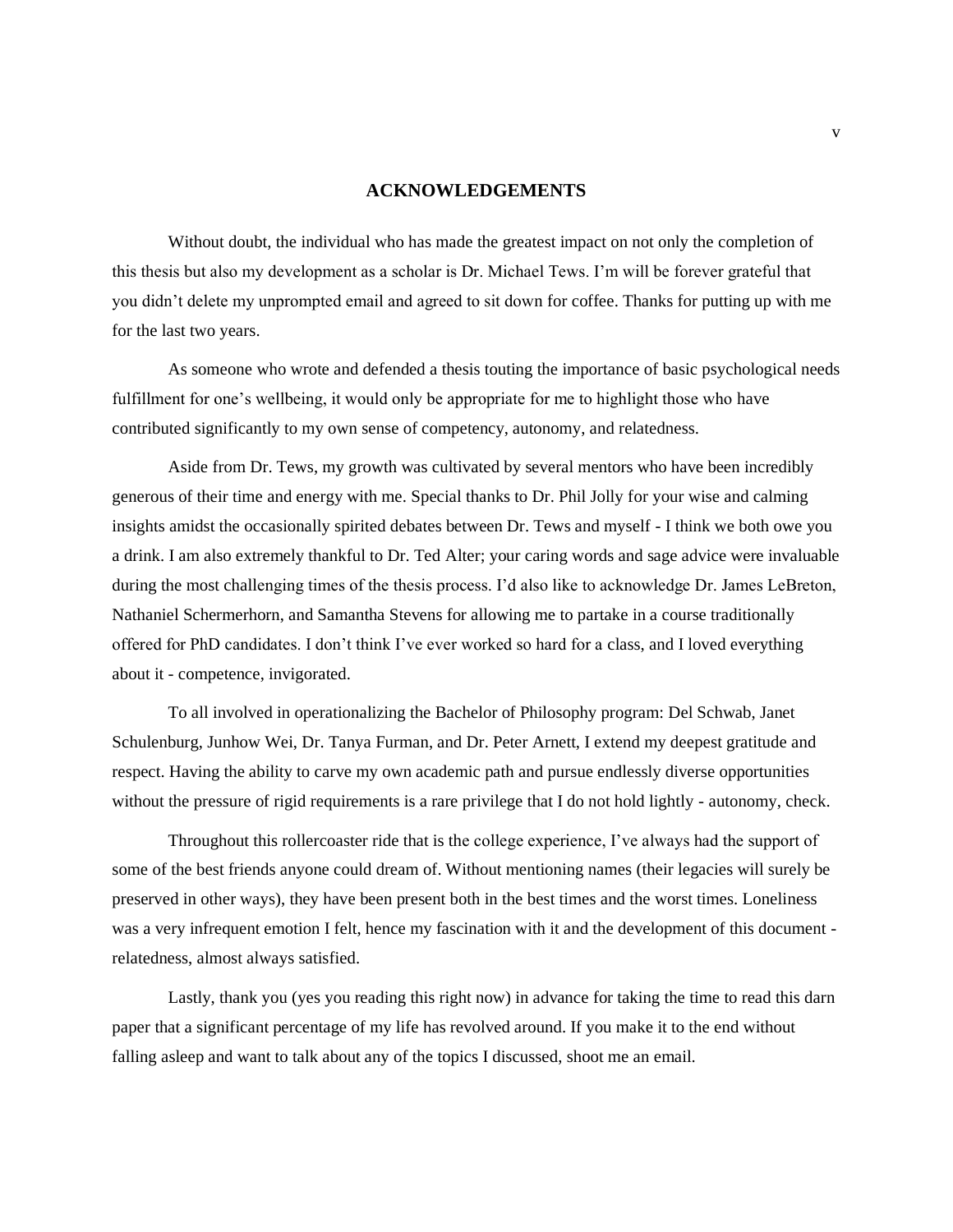### **Chapter 1**

### **Introduction**

<span id="page-6-0"></span>The year is 2021 and COVID-19 is not the only public health crisis the United States currently faces. During his tenure as the U.S. surgeon general under Barack Obama, Vivek H. Murthy stressed the importance of tackling what he called the "loneliness epidemic" (Murthy, 2020). Loneliness has been found to reduce life span in years similar to that caused by smoking 15 cigarettes a day, an effect even greater than the impact of obesity (Pomeroy, 2019). As the effects of socially-restricted life under coronavirus extend indefinitely, research on effective antidotes to loneliness becomes of the utmost importance.

Data across geographical regions and cultures suggest that the populations most vulnerable to loneliness are young adults. Findings from a 2019 study found that Millennials (born 1981 - 1996) report feeling lonely much more often than their Generation X (born  $1965 - 1980$ ) and Baby Boomer (1946 – 1980) counterparts (Ballard, 2019). While 30 percent of Millennials say they "always or often feel lonely," just 20 percent of Generation X respondents said the same. Even fewer Baby Boomers reported feelings of loneliness, at 15 percent. A 2018 analysis by Britain's Office for National Statistics echoed those results by finding that 10 percent of Britons aged 16 to 24 reported feeling lonely "often or always," the highest of any age group; additionally, they also had the highest share in any group that also felt lonely "some of the time" - 23 percent (Pyle & Evans, 2018). The youngest generations of adults, Millennials and Generation Z (born after 1997), have been dubbed as the loneliest generations (Hillard, 2019).

Murthy points to the workplace as one of the primary places where loneliness can be combated or exacerbated. Our social connections are largely influenced by the institutions and settings where we spend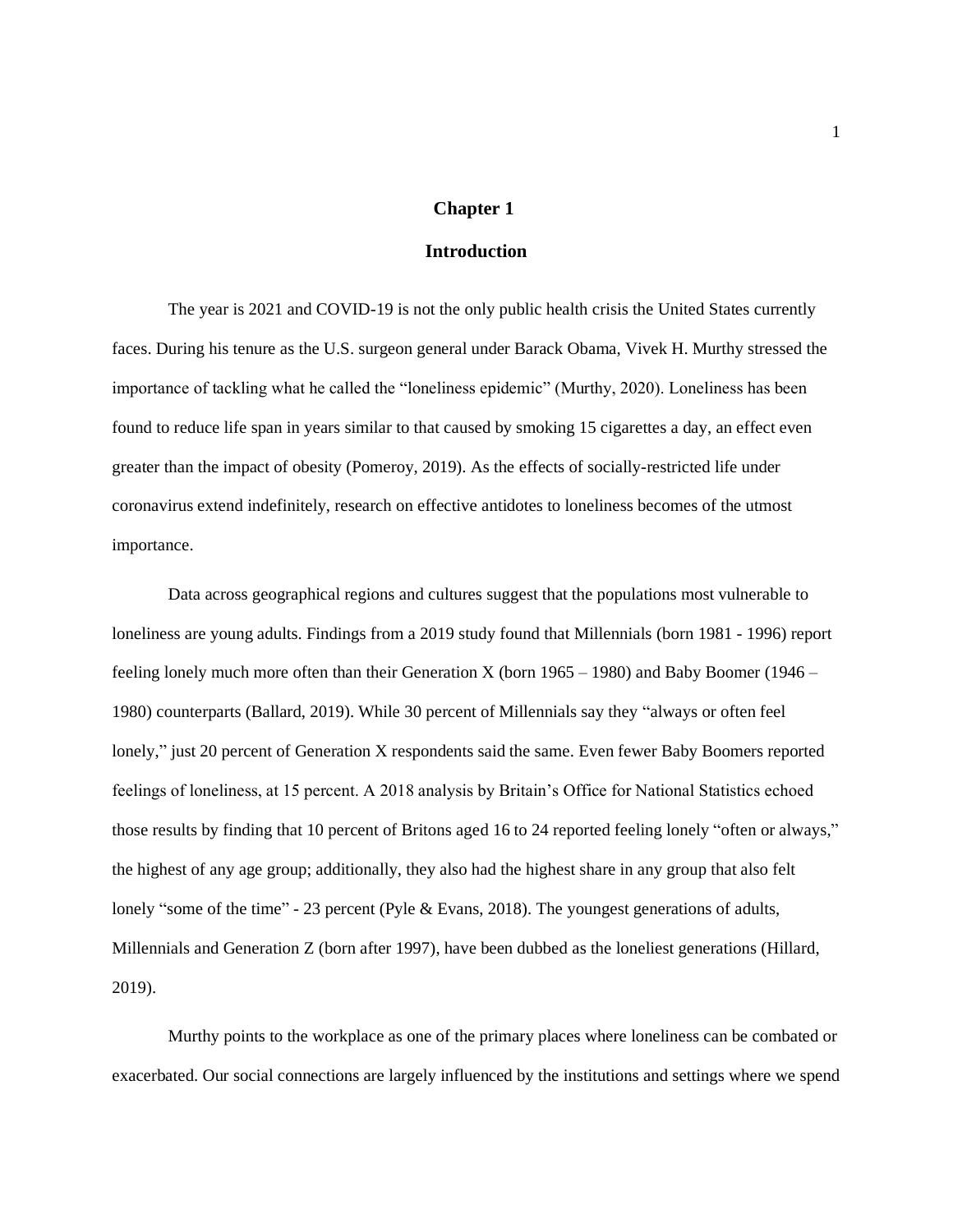the majority of our time (Murthy, 2020). Adults spend a significant amount of their waking hours working – often eight hours a day, but in many cases even more. Thus, the relationships we have with those at work represent a sizable portion of our total interactions. The quality of those interactions may exert significant influence on one's experiences with feelings of loneliness (Ozcelik & Barsade, 2018).

When Americans are asked about which places they have made friends, 76 percent of respondents indicated that they have met at least one friend through work (Ballard, 2019). This was the second highest out of any source, only placing below high school (87%). Interestingly, the workplace as a source of friendships ranked higher than college (70%) or local neighborhoods (61%). During the increasing amount of time we spend working, relationships with various coworkers are often developed. Most of these relationships tend to be work-focused, but sometimes deeper connections are formed between peers that resemble close friendships (Colbert, Bono, & Purvanova, 2016).

Being a key turning point in life, relationships formed at work may be especially important for young adults transitioning from school to the workplace (Fraley & Davis, 1997). Beginning a full-time role often requires a change in location and routine. This disruptive process often results in young adults finding themselves in need of new social networks due to distancing from past relationships caused by work-related relocations (Qualter et al., 2015). Colleagues may represent the most available source of social interaction for young adults who recently transitioned from school to work. Thus, relationship opportunities stemming from the workplace have the potential to influence their experiences with loneliness.

Previous research has demonstrated that the presence of high-quality relationships can have a significant impact at reducing loneliness (Ernst & Cacioppo, 1999). Scholars like Adamcyzk (2015) have demonstrated the differential impact that sources of relationships can have on loneliness. Specifically, relationships with friends, family members, and romantic partners are not equal in their impact on reducing feelings of loneliness. Recently, organizational scholars have also taken an interest in loneliness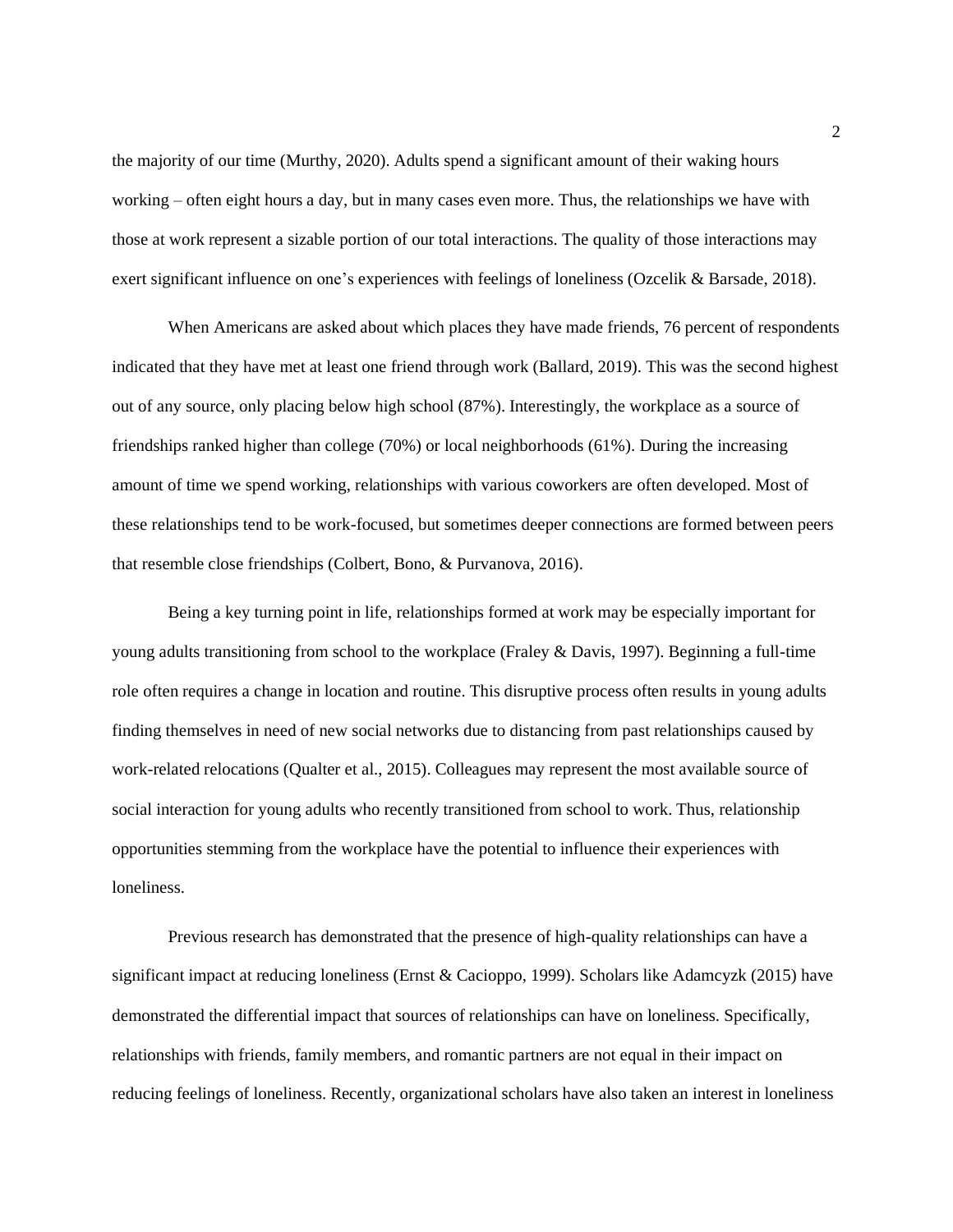and its effects on the workplace, specifically examining its effects on outcomes such as performance and engagement (Ozcelik & Barsade, 2018). However, the inverse has received much less attention. The impact of workplace relationships on experiences of loneliness outside the workplace is an area of scholarship that has yet to be explored.

Towards this end, the present study will examine the connection between workplace relationships and loneliness in the context of young adults. Building on Kram and Isabella's (1985) framework of workplace peer relationships and Ryan and Deci's (2000) basic psychological needs theory, this research endeavor contributes to previous literature by conceptualizing and testing a new theoretical model of workplace relationships and loneliness using quantitative methods. Results of a survey conducted with university graduates will be analyzed and their implications discussed. Furthermore, limitations of this study and suggestions for future research will be provided.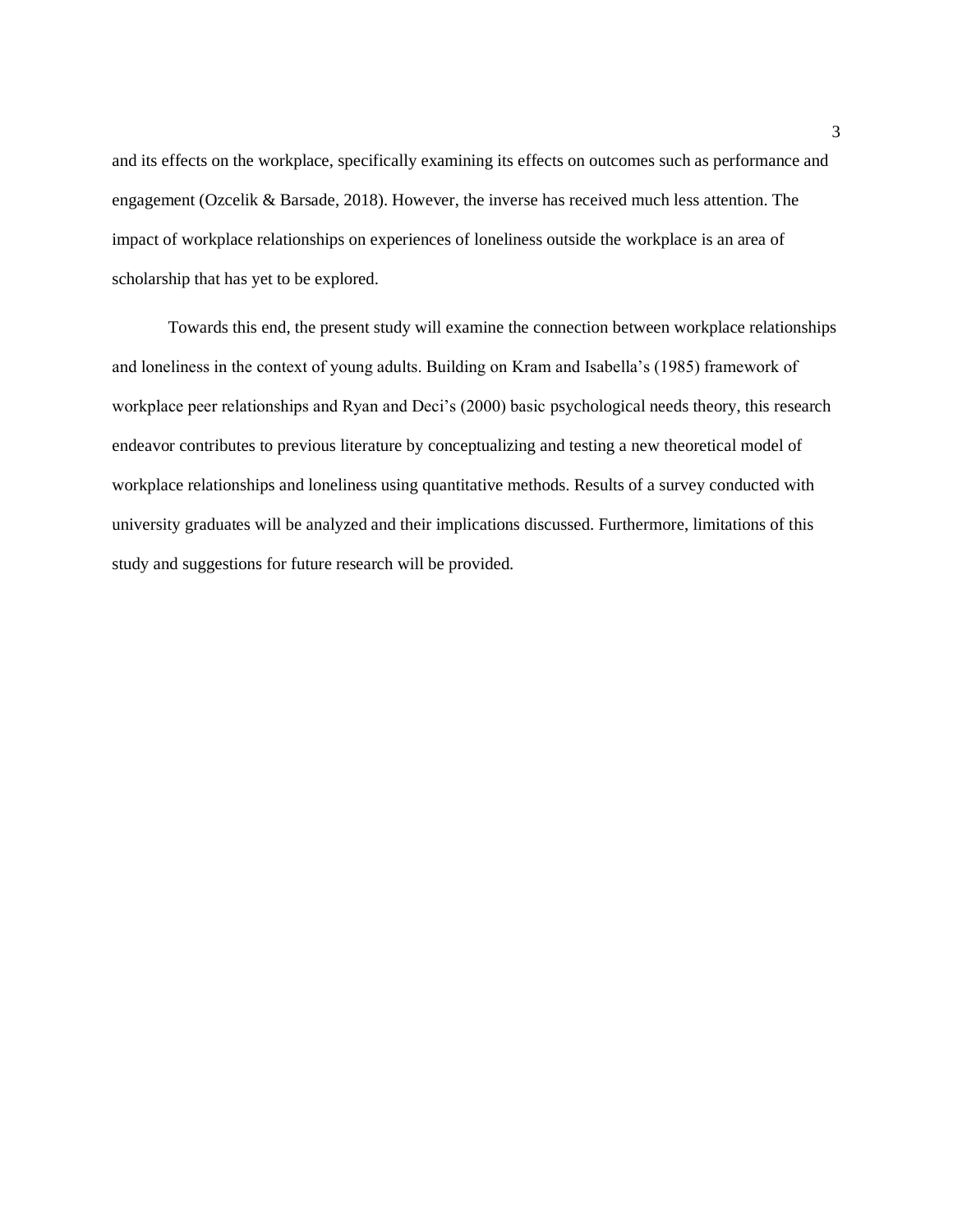### **Chapter 2**

## **Review of Literature**

### <span id="page-9-1"></span><span id="page-9-0"></span>**Defining Loneliness**

Loneliness is typically defined as a distressing feeling that accompanies the perception that one's social needs are not being met by the quantity and/or the quality of one's social relationships (Hawkley & Cacioppo, 2010; Peplau & Perlman, 1982). Foundations in loneliness definition were developed by Peplau and Perlman (1982), who pioneered research in the field. Other scholars studying loneliness in academic literature have since reached consensus around this definition and built upon it. Rook (1984) defined loneliness as an unpleasant emotional condition where a person feels estranged from or rejected by others and feels deprived of secure and close relationships in their social environment. Young (1982) defined loneliness as "perceived absence of satisfying social relationships, accompanied by symptoms of psychological distress that are related to the perceived absence" (p. 380). Generally, across most definitions, loneliness consistently contains an emotional dimension and is always negatively imbued (Clore & Ortony, 2013). However, the traditional conception of loneliness as a form of depression, shyness or poor social skills is inaccurate (Cacioppo & Patrick, 2008).

Loneliness is typically conceptualized and measured as a unidimensional construct (Hawkley, Browne, & Cacioppo, 2005). Previously, scholars distinguished between emotional and social dimensions of loneliness. Early studies have provided some evidence for the possibility of partitioning loneliness into separate dimensions through factor analysis (Hawkley et al., 2005). However, these factors have been found to be highly correlated, and there is significant overlap in their antecedents and outcomes.

Traditionally, loneliness was thought to be a gnawing sensation or chronic distress without redeeming features (Weiss, 1973). More recently, loneliness research has made the distinction between transient and chronic forms of loneliness (Cacioppo & Hawkley, 2005). In its transient, fleeting fashion,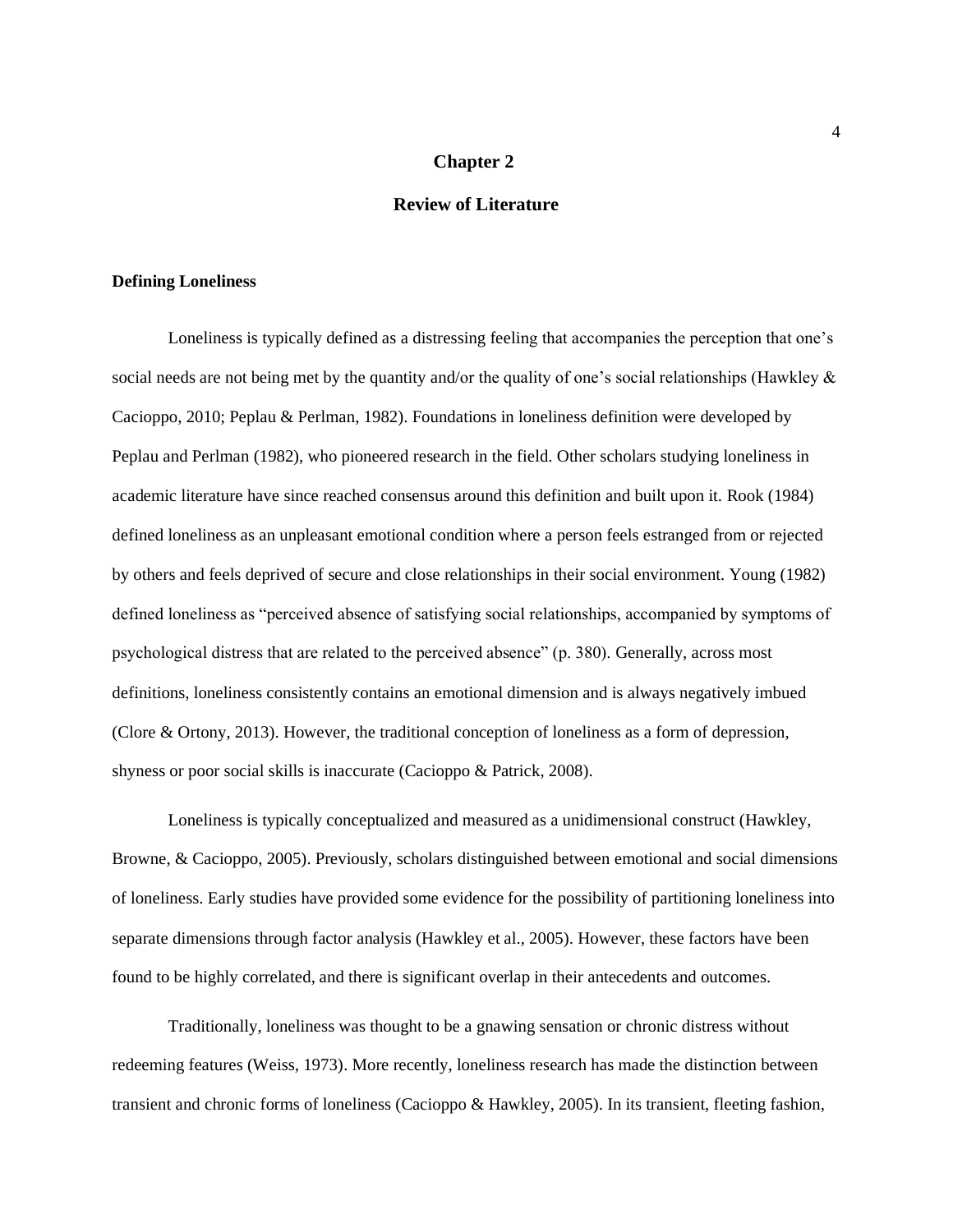loneliness is a mild and temporary experience much like hunger, thirst, or pain (Cacioppo & Hawkley, 2005). In this state, loneliness is conceptualized as a biological construct, a state that acts as a signal to incite behavior, serving to motivate an individual to fulfill its biological needs (Cacioppo et al., 2006). In the case of loneliness, those needs are social, and the experience of loneliness can contribute to the maintenance or repair of meaningful social connections (Cacioppo & Hawkley, 2005). However, when desired meaningful social connections are perceived as cut off or non-existent, loneliness can evolve into a chronic state.

In this lasting state, chronic loneliness can have the opposite effect (Cacioppo & Hawkley, 2005). Chronic loneliness impedes the satisfaction of belongingness needs "through faulty or dysfunctional cognitions, emotions, and behaviors" (Heinrich & Gullone, 2006, p. 698). Once individuals believe that they are being excluded from social relationships and feel alone, they may experience an array of negative emotions such as depression and anger as responses. Subsequently, they may avoid social interaction and commitments, withdraw in social situations, and participate in activities which prevent them from engaging in social settings such as working long hours. This creates a destructive circle whereby loneliness is perpetuated, and its effects are amplified (Wright & Silard, 2020).

#### <span id="page-10-0"></span>**Social Isolation vs. Loneliness**

Although related, loneliness is a distinct construct from social isolation, thus it is important to highlight their similarities and differences. A majority of scholarly definitions separate loneliness and social isolation through their subjective versus objective natures respectively. Social isolation represents an objective measure of social interactions and relationships, whereas loneliness represents a subjective perception of social isolation or outcast. Accordingly, loneliness is more closely associated with the quality rather than the quantity of one's relationships (Peplau & Perlman, 1982; Wheeler, Reis, & Nezlek, 1983). However, the two concepts are connected. Social isolation may lead to loneliness if the isolation is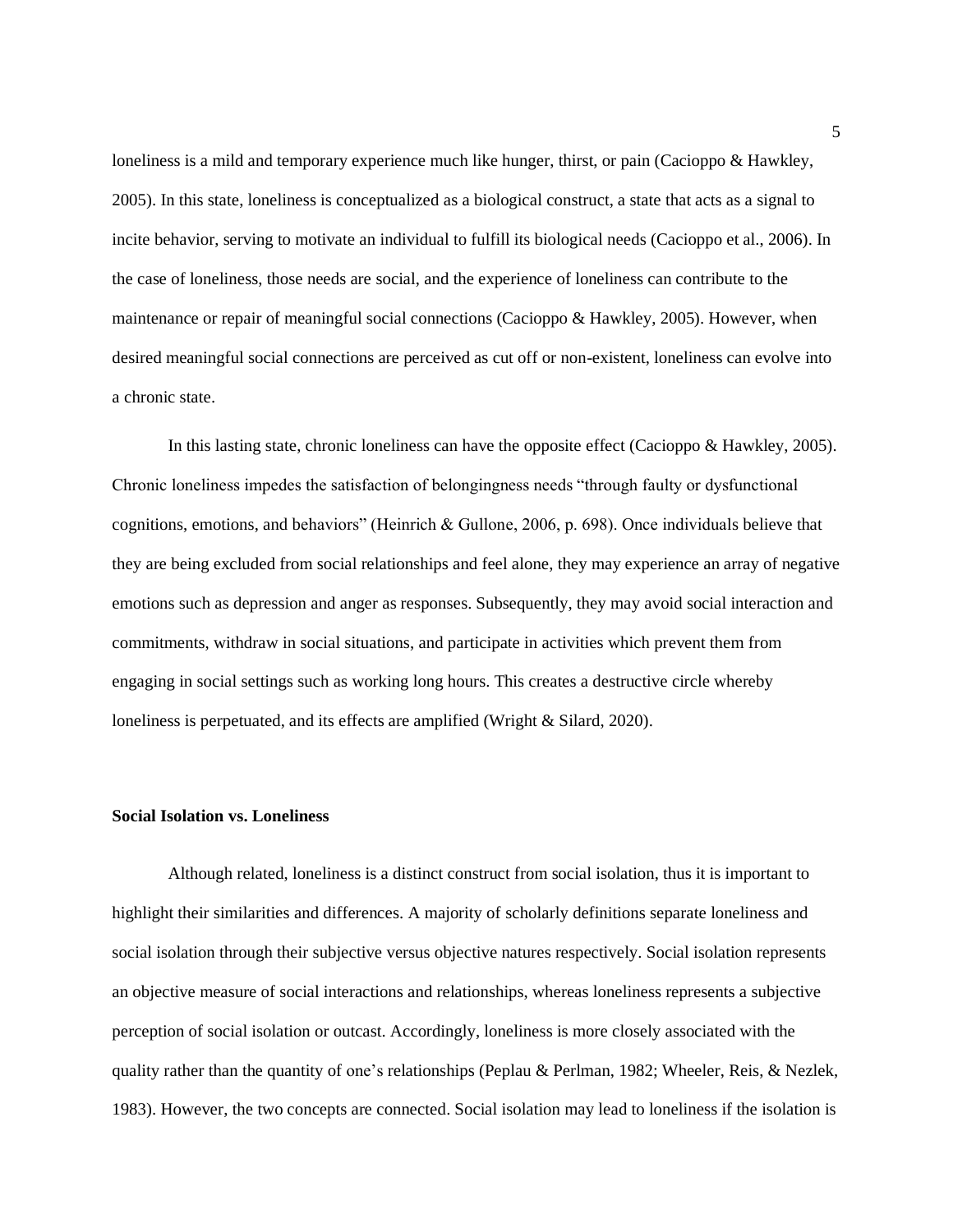undesired and/or prolonged (Ernst & Cacioppo, 1999). It must be also noted that social isolation does not always lead to loneliness. Socially isolated people are less likely to be lonely if they actually prefer to be alone, and others who have frequent social connections could still feel lonely if they find no satisfaction with their interactions (Zhong, Chen, & Conwell, 2016).

#### <span id="page-11-0"></span>**Loneliness in the Work Domain**

The workplace is one domain where loneliness research is still in its infancy because studies have been few and far between. Early studies on loneliness at work examined the relationship between role type and hierarchy in the organization and experienced loneliness at a general level (Bell, Roloff, Van Camp, & Karol, 1990; Reinking, & Bell, 1991). A new wave of research in the last two decades conceptualized workplace loneliness as a construct separate from general loneliness (Wright, 2005; Ozcelik & Barsade, 2011). It is argued that workplace loneliness is the result of employees' subjective affective evaluations of, and feelings about, whether their affiliation needs are being met by the people they work with and the organization they work for. Thus, workplace loneliness has been defined as the psychological pain of perceived relational deficiencies in the workplace (Wright & Silard, 2020). Studies have examined the link between workplace loneliness and organizational outcomes such as performance and turnover as well as developed a theoretical model of how loneliness manifests in an organization (Lam & Lau, 2012; Ozcelik & Barsade, 2018; Wright & Silard, 2020).

The first studies of loneliness in the workplace examined the effect of work type and one's position in an organization. Gumpert and Boyd (1984) explored the assumption that small business owners are frequently lonely through qualitative interviews. The respondents who experienced the most loneliness were those who had recently transitioned from a corporate environment to a small business environment. On the whole, they experienced loneliness due to a general lack of colleagues with whom to share experiences, explore ideas and commiserate. A study by Bell and colleagues (1990) examined the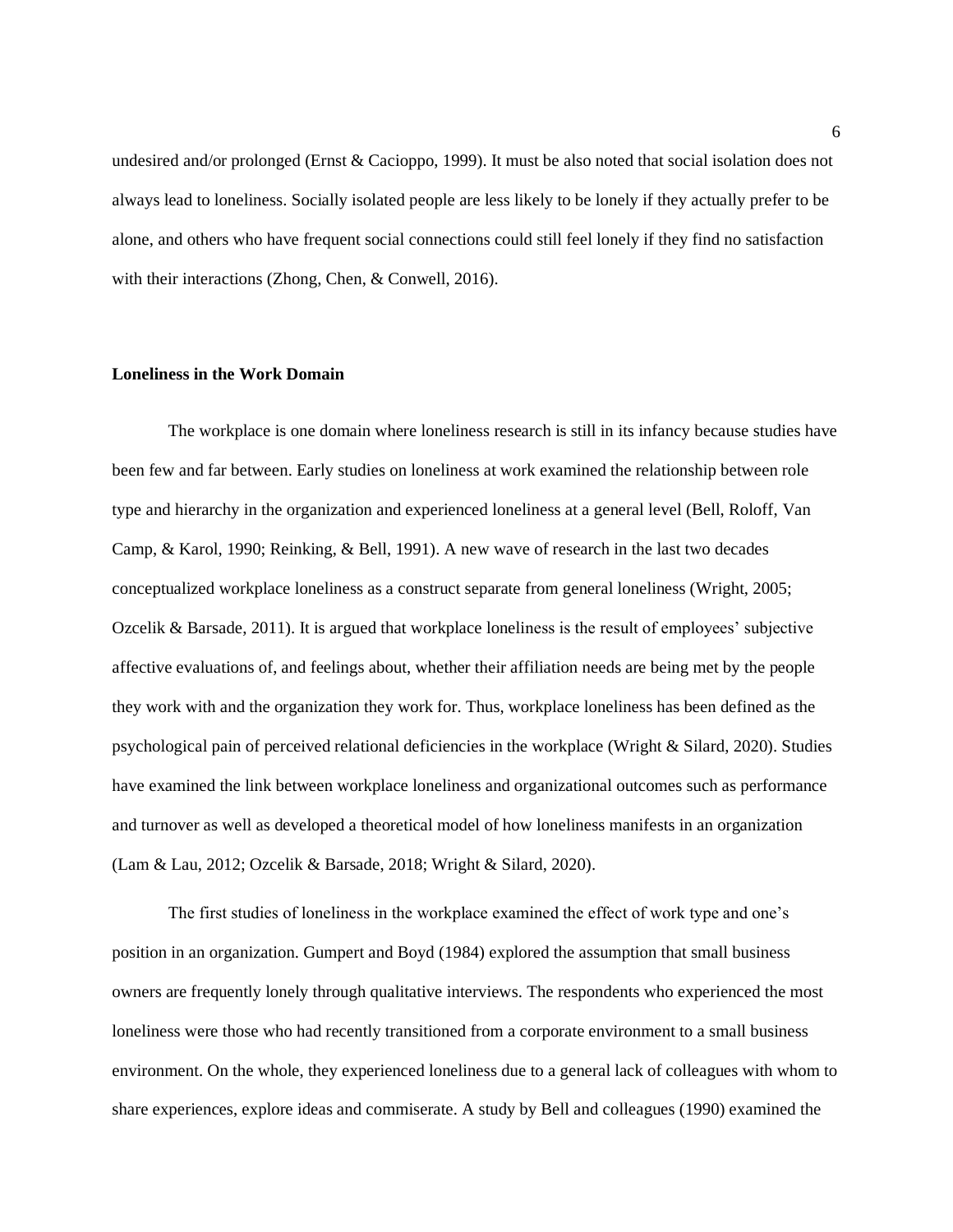interaction between organizational status and loneliness. They found a small and negative correlation between organizational level and loneliness, indicating that loneliness is associated with those at the bottom of the hierarchy (Bell et al., 1990). This relationship remained even after communication competency, commitment, hours worked per week, job satisfaction, age, education, and family income were controlled for (Bell et al., 1990; Reinking, & Bell, 1991).

Another group of studies examined loneliness in school principals, a position at the top of their organization (Dussault & Barnett, 1996; Wright, 2012). Researchers working in the area of principal wellbeing argue that the conditions of the school working environment reduce the possibility for interaction with colleagues and peer principals and diminish the development of their informal networks (Dussault & Barnett, 1996). Allison (1997) found that in a sample of elementary school principals, approximately half of the respondents reported feeling alone in their position and feeling dissatisfied with their jobs as a result of the 'loneliness of command'. Similarly, with a sample of elementary school principals in New Zealand, Cubitt and Burt (2002) found loneliness to be a significant predictor of educator burnout, namely emotional exhaustion, depersonalization, and reduced personal accomplishment.

A majority of recent workplace loneliness research has focused on organizational outcomes. Wright (2005) was the first among modern scholars to explore the topic. In their doctoral dissertation, workplace loneliness was found to be negatively related to personality traits of extraversion and emotional stability, as well as perceived support from coworkers and supervisors. Significant relationships were also found with a variety of negative work attitudes such as greater intention to turnover, lower levels of perceived organizational fit, and lower job satisfaction and organizational commitment (Wright, 2005). A study using a Turkish sample reaffirmed Wright's initial findings, linking workplace loneliness with higher levels of turnover intention, however the relationship was found to be weak due to the sample having a low level of loneliness (Kaymaz, Eroglu, Sayilar, 2014).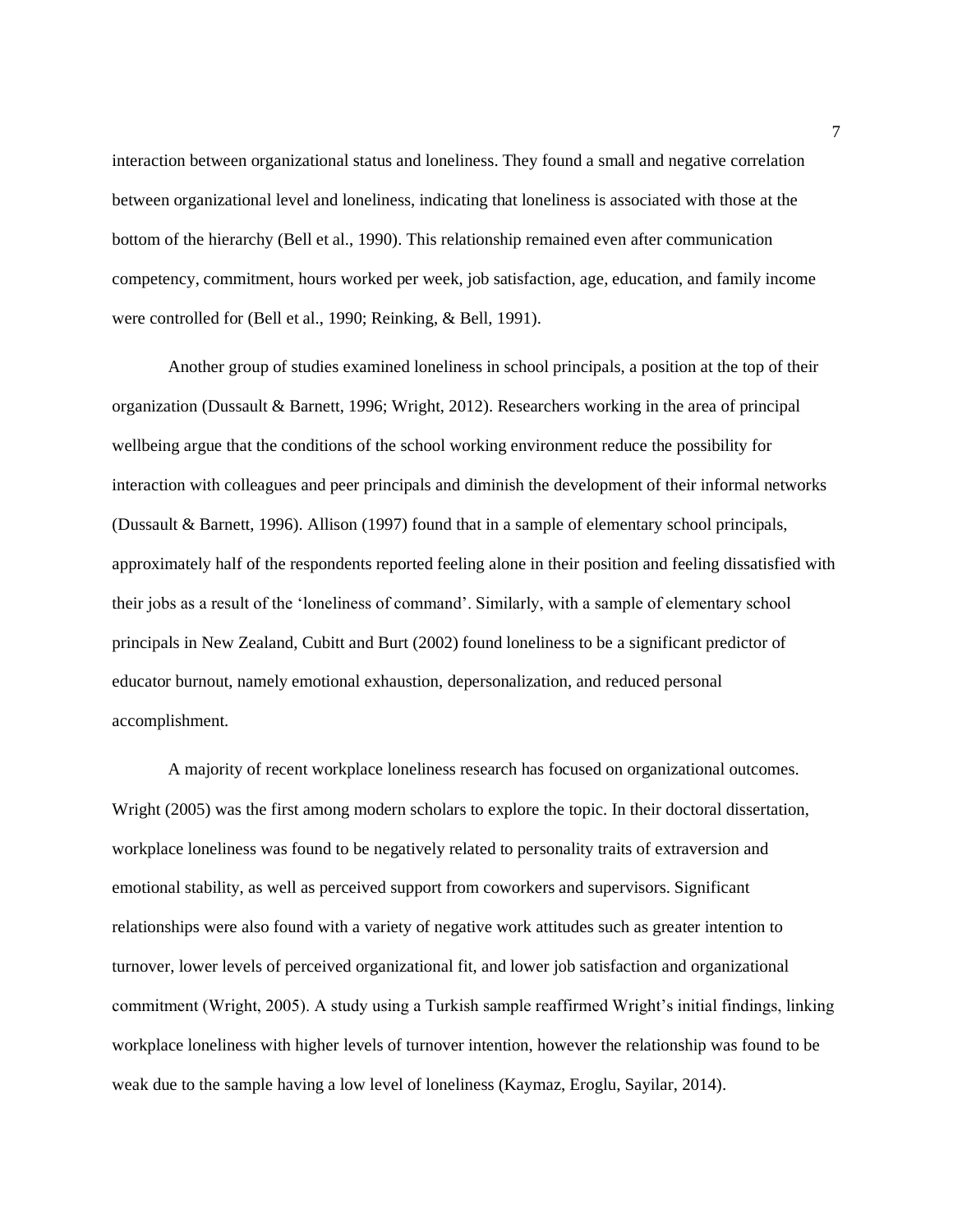A number of subsequent studies examined the influence of workplace loneliness on employee performance. Ozcelik and Barsade (2011) found both self-reported and coworker-rated measures of workplace loneliness to be related to increased surface acting, decreased affective commitment, task performance, team role performance, and relational performance. A follow-up study in 2018 found that workplace loneliness was also significantly negatively related to supervisor performance (Ozcelik & Barsade, 2018). In sum, their results indicated that an employee's work loneliness triggers emotional withdrawal from their organization and has a negative impact on performance. Lam and Lau (2012) employed the social exchange theory to examine the reasons behind why lonely employees tend to perform poorly at work. Their results indicated that leader-member relationship quality mediated the relationship between workplace loneliness and organizational citizenship behaviors; additionally, organization-member relationship quality was found to mediate the relationship between workplace loneliness and in-role performance (Lam & Lau, 2012).

Several studies examined the role that organizational structure and climate can have on inducing workplace loneliness. In three separate studies, Wright (2012) found managers were no more or less lonely than their nonmanager counterparts, suggesting that factors beyond seniority may be contributing to loneliness in organizational settings. The gender of managers also had no impact on their level of loneliness. In a qualitative study using semi-structured interviews, Zumaeta (2019) found that top-level executives are more prone to be lonely than middle managers due to the pressures and inherent conflicts associated with the role. It was also found that organizations with a high power distance culture could further increase the risk of loneliness at the top (Zumaeta, 2019).

Despite a growing interest in loneliness from scholars in fields of industrial/organizational psychology and organizational behavior, research thus far has been limited to examining ways the workplace may contribute to loneliness as isolated experiences at work. Studies have yet to examine the potential effects that functions of the workplace can have on loneliness outside of the work domain.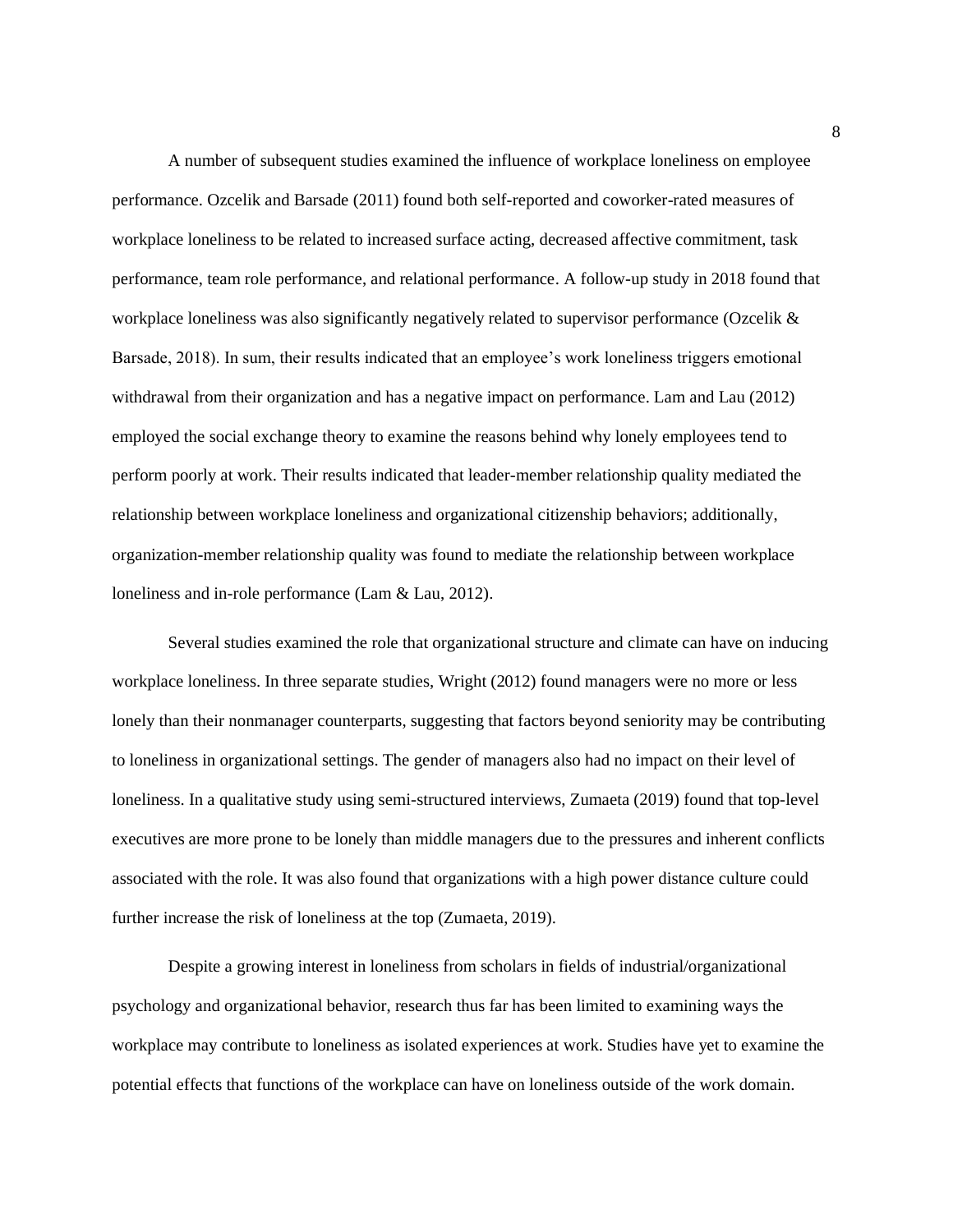Pointedly, the impact of relationships formed at work on individuals outside of the workplace is an area of research that is underdeveloped. A review of workplace relationship literature will follow to outline the major bodies of research and some gaps which still remain.

#### <span id="page-14-0"></span>**Workplace Relationships**

Workplace relationships were first brought to scholars' attention by Elton Mayo, who contended that the extent to which employees received social satisfaction in the workplace was the most powerful influence on productivity (Mayo, 1945). In addition, Mayo (1945) argued that the key determinant of job satisfaction was group interaction; the importance of satisfying personal relations in the workplace was also highlighted. A large body of organizational psychology research has also been inspired by Maslow's (1954) hierarchy of human needs. Opportunities to satisfy needs in the work context are still studied today, examples include: organizational commitment, job satisfaction, and tendency to leave (Morrison, 2005). Additionally, McClelland's (1961) Achievement-Motivation theory bolstered the conversation surrounding peer relationships. Central to their theory are the needs for achievement, power, and affiliation, with affiliation being closely related to social connection in the workplace (Morrison, 2005).

The structure of organizations can also influence the development of relationships at work with factors such as the grouping of departments and the proximity of colleagues (Riordan & Griffeth, 1995). Fine (1986) pioneered the argument that the work environment and the culture of an organization shapes and directs peer relationships. Specifically, positive cultural norms within the workplace can connect employees to the organization as a whole, producing a sense of belonging, and thus make personal ties within the company more likely (Wright, 2005). Alternatively, cultures that emphasize fear and selfinterest may hinder workplace friendships or collegiality (Fine, 1986). As such, organizations which emphasize certain types of attitudes or behaviors, such as mutual respect for peers, may conceivably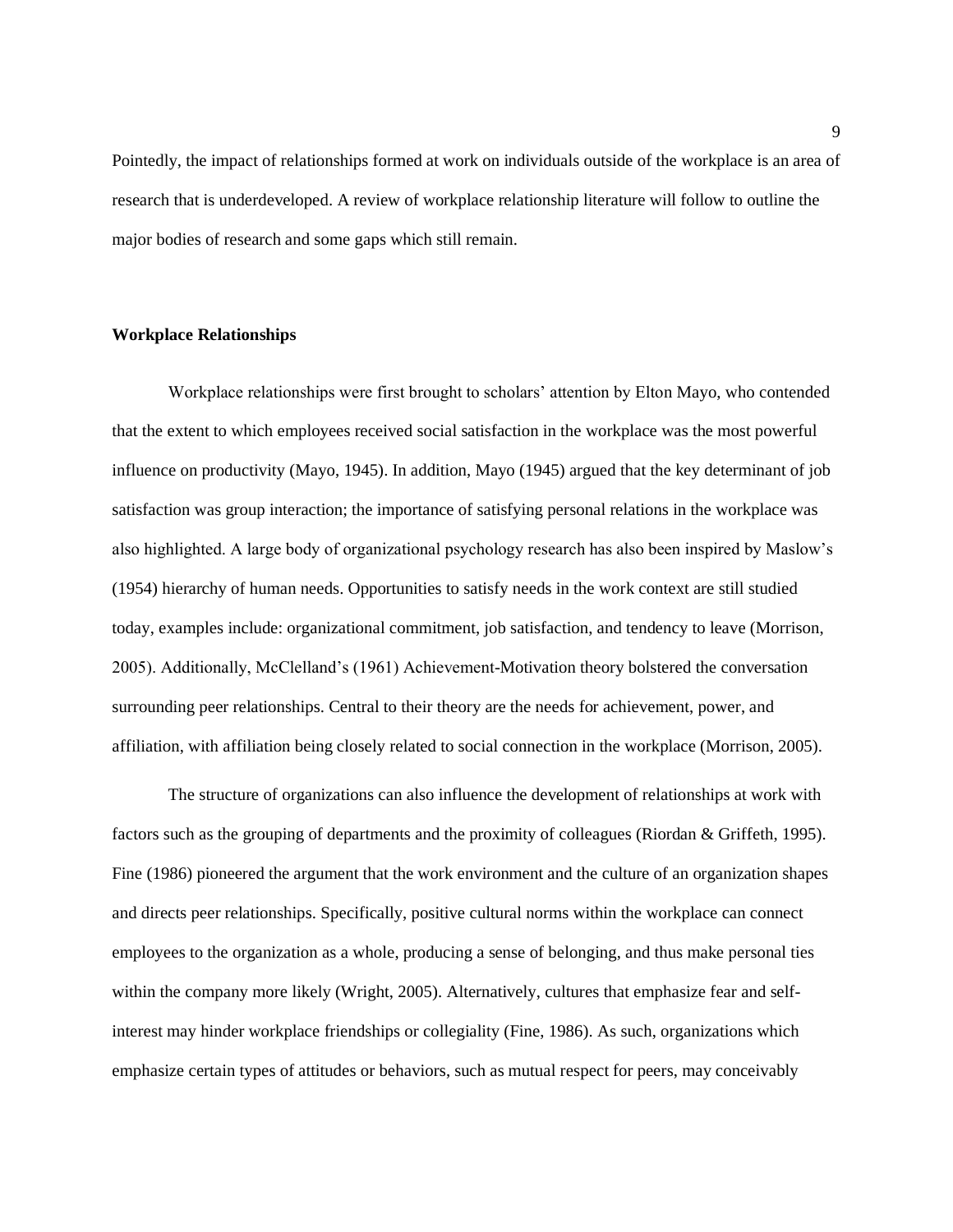influence the quality of interpersonal relationships at work, and consequently, personal and organizational well-being.

Contemporary workplace research distinguishes between different types of relationships that may exist in the workplace, with the most salient divide being between formal and informal relationships. Formal relationships within an organization are typically relationships pre-prescribed by the organization (Morrison, 2005). For example, the relationships between manager and subordinate, or mentor and mentee would be considered formal relationships. Informal relationships within an organization are voluntary in nature and can vary in purpose and level of connection (Morrison, 2005). Defined as relationships between individuals at the same hierarchical level who have no authority over each other (Sias, 2005), peer relationships would be considered a type of informal relationship. The following review will focus on the impact that peer relationships have on their organizations. It must be noted that there are inconsistencies in terminology used in workplace literature to describe this type of relationship. Some scholars have used the term coworker relationships (Chiaburu & Harrison, 2008), while others have described them as peer relationships (Morrison, 2005). Due to their similarity in definition and for purposes of continuity, the term peer relationships will be used to encompass other related terms in this literature review.

Peer relationships are argued to be important in the workplace because they serve three key functions within the organization (Myers & Johnson, 2004). First, they are essential to the organizational socialization process (Ostroff & Kozlowski, 1993). Peer relationships help new members to adapt to the organization more quickly and efficiently (Comer, 1991) and enable workers to move through the occupational role socialization process at a faster rate (Reichers, 1987). Second, peer relationships are often the preferred way through which organizational members engage in information seeking (Morrison, 1993), with research showing that peers are more likely to seek information from each other than from their supervisors (Teboul, 1994). Third, participation in peer relationships has been found to be associated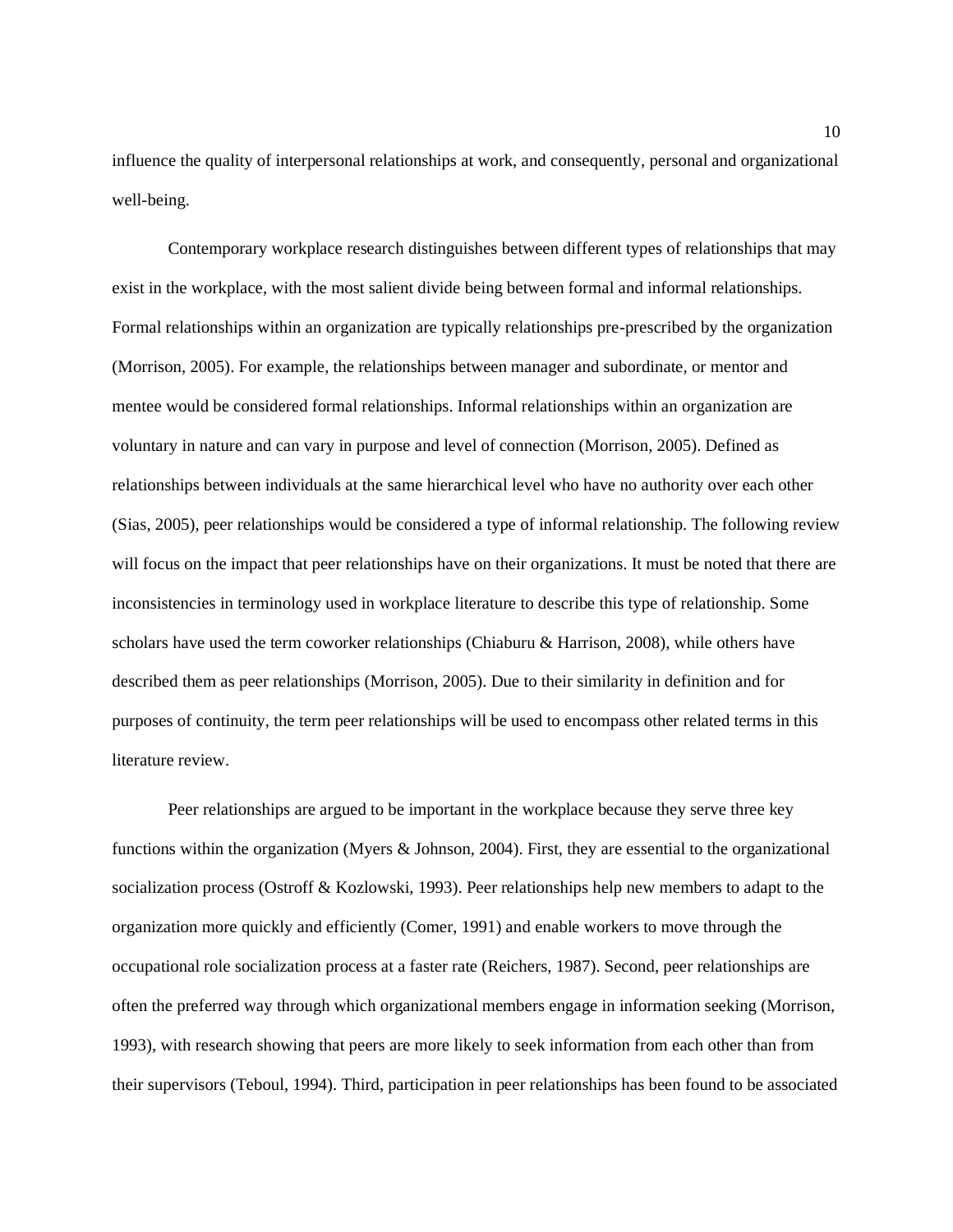with numerous positive organizational outcomes such as job satisfaction (Winstead et al., 1995), job productivity (Jehn & Shah, 1997), and job involvement (Riordan & Griffeth, 1995).

In their seminal meta-analysis, Chiaburu and Harrison (2008) conducted tests based on 161 independent samples totaling over 77000 employees. Their results indicated that coworker social support, a key facet of peer relationships, had significant effects on outcomes of employee role perceptions, work attitudes, withdrawal, and effectiveness. These effects remained significant even after controlling for support from leaders. Cumulative effect sizes for coworker influences were found to be as large or in some cases even larger than leader influences on outcomes. Details of their findings are outlined below.

In general, the relationships with the strongest correlations from Chiaburu and Harrison's (2008) analysis were the positive associations between coworker social support and individual work attitudes. Through providing task-related help, information about the job, or affective support, coworkers can have a large influence on an employee's opinions and attitudes towards their role. Specifically, job satisfaction, job involvement, and organizational commitment were all positively related with coworker support.

In Chiaburu and Harrisons' (2008) analysis, the negative relationships between coworker social support and detrimental role perceptions were nearly as strong. Role perceptions are the set of behavioral expectations associated with given positions in an organization (Chiaburu & Harrison, 2008). By offering information and engaging in behavioral support for some activities while discouraging others, coworkers can help to shape a colleague's beliefs about what they should (not) do (Kram & Isabella, 1985). Specifically, coworker support was related to lower levels of role ambiguity, role conflict, and role overload.

With regard to the relationship between employee withdrawal and coworker social support, Chiaburu and Harrison (2008) found several significant relationships. Specifically, coworker support was found to have inverse relationships with intention to quit as well as actual turnover. Associations were also found with increased effort on the job and fewer absences from work. This reinforces the argument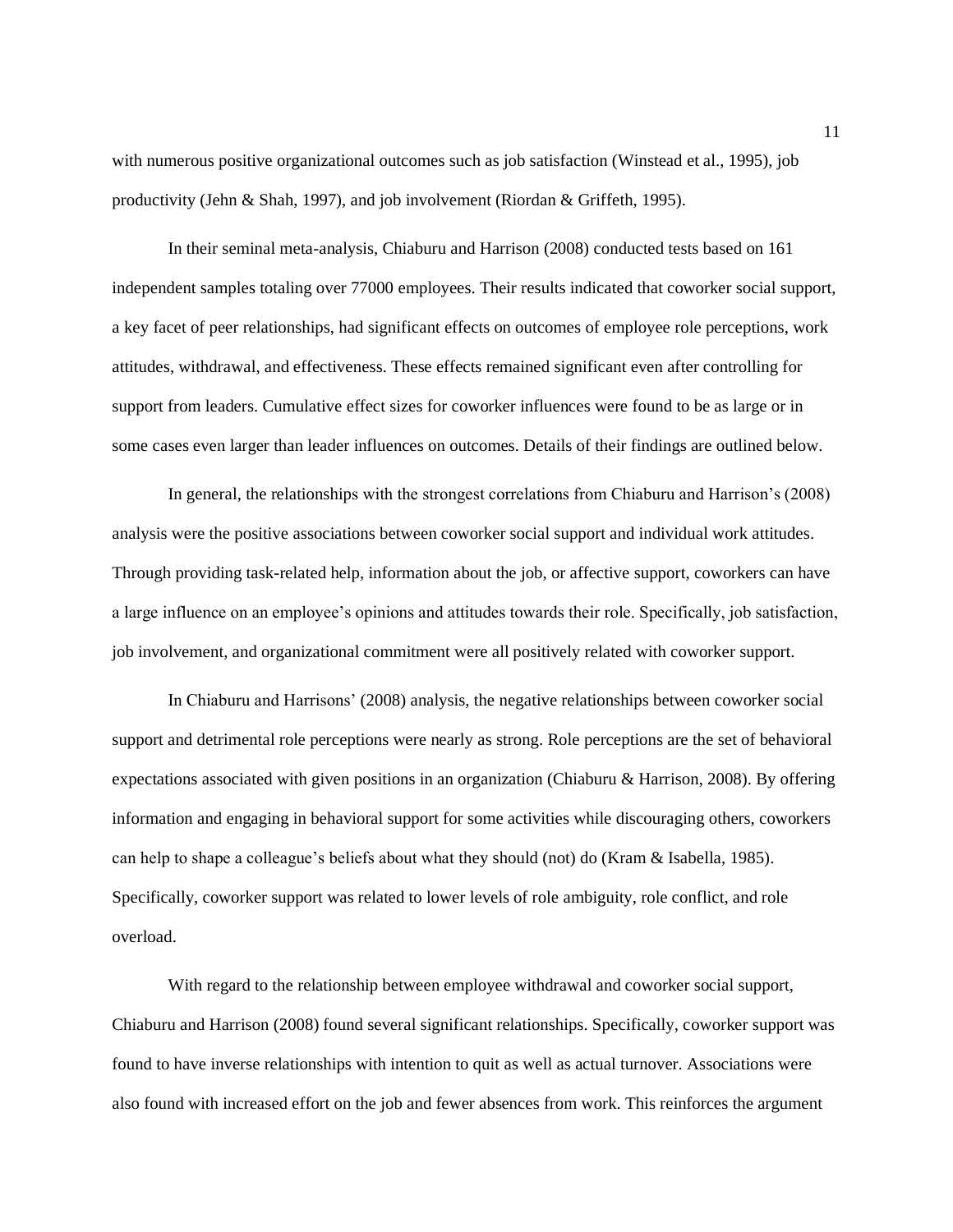that supportive and helpful coworkers can be a motivating factor for employees to be present at work (Iverson, Olekalns, & Erwin, 1998).

Finally, Chiaburu and Harrison's (2008) analysis revealed that social support from coworkers was associated with higher organizational effectiveness, although the effects were not as strong as with other organizational outcomes outlined above. Specifically, coworker social support was related to higher levels of organizational citizenship behavior, lower levels of counterproductive work behavior, and increased task performance (Chiaburu & Harrison, 2008). Support in the forms of information sharing and directly helping employees with their work tasks are examples of organizational citizenship behaviors that may likely have positive effects on task performance (Kogler Hill, Bahniuk, & Dobos, 1989; Ensher, Thomas, & Murphy, 2001).

Most recently, a meta-analysis conducted by Kleine and colleagues (2019) compared the impact of various antecedents to thriving at work, one of which is supportive coworker behavior, a function of peer relationships. Thriving at work refers to a positive psychological state characterized by a joint sense of vitality and learning (Kleine, Rudolph, & Zacher, 2019). In their analysis of 73 independent samples representing 21739 employees, Kleine and colleagues found moderate effect sizes for a majority of the antecedents examined, including supportive coworker behavior. The construct of supportive coworker behavior was operationalized through functions of task focused interpersonal citizenship behavior, employee helping behavior, sense of belonging, coworker support, and relational resources. Analyzed as an aggregate of its functions, supportive coworker behavior had a significant relationship with thriving at work  $(r_c = .42)$ . The effects were of comparable strength to other organizational factors such as supportive leadership behavior ( $r_c$  = .44) and perceived organizational support ( $r_c$  = .63).

Simon and colleagues (2010) expanded on the knowledge of coworker relationships by linking peer satisfaction with not only job satisfaction but life satisfaction as well, underscoring the importance of coworkers beyond the workplace. Life satisfaction reflects "a global assessment of a person's quality of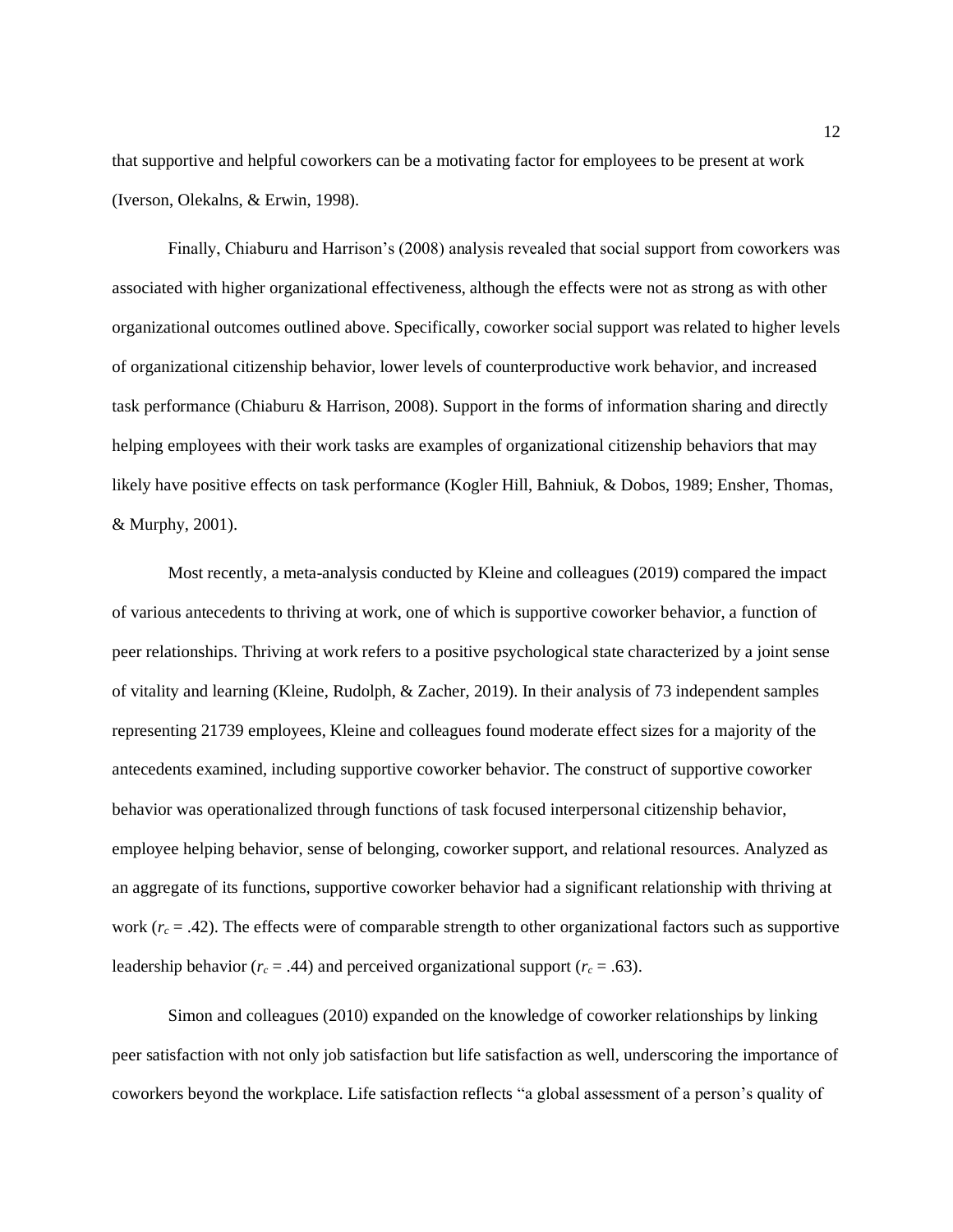life according to [their] chosen criteria" (Shin & Johnson, 1978; p. 478). Their results revealed that peer satisfaction was positively related to job and life satisfaction. Additional analyses found that daily variation in peer satisfaction was not due to error, as within-individual changes in peer satisfaction positively predicted changes in both job and life satisfaction. Furthermore, job satisfaction partially mediated the relationship between peer satisfaction and life satisfaction.

Overall, it is clear that peer relationships are an important aspect of the workplace. However, peer relationships have largely been examined as a unidimensional construct, and research on the impact of said relationships has largely been limited to organizational outcomes. Not all peer relationships are created equal, thus it is important to distinguish between different types of peer relationships that may exist in research because they may have differential impacts on outcomes for employees both in and out of the workplace. The specific focus of this study will be on the outcome of loneliness.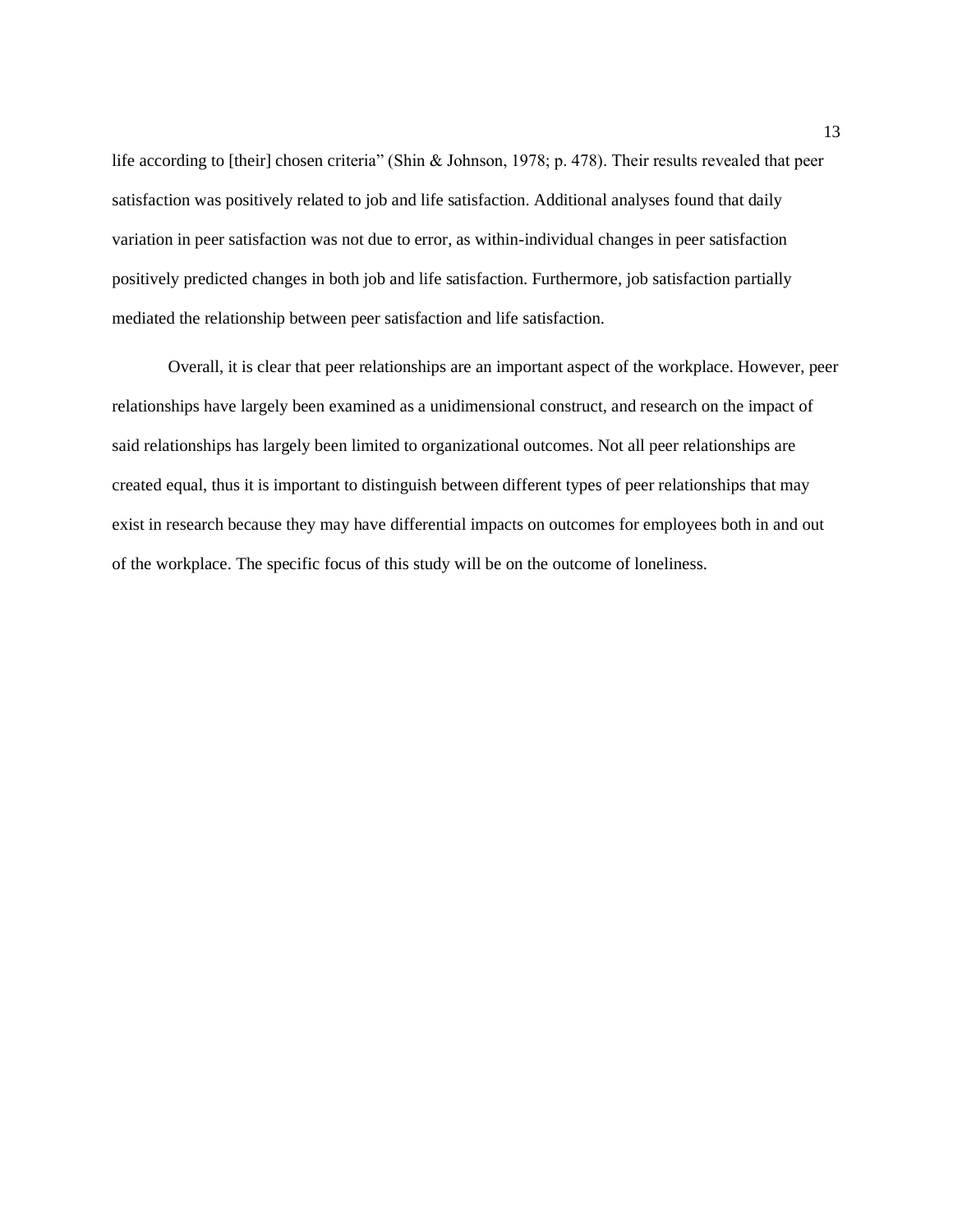### **Chapter 3**

### **The Present Study**

<span id="page-19-0"></span>The fundamental premise of this research is that peer relationships at work may be effective at reducing loneliness among young adults. Examining this relationship within the context of young adults may be especially valuable because young adults are in the process of shifting their marker for support and guidance away from parents and toward peer relationships (Fraley & Davis, 1997). The relatedness dimension of Self-Determination Theory (Ryan & Deci, 2000) will be utilized as the basis for the conceptualization of a theoretical model and hypotheses to be tested.

#### <span id="page-19-1"></span>**Context of Young Adults**

Relational needs exist at every developmental stage in life; however, researchers have noted that late adolescence and young adulthood are the two life stages during which loneliness is arguably the most prevalent across an individual's lifespan (Qualter et al., 2015). It is often cited that a combination of the environmental changes between schooling levels and full-time employment as well as the developmental needs for increased social relationships may trigger strong desires in young adults to be with their peers (Qualter et al., 2015). This is largely due to the fact that the transitions often entail stepping away from long-standing intimate relationships in one's hometown or school. This physical separation could induce a discrepancy between desired and achieved social contact, a leading symptom of loneliness (Qualter et al., 2015).

Research on relationship-specific sources of social support and the life course perspective suggest that, as individuals transition across life stages, such as from adolescence to young adulthood, sources for both social support and stress may change (Qualter et al., 2015). The salience of one's relationships evolve over time; thus, the impact of support from those relationships on health outcomes such as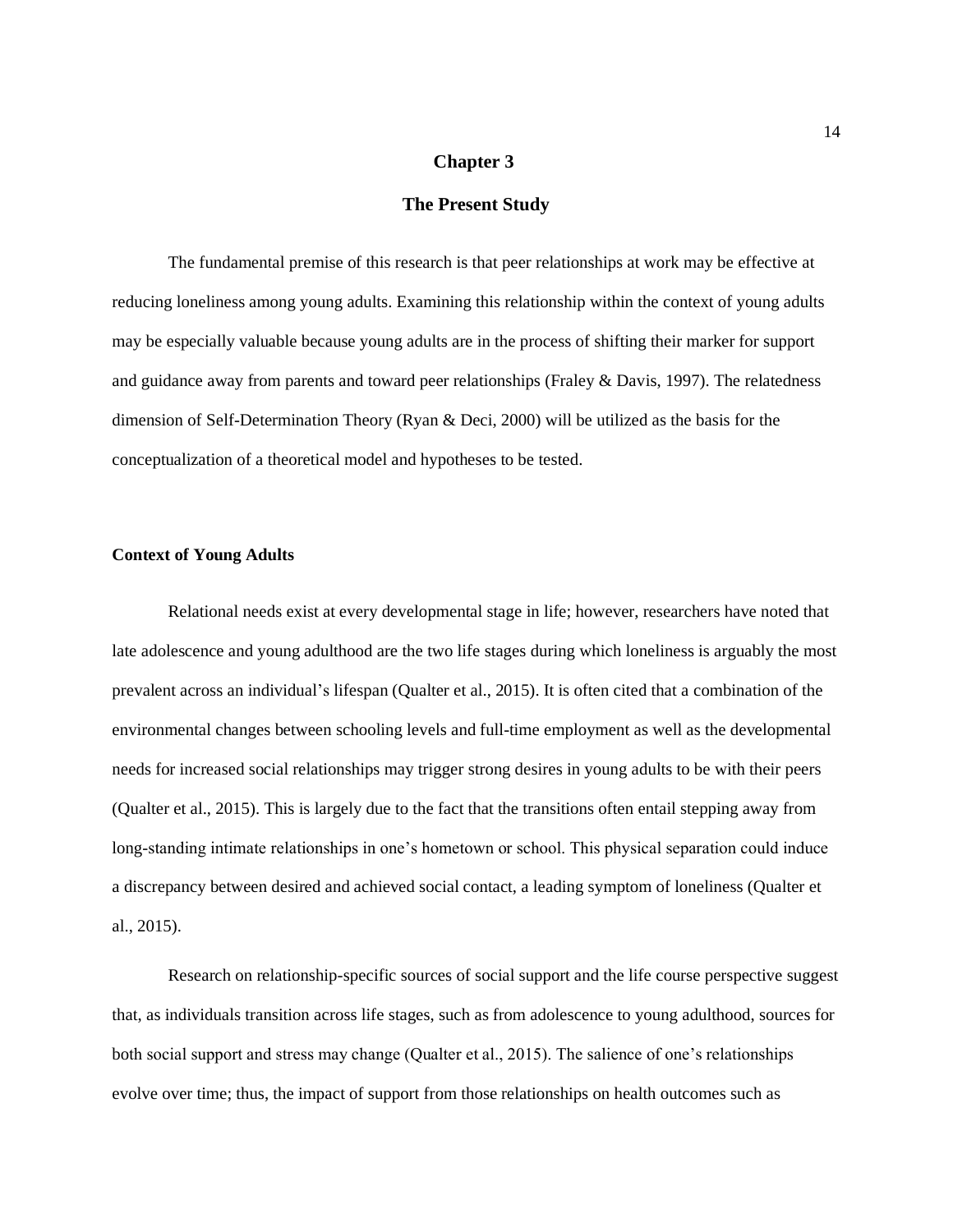loneliness are dynamic as well (Umberson, Crosnoe, & Reczek, 2010). For instance, during adolescence, friends gradually replace parents as the main source of social support and intimacy (Frey & Rothlisberger 1996). As individuals transition to adulthood, romantic relationships become more common and important (Qualter et al., 2015). The importance of workplace relationships on health outcomes such as loneliness has yet to be examined in comparison with other sources of support for young adults, a gap in literature this study aims to address.

#### <span id="page-20-0"></span>**Peer Relationships at Work**

Presently, the framework of peer relationships pioneered by Kram and Isabella (1985) will be used to distinguish between types of peer relationships at work. In their seminal work, Kram and Isabella (1985) distinguished between three different types of peer relationships at work: information peers, collegial peers, and special peers, each varying in their level of closeness and intimacy. Research on these three types of relationships have shown them to be empirically distinguishable and conceptually meaningful with no major differences across genders (Fritz, 1997; Myers & Johnson, 2004). Their contrasting characteristics are outlined below.

The relationship among information peers is characterized by low levels of self-disclosure and trust, little emotional support, and personal feedback. Its functions are to share information about the job, work-related tasks, and the organization. Information peer relationships are not friendships and relate most closely to acquaintance relationships. This type of relationship is usually the most common in organizations, as they have low demands but appear to offer a number of benefits (Kram & Isabella, 1985).

Collegial peer relationships are characterized by moderate levels of trust and self-disclosure. The individual roles within the relationship are more complex, and there are wider information boundaries.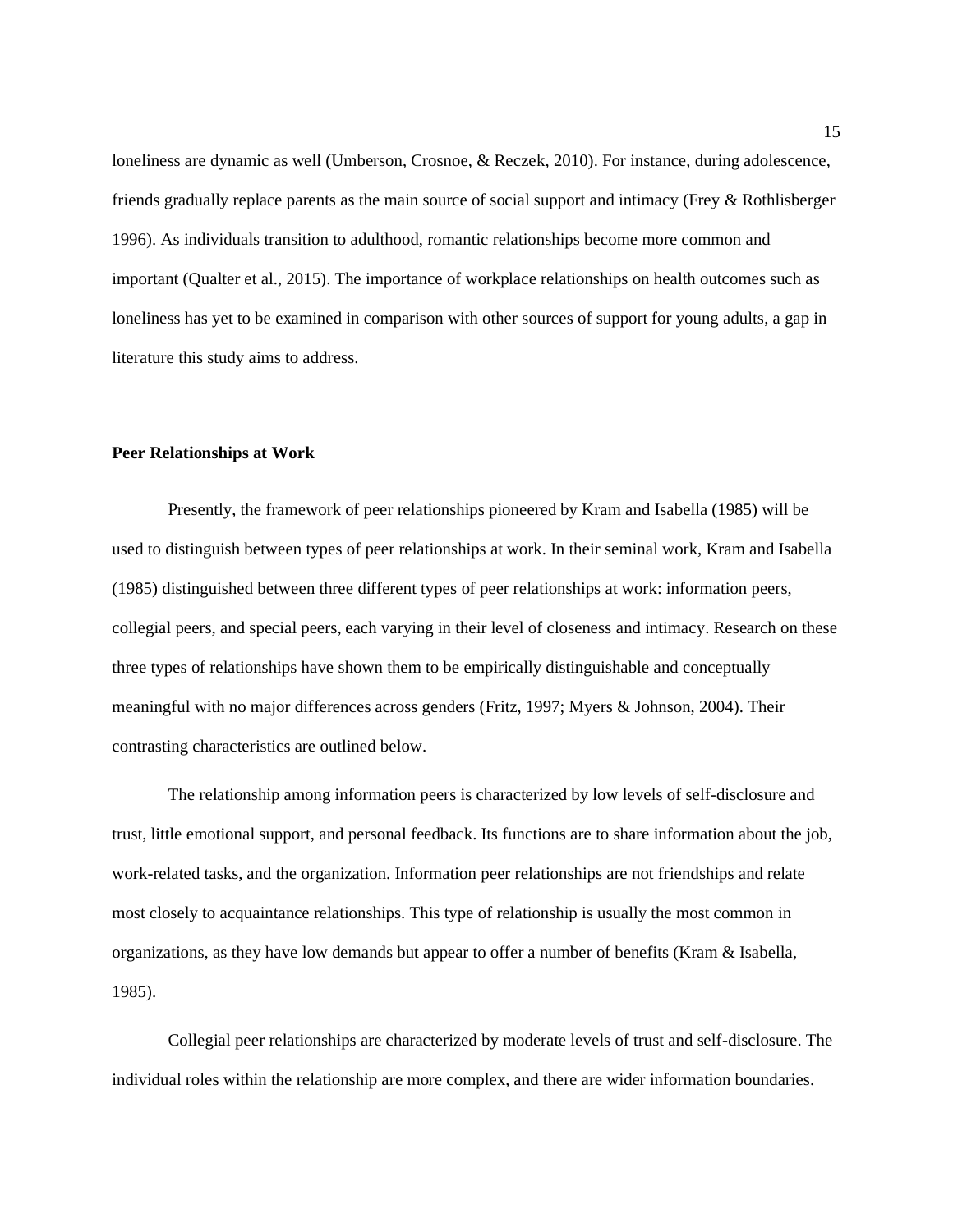Interactions between collegial peers go beyond information sharing to career strategizing, providing jobrelated feedback, and sharing of mutual work and family concerns. Communication at this level is more intimate than the information peer relationship, and friendship between coworkers begins to develop at this stage (Myers & Johnson, 2004). Individuals typically have a low number (2-4) of these relationships at work (Kram & Isabella, 1985).

The most intimate type of peer relationships are special peers. In special peer relationships, formal workplace roles are often undermined in favor of high levels of self-disclosure and selfexpression. They are characterized by intimacy, stability, and continuity. Interactions between special peers involve social confirmation, revealing struggles in work and life, emotional support, and personal feedback (Myers & Johnson, 2004). Special peers often have a sense of bonding with each other, which can provide feelings of security, comfort, and belongingness (Kram & Isabella, 1985). Special peer relationships are relatively rare in organizations, with most individuals having a small number (1-3) or none at all (Kram & Isabella, 1985).

Kram and Isabella (1985) also outlined variations in perception of peer relationships depending on which stage an individual is in their career. They argue that while the primary functions of each type of peer relationship remain the same, the content of what is discussed and the process through which the content is shared differs depending on career stage. Those who are just beginning their careers, individuals in their 20s, are in the establishment stage. This is followed by the advancement stage where individuals are approximately in their 30s, middle career when individuals are in their 40s and 50s, and late-career when individuals are in their 60s and beyond. This review will focus on the establishment stage of one's career as it is most pertinent to the present study.

Individuals beginning their careers are said to have a unique set of challenges and hurdles which shape their different types of peer relationships. The desire to feel competent on the job as they learn the ropes and the concern to develop a professional identity generally characterize the needs of someone in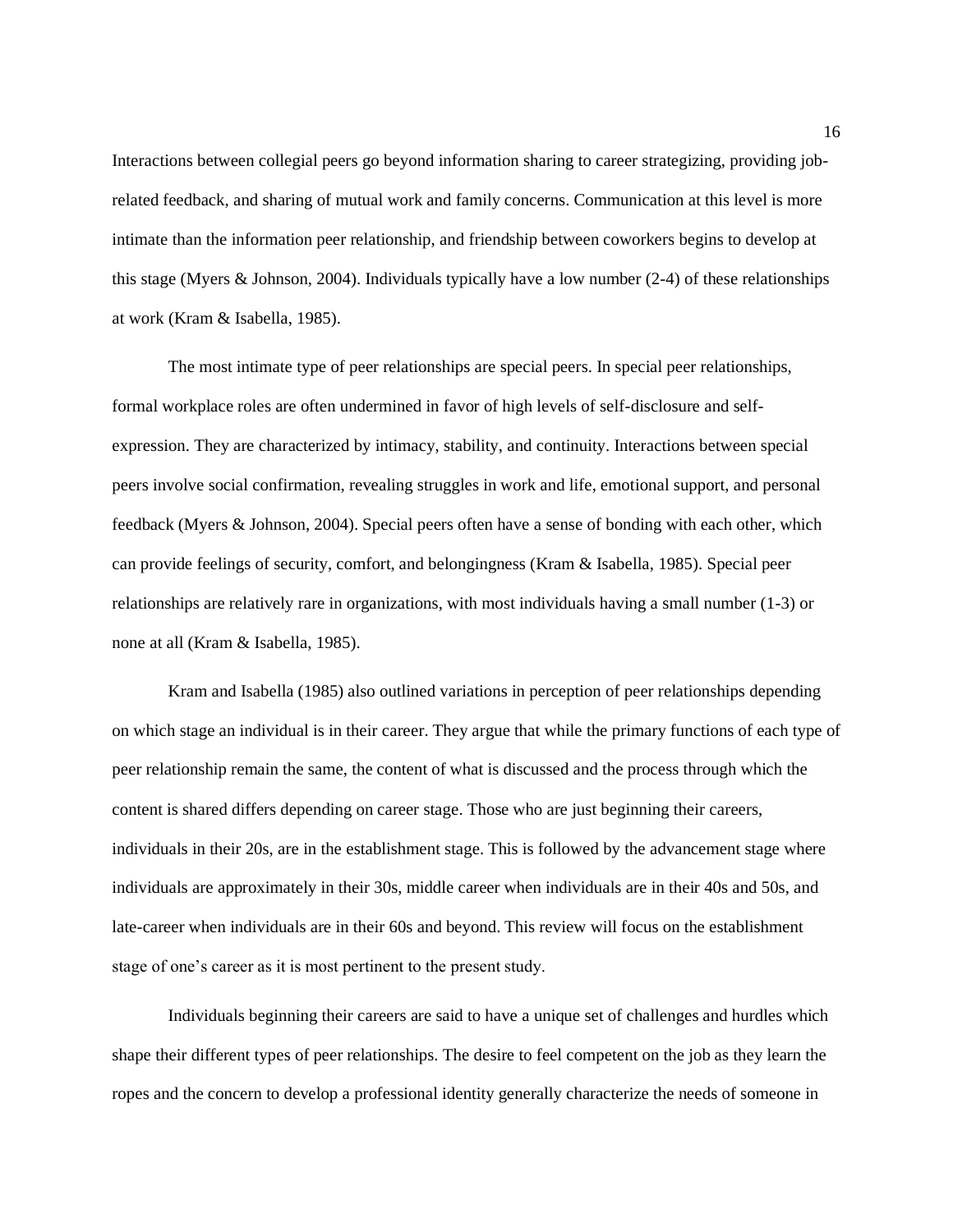the establishment stage of their career (Kram & Isabella, 1985). Information peers at this stage are centered around the exchanging of information that is helpful for learning the requirements of the role and best ways of getting the job done. Collegial relationships are centered around conversations about career aspirations, job-related feedback, and discussing the challenges of new roles. The special peers at this stage typically provide each other with confirmation, emotional support, personal feedback, and friendship. Conversations between special peers are marked by intimate discussions about the ups and downs of making a career commitment, managing the stress of balancing work and family, and anxieties surrounding competence.

### <span id="page-22-0"></span>**Theoretical Model and Hypotheses Development**

#### *Direct Effects*

Peer relationships at work may be an important and additive source of social support for young adults. As boundaries between work and nonwork identities become blurred (Ramarajan & Reid, 2013), work relationships are not only sources of instrumental work-relevant support such as task assistance and career advice, they may also be sources of resources with implications beyond the work domain such as personal growth and friendship (Dutton & Heaphy, 2003; Niven, Holman, & Totterdell, 2012). Additionally, work is increasingly seen as a source of meaning, growth, and energy (Dutton & Ragins, 2007). There is evidence from loneliness research which indicate that social connection with just one companion may be sufficient to buffer feelings of loneliness for those at risk of social isolation. With the increasing presence of work in one's life, that one companion may very likely be introduced through the work domain (Ernst & Cacioppo, 1999).

Thus, it is hypothesized that the presence of peer relationships from work will be related to reduced levels of loneliness in life. Additionally, it is hypothesized that the quality of one's peer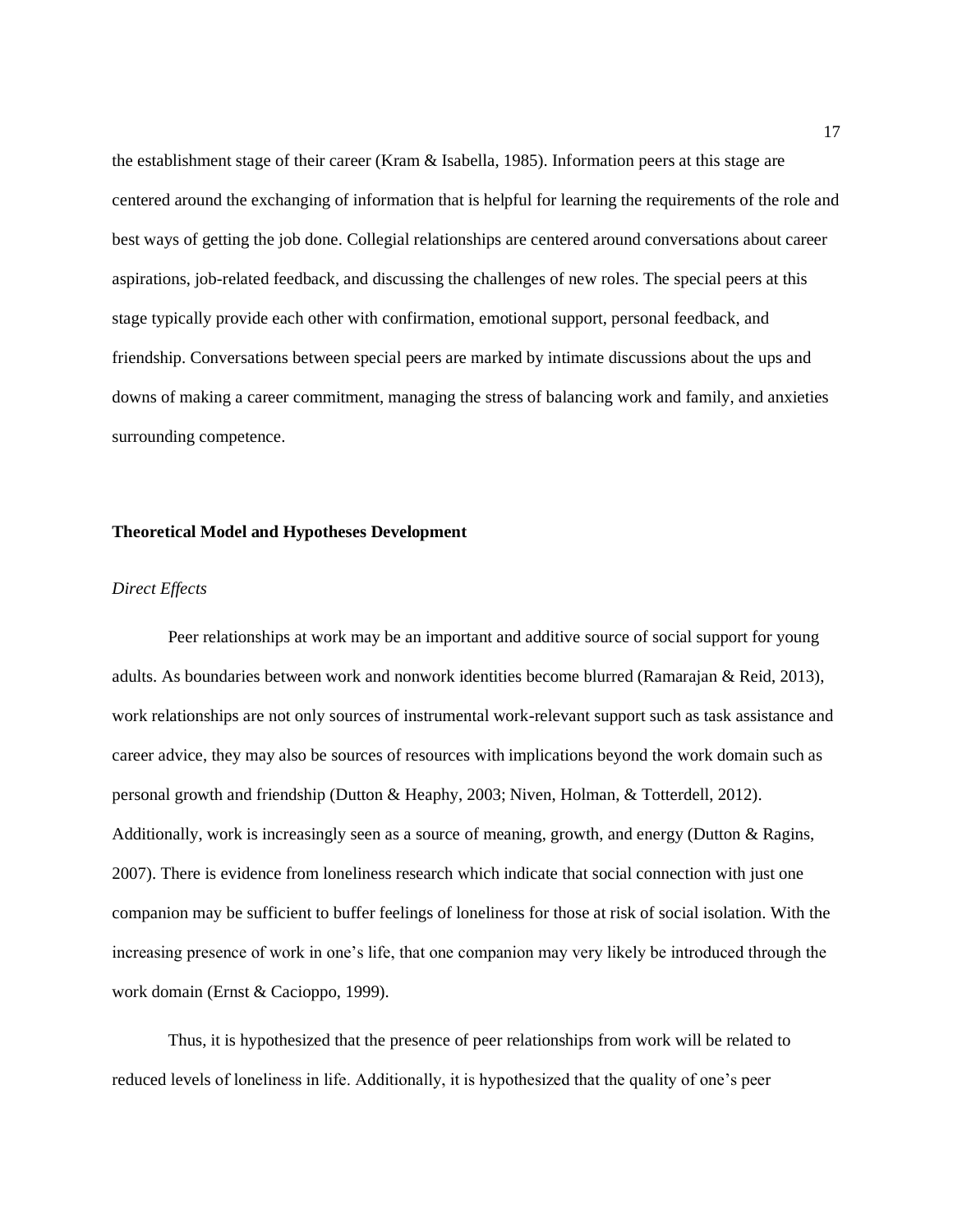relationships will have differential impacts on reducing feelings of loneliness, with special peers having the greatest effect, followed by collegial and information peers. This is premised by previous research which have found the quality of relationships to have a much greater impact on loneliness than the quantity of relationships (Jones, 1981).

#### *H1: The presence of work peers will be negatively related to loneliness in life.*

*H2: The negative relationship between the presence of peer relationships and loneliness will be strongest for special peers, followed by collegial and information peers.*

Theoretically, peer relationships are important because they have the potential to fulfill one's relational needs. According to Ryan and Deci's (2000) Self-Determination Theory (SDT), all human beings have a fundamental psychological need to experience relatedness through mutual caring and feeling non-contingent value for and from others. SDT states that relatedness is a basic need for individuals to thrive, and they suffer when relatedness needs cannot be met. They argue that this remains the case even within organizations or cultures which do not place importance on relatedness (Ryan, Bernstein, & Brown, 2010). Additionally, out of a need for relatedness, people will be motivated to seek out contact and belongingness with others (Ryan & Deci, 2000). The need to belong is often satisfied through meaningful connections with others (Baumeister & Leary, 1995). Importantly, work can often be a vehicle to satisfy those relational needs (Ferris et al., 2009).

Thus, it is hypothesized that the presence of peer relationships will be related to the satisfaction of relatedness needs at work. Much like the hypotheses above, it is also hypothesized that the quality of one's peer relationships will have differential impacts on needs satisfaction, with the presence of special peers having the greatest effect, followed by collegial and information peers.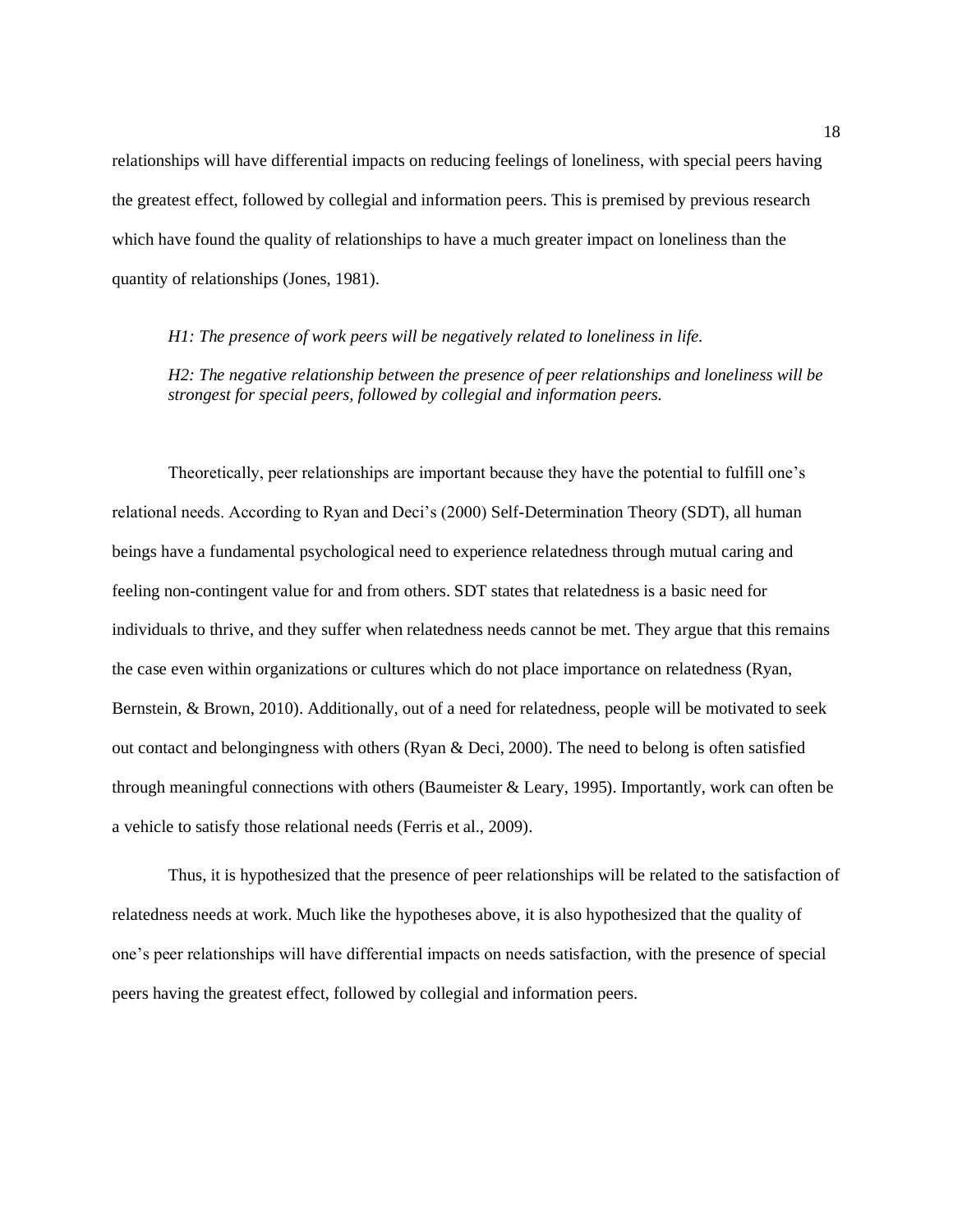*H3: The presence of work peers will be related to the satisfaction of relatedness needs at work.*

*H4: The relationship between the presence of peer relationships and relatedness needs satisfaction at work will be strongest for special peers, followed by collegial and information peers.*

There exists substantial evidence from academic research that links the satisfaction of relatedness needs with various outcomes. In a sample of US college students, basic psychological needs satisfaction, which included relatedness needs, explained 74% of variance in loneliness (Wei, Shaffer, Young, & Zakalik, 2005). A meta-analysis by Van den Broeck and colleagues (2016) also found a strong association between life satisfaction and relatedness needs satisfaction. Relatedness needs satisfaction in the work domain has not been explicitly examined with life outcomes; however, these previous findings engendered the hypothesis that the satisfaction of relatedness needs at work will be related to lower levels of loneliness in life.

*H5: The level of satisfaction of relatedness needs at work will be negatively related to loneliness in life.*

#### *Moderators*

Research has also shown that the buffering effect of positive relationships on loneliness may vary depending on its source. With a sample of US college students, support from friends, family, and romantic partners were all inversely related with loneliness, with friends having the strongest relationship and family the weakest (Lee & Goldstein, 2016). However, when stress was held constant, the association between social support and loneliness differed by the sources. Support from friends and romantic partners were negatively associated with loneliness, but no relationship between family support and loneliness was found. Additionally, for individuals with higher levels of support from friends, the magnitude of the relationship between stress and loneliness was less than those with lower friend support.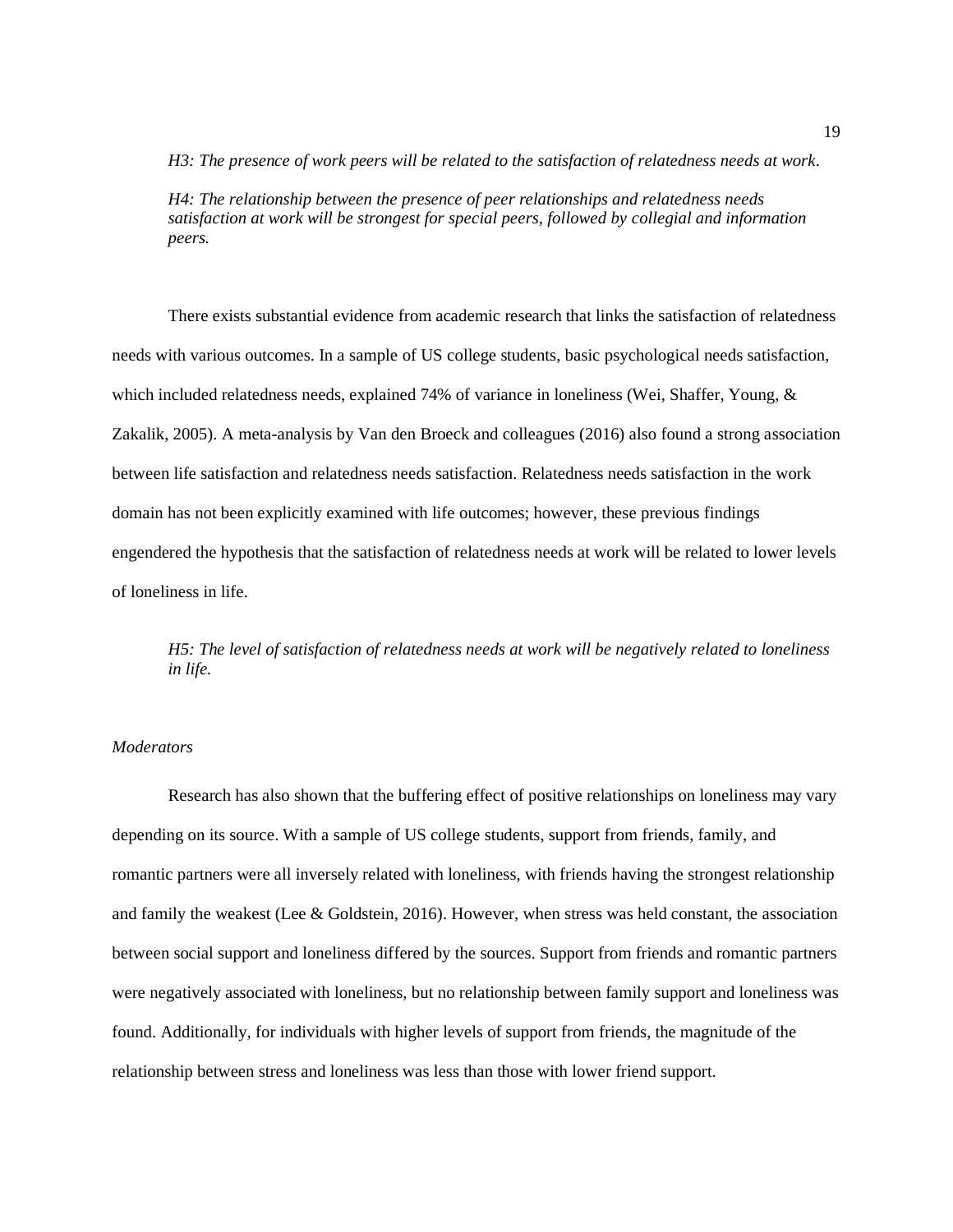Given that the impact of one source of support may depend on the quality of support from other sources, an extrapolation is made that the impact of relatedness needs satisfaction on life outcomes such as loneliness may also depend on relatedness needs satisfaction in other domains. Specifically, relatedness needs satisfaction at work is hypothesized to be more impactful for reducing loneliness if one's relatedness needs satisfaction outside of the work is low, and vice versa.

### *H6a: The relationship between relatedness needs satisfaction at work and loneliness in life will be moderated by relatedness needs satisfaction outside of work.*

One major factor influencing the impact of work-related factors on one's self-appraisal is workcentrality. Work centrality is defined as one's "individual beliefs regarding the degree of importance that work plays in their lives" (Walsh & Gordon, 2008, p. 46). In a study conducted by Van Hooff and Van Hooft (2016), work centrality moderated the association between daily work-related boredom and daily depressed mood at the end of the workday. Analysis of the simple slopes showed that for participants who reported high work centrality (one standard deviation above the mean), work-related boredom significantly contributed to depressed mood at the end of the workday. However, for participants who reported low work centrality (one standard deviation below the mean), no significant association was found. The authors concluded that the more important one's work is, the greater impact that work-related occurrences will have on one's self-appraisal (Van Hooff & Van Hooft, 2016).

It is hypothesized that that work centrality will moderate the relationship between relatedness needs fulfillment at work and loneliness. Such that, the inverse relationship between needs satisfaction at work and feelings of loneliness will be stronger for those who report higher work-centrality.

*H6b: The relationship between relatedness needs satisfaction at work and loneliness in life will be moderated by work centrality.*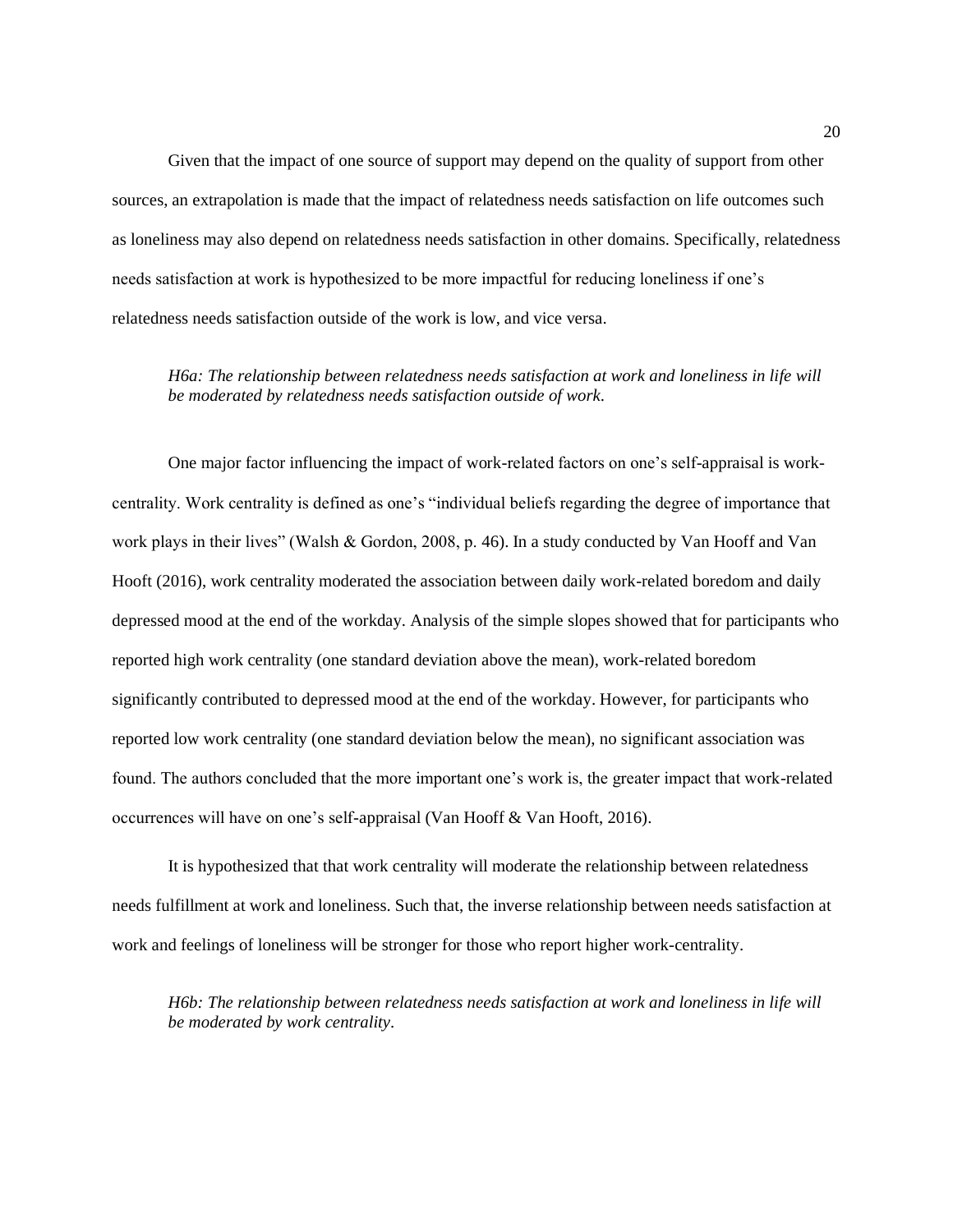<span id="page-26-1"></span>H1: The presence of work peers will be negatively related to loneliness in life.

H2: The negative relationships between the presence of peer relationships and loneliness will be strongest for special peers, followed by collegial and information peers.

H3: The presence of work peers will be related to the satisfaction of relatedness needs at work.

H4: The relationship between the presence of peer relationships and relatedness needs satisfaction at work will be strongest for special peers, followed by collegial and information peers.

H5: The level of satisfaction of relatedness needs at work will be negatively related to loneliness in life.

H6a: The relationship between relatedness needs satisfaction at work and loneliness in life will be moderated by relatedness needs satisfaction outside of work.

H6b: The relationship between relatedness needs satisfaction at work and loneliness in life will be moderated by work centrality.

<span id="page-26-0"></span>*Figure 1. Theoretical Model of Workplace Peer Relationships and Loneliness*

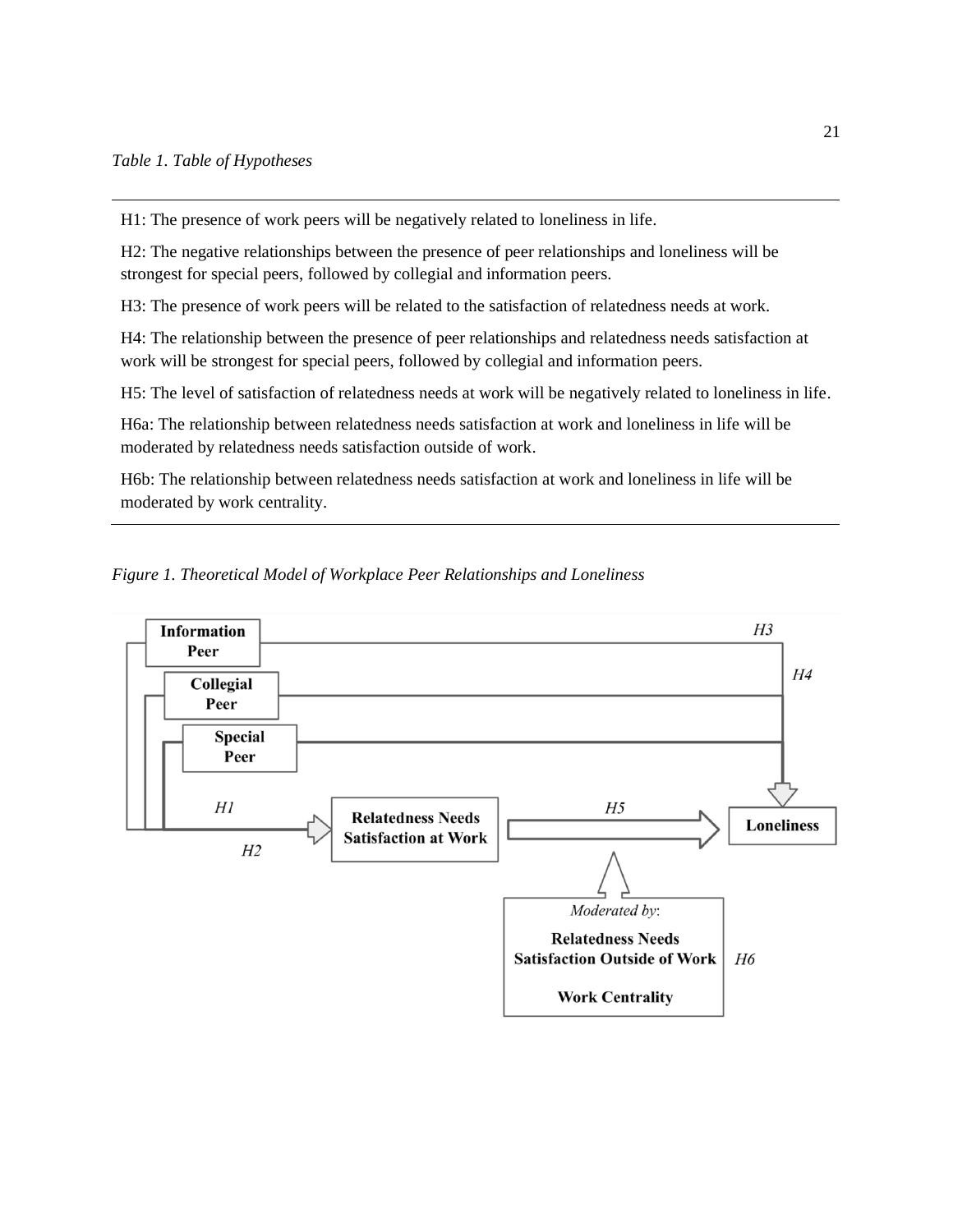## **Chapter 4**

### **Methods**

### <span id="page-27-1"></span><span id="page-27-0"></span>**Sample and Procedure**

The sample for this study included 142 graduates of The Pennsylvania State University who are employed full-time. The average age of the respondents was 25.4 years old (*SD* = 3.20), with a range of 22 to 40 years old. The average organizational tenure of participants at the start of the study period was 1.75 years (*SD* = 2.10), with a range of less than one year to 20 years. Fifty-six percent of the respondents were female. Sixty percent of the respondents were White. Eighty-seven percent of respondents reported that they were working remotely at least some of the time  $(SD = 0.30)$ .

The survey instrument was uploaded to *Qualtrics* and administered from January 5th to January 30th, 2021. Potential participants were identified using selection filters on the business and employmentoriented online service *LinkedIn*. Selection filters included school (Penn State University), location (urban areas such as Philadelphia, New York, and Washington D.C.), and job title keywords (entry-level job titles such as "associate", "analyst", and "coordinator"). A brief introduction the study and a link to complete the survey were sent to potential participants via private message. Descriptions of the study and survey were framed as part of a research project about individuals' relationships at work with no mention of experiences of loneliness to help eliminate selection bias.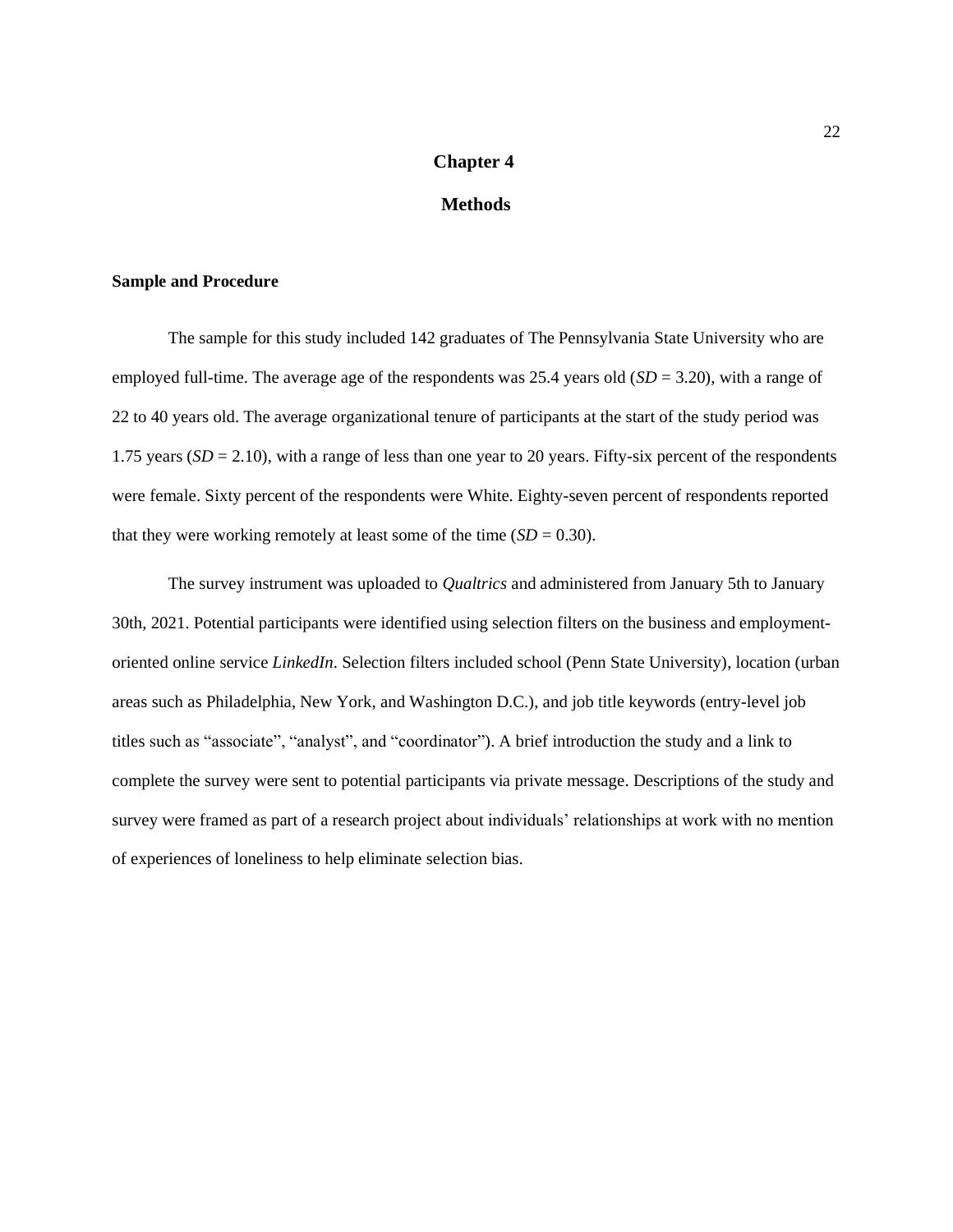<span id="page-28-1"></span>

| Gender                    | Percentage |                   |
|---------------------------|------------|-------------------|
| Male                      | 44%        |                   |
| Female                    | 56%        |                   |
| <b>Race/Ethnicity</b>     |            |                   |
| White                     | 60%        |                   |
| Asian/Pacific Islander    | 17%        |                   |
| African American/Black    | 13%        |                   |
| Hispanic/Latino           | 6%         |                   |
| Other                     | 4%         |                   |
| <b>Remote Work Status</b> |            |                   |
| <b>Fully Remote</b>       | 13%        |                   |
| Part-time Remote          | 11%        |                   |
| In Person                 | 76%        |                   |
|                           | Mean       | $\boldsymbol{SD}$ |
| Age                       | 25.40      | 3.20              |
| <b>Tenure</b>             | 1.75       | 2.10              |

### <span id="page-28-0"></span>**Measures**

Data were gathered cross-sectionally using a quantitative, self-report questionnaire administered online. The survey began with an introduction to the research topic and included an implied consent process; the research questions and hypotheses being investigated were not explicitly stated. The instruments and survey questions are as follows.

Each focal variable in this study was measured with a multi-item Likert scale, where the responses to the individual items were aggregated to form an overall scale. Unless otherwise noted,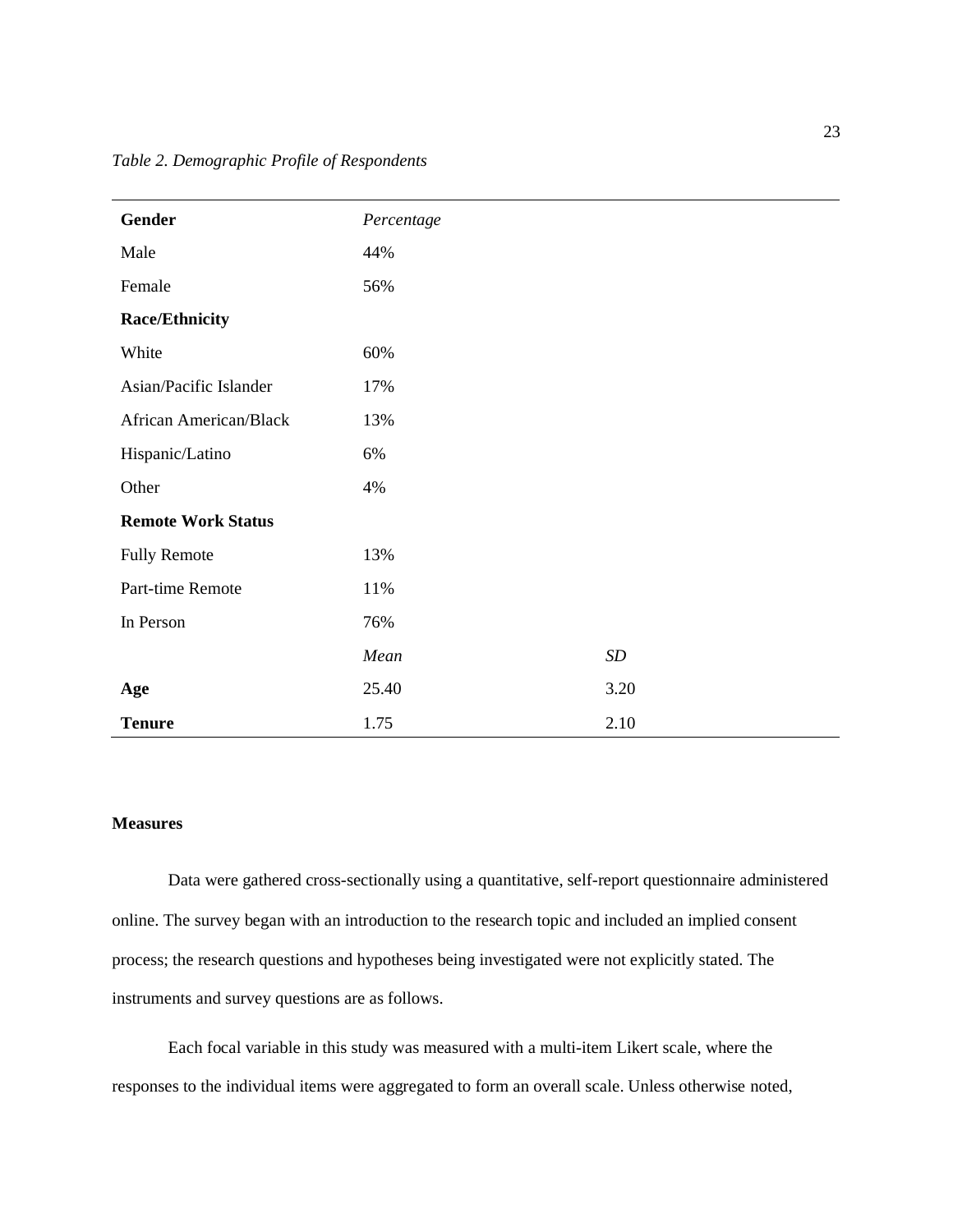respondents rated the extent to which they agreed with the various items using a five-point response scale with anchors ranging from  $1 =$  strongly disagree to  $5 =$  strongly agree. The full listing of scale items is presented in the Appendix.

*Peers at Work.* Participants were provided with representative descriptions of the three types of peer relationships (i.e., information, collegial, and special) identified by Kram and Isabella (1985). After reading each description, participants were asked to indicate the number of each type of peer they had at work. This method of determining the number of peers individuals have is consistent with prior research utilizing Kram and Isabella's framework (Sollitto, Johnson, & Myers, 2013).

*Satisfaction of Relatedness Needs at Work.* This study will utilize the six-item component assessing relatedness needs satisfaction in the Work-Related Basic Need Satisfaction measure developed by Van den Broeck and colleagues (2010). Unlike other widely used measures such as the Basic Need Satisfaction at Work scale, strong reliability of subscales and a tripartite factor structure have been validated (Van den Broeck et al., 2016). The Basic Need Satisfaction at Work scale also contained content validity issues, which were addressed in Van den Broeck and colleagues' (2010) design. The Work-Related Basic Need Satisfaction measure directly assesses satisfaction of relatedness needs rather than their antecedents or consequences. An example of a sample item is as follows: *At work, I feel part of a group* ( $\alpha$  = .83).

*Satisfaction of Relatedness Needs Outside of Work.* The three-item component assessing relatedness satisfaction in the Basic Psychological Need Satisfaction Scale – Relationship Domain (La Guardia, Ryan, Couchman, & Deci, 2000) was used to measure satisfaction of relatedness needs outside of work. This measure was designed to be modified to measure specific relationship domains in participants' lives. For the present study, the questions were modified to ask participants about their relationships outside of work. An example of a sample item is as follows: *When I am with them, I feel a lot of closeness and intimacy* ( $\alpha$  = .77).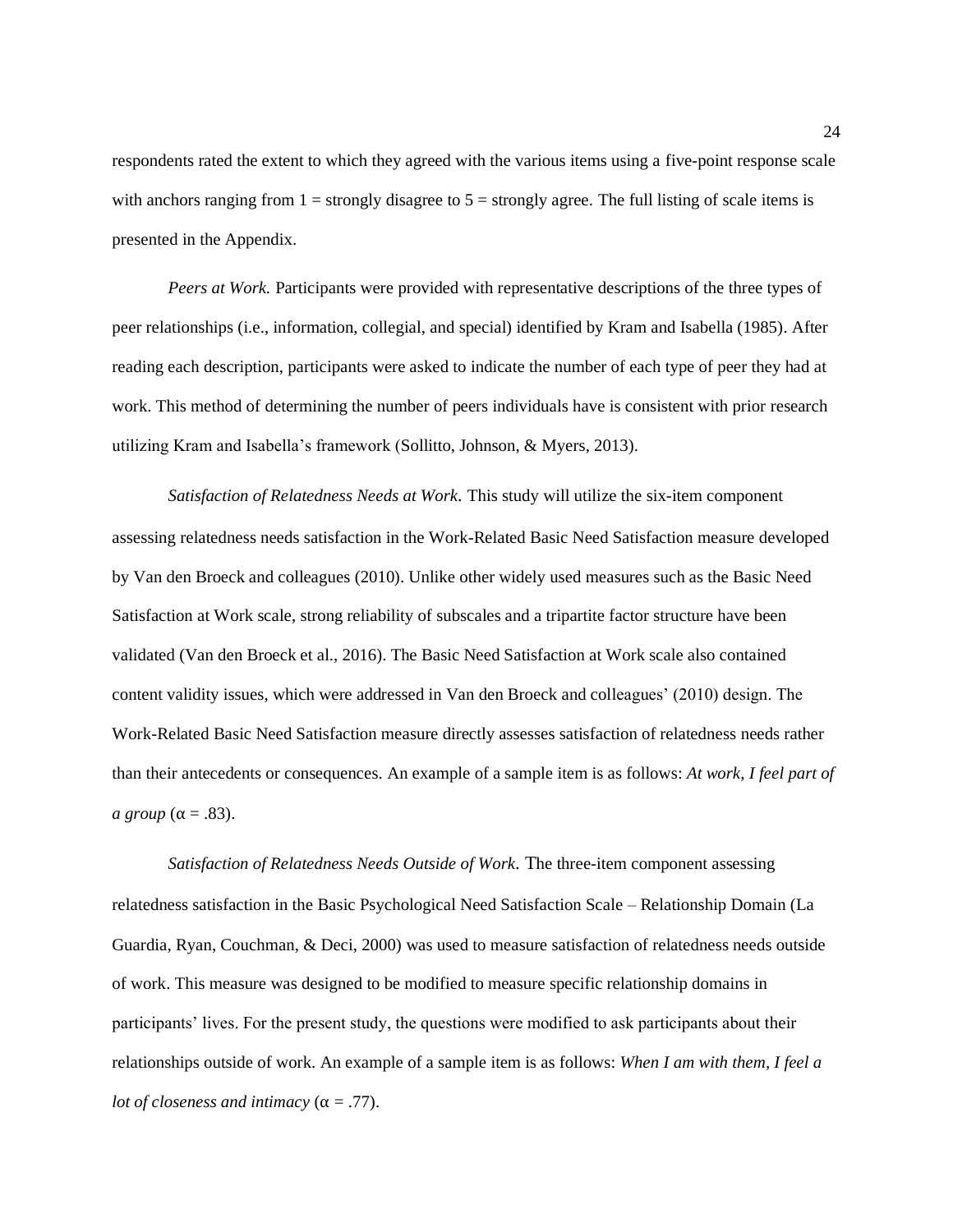*Work Centrality.* A three-item version of Hirschfeld and Feild's (2000) measure, developed and validated by Bal and Kooij (2011), was used to measure work centrality. An example of a sample item is as follows: *The major satisfaction in my life comes from my job* ( $\alpha = .73$ ).

*Loneliness.* Loneliness was measured using both indirect and direct measures. This follows the suggestions presented by the Office for National Statistics in the United Kingdom. The indirect measure used in the present study is the three-item variation of the UCLA Loneliness Scale (Russell, 1996). The UCLA scale is the most widely used measure of loneliness in literature and was designed to measure loneliness without explicit mention of the word "loneliness". An example of a sample item is as follows: *How often do you feel that you lack companionship?* The direct measure of loneliness asked participants the frequency with which they have felt lonely in the recent past, ranging from "never" to "almost always / always". In total, the instrument consisted of four items measuring feelings of loneliness ( $\alpha$  = .84). This approach results in both responses on a scale that has been assessed as valid and reliable, as well as allowing the respondent to say for themselves whether they feel lonely, providing further insight into the subjective feeling of loneliness for different people.

*Control Variables.* Age, gender, race/ethnicity, organizational tenure, and hours worked per week were used as control variables as they have been used as control variables in previous loneliness research (Reinking, & Bell, 1991; Ozcelik & Barsade, 2018). Age and gender were both controlled for, because they have both been shown to related to loneliness (Schmitt & Kurdek, 1985). It has been argued that individuals in minority groups may experience greater levels of stress that adversely contribute to their quality of interactions in the workplace (Wright & Silard, 2020); thus, race/ethnicity was controlled for in this study. Since the amount of time spent working in an organization may influence affiliation with that organization and its members, tenure and hours worked per week were also controlled for (Meyer et al., 2002). Remote work status was also controlled for, with previous research suggesting its potential to increase feelings of loneliness (Mann & Holdsworth, 2003). Gender was coded 1 for male and 0 for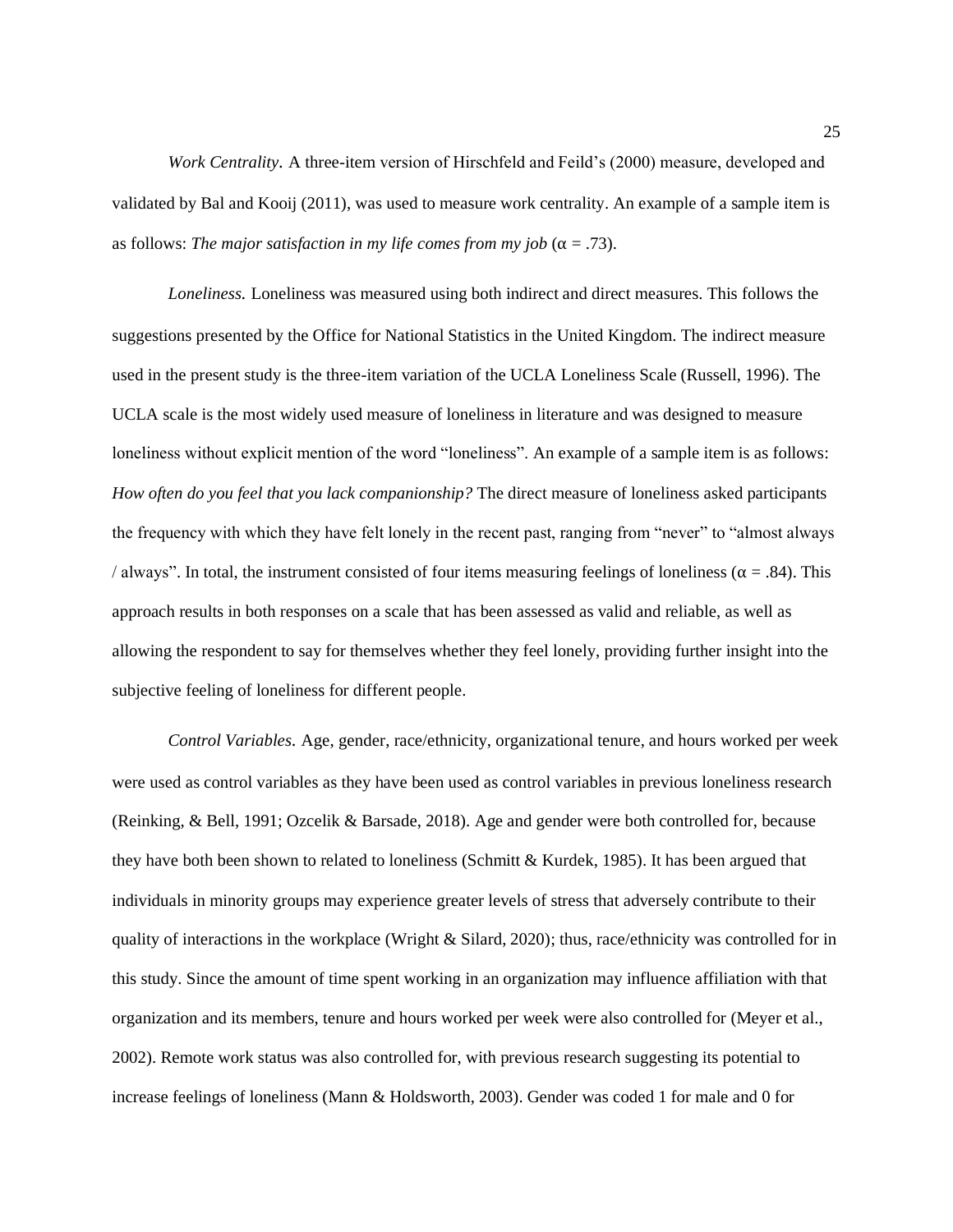female. Race/Ethnicity was coded 1 for White and 0 for other racial and ethnic groups. Remote work status was coded 1 for at least part-time remote, and 0 for not remote.

#### <span id="page-31-0"></span>**Analytic Strategy**

Two multiple regression analyses were computed in the open-source platform R to assess the influence of the independent variables on the dependent variables of relatedness needs satisfaction at work and loneliness separately. In the regression examining relatedness needs satisfaction at work as the criterion, independent variables were entered into the regression in two blocks, resulting in two models. Model 1 included the six control variables: age, race/ethnicity, gender, job tenure, hours worked per week, and remote work status. Model 2 included control variables and the addition of peer relationships. In the regression examining loneliness as the criterion, independent variables were entered into the regression in four blocks, resulting in four additional models. Model 1 included the same six control variables of age, race/ethnicity, gender, job tenure, hours worked per week, and remote work status. Model 2 included control variables and the addition of peer relationships. Model 3 included all variables from Model 2 and the addition of relatedness needs satisfaction at work. Model 4 included variables from previous models of loneliness and the interaction of relatedness needs satisfaction outside of work and work centrality on the relationship between relatedness needs satisfaction at work and loneliness.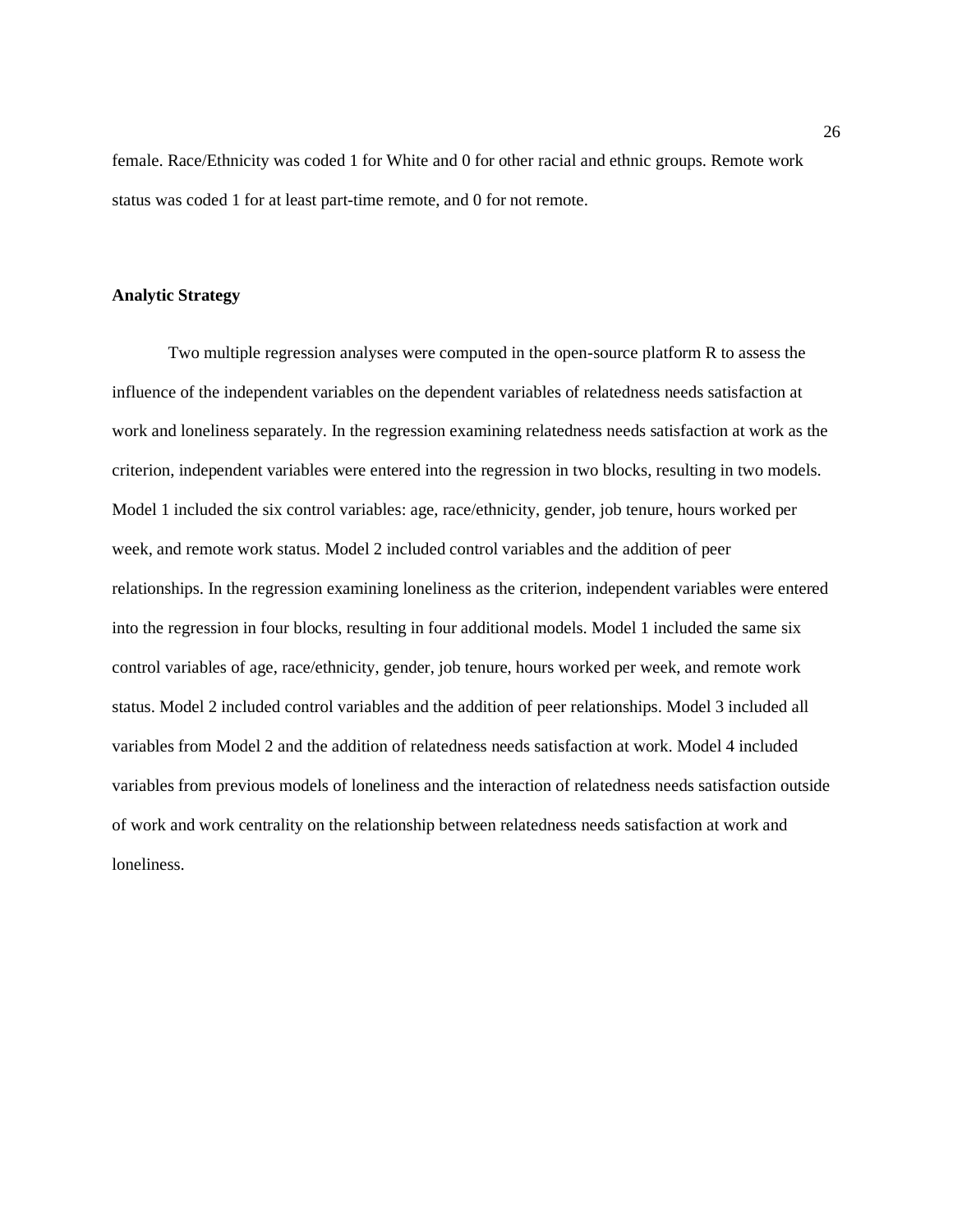### **Chapter 5**

#### **Results**

<span id="page-32-0"></span>Table 3 provides the descriptive statistics and correlations among the study variables. Table 4 presents results of both multiple regression analyses, predicting relatedness needs satisfaction at work and loneliness. The main entries in the regression tables are unstandardized regression coefficients (*b*). For models predicting relatedness needs satisfaction at work, the overall *R*² statistics were .09 and .30 for Models 1 and 2 respectively. The  $\Delta R^2$  of .21 from Model 1 to Model 2 was significant ( $F\Delta = 13.41$ , *p* < .001). For models predicting loneliness, the overall *R*² statistics were .14, .17, .31, and .33 for Models 1- 4 respectively. The  $\Delta R^2$  of .03 from Model 1 to Model 2 was not significant ( $F\Delta = 1.57$ ,  $p > .05$ ), the  $\Delta R^2$ of .14 from Model 2 to Model 3 was significant (*F*Δ = 26.74, *p* < .001), and the Δ*R*² of .02 from Model 3 to Model 4 was not significant  $(F\Delta = 1.06, p > .05)$ .

*Hypothesis 1*, which proposed that the presence of work-related peers will be negatively related to loneliness in life, was not supported. The regression coefficients for information ( $b = -0.01$ ,  $se = 0.02$ ,  $p > .05$ , collegial ( $b = .03$ ,  $se = .03$ ,  $p > .05$ ), and special peers ( $b = .06$ ,  $se = .04$ ,  $p > .05$ ) respectively in Loneliness Model 2 were all non-significant.

*Hypothesis 2*, which proposed that the negative relationships between the presence of peer relationships and loneliness will be strongest for special peers, followed by collegial and information peers, was not supported. Because all three relationships were statistically non-significant and thus had no impact on loneliness, there is also no difference in the strength of their relationships.

*Hypothesis 3*, which proposed that the presence of work-related peers will be related to the satisfaction of relatedness needs at work, was partially supported. Referring to Relatedness Satisfaction at Work Model 2, the regression coefficients for collegial  $(b = .10, s = .03, p < .001)$  and special peers (*b*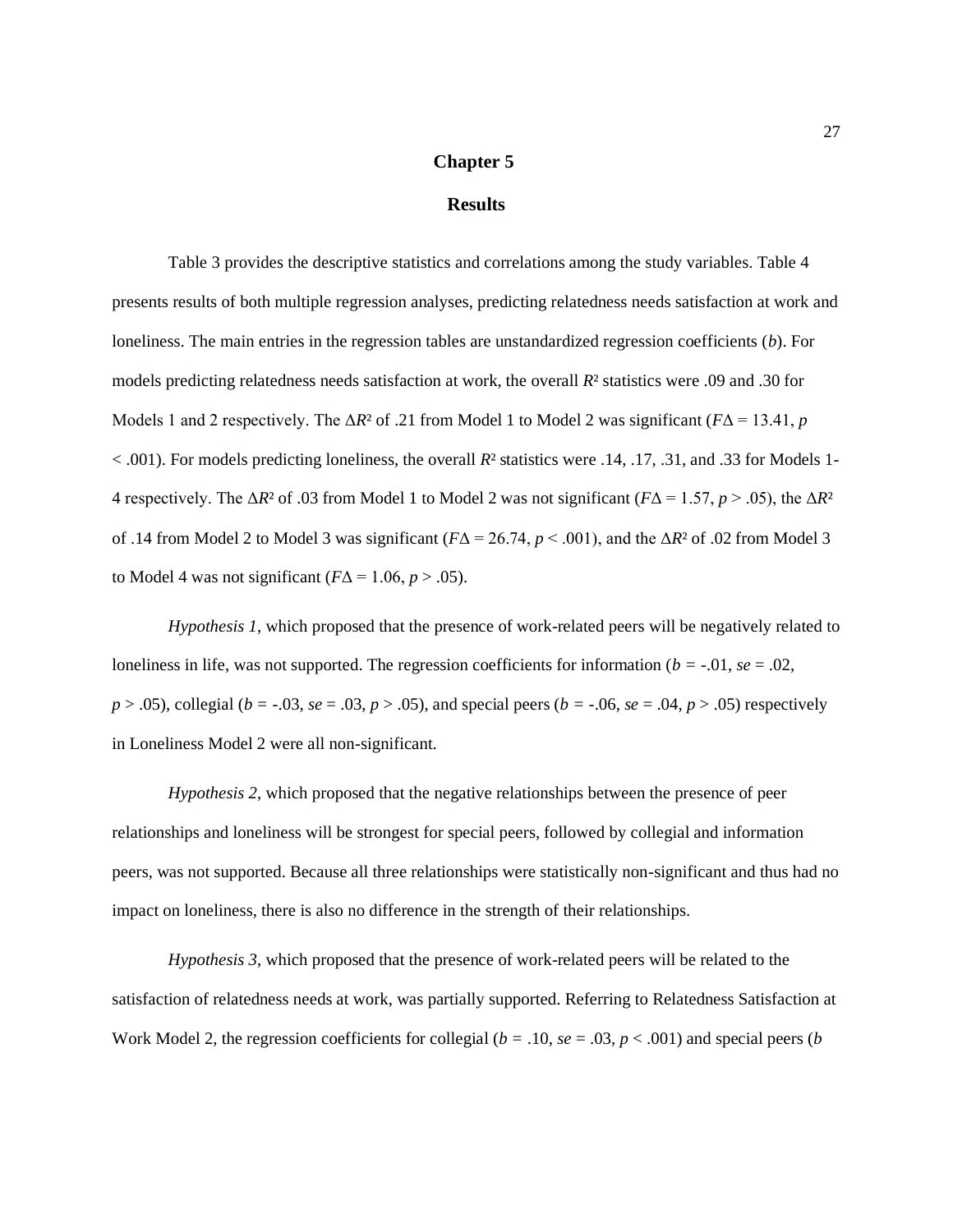*=* .11, *se* = .04, *p* < .01) were significant; the regression coefficient for information peers (*b =* -.06, *se*  $= .02, p < .01$ ) was significant but opposite to the direction hypothesized.

*Hypothesis 4*, which proposed that the relationship between the presence of peer relationships and relatedness needs satisfaction at work will be strongest for special peers, followed by collegial and information peers, was partially supported. Referring to Relatedness Satisfaction at Work Model 2, the confidence intervals of regression coefficients for collegial and special peers overlapped; however, they did not overlap with confidence intervals for information peers, which was significantly lower.

*Hypothesis 5*, which proposed that satisfaction of relatedness needs at work will be negatively related to loneliness in life, was supported. Relatedness needs satisfaction at work was significantly related to loneliness ( $b = -.41$ ,  $se = .08$ ,  $p < .001$ ) in Loneliness Model 3.

*Hypothesis 6a*, which proposed that the relationship between relatedness needs satisfaction at work and loneliness in life will be moderated by relatedness needs satisfaction outside of work, was supported. The regression coefficient in Loneliness Model 4 suggests that the relationship between relatedness needs satisfaction at work and loneliness is stronger for those with lower relatedness needs satisfaction outside of work and weaker for those with higher relatedness needs satisfaction outside of work ( $b = .18$ ,  $se = .11$ ,  $p < .05$ ). Figure 2 depicts this interaction.

*Hypothesis 6b*, which proposed that the relationship between relatedness needs satisfaction at work and loneliness in life will be moderated by work centrality, was not supported. The interaction of work centrality and relatedness needs satisfaction at work ( $b = .01$ ,  $se = .07$ ,  $p > .05$ ) was not statistically significant in Loneliness Model 4.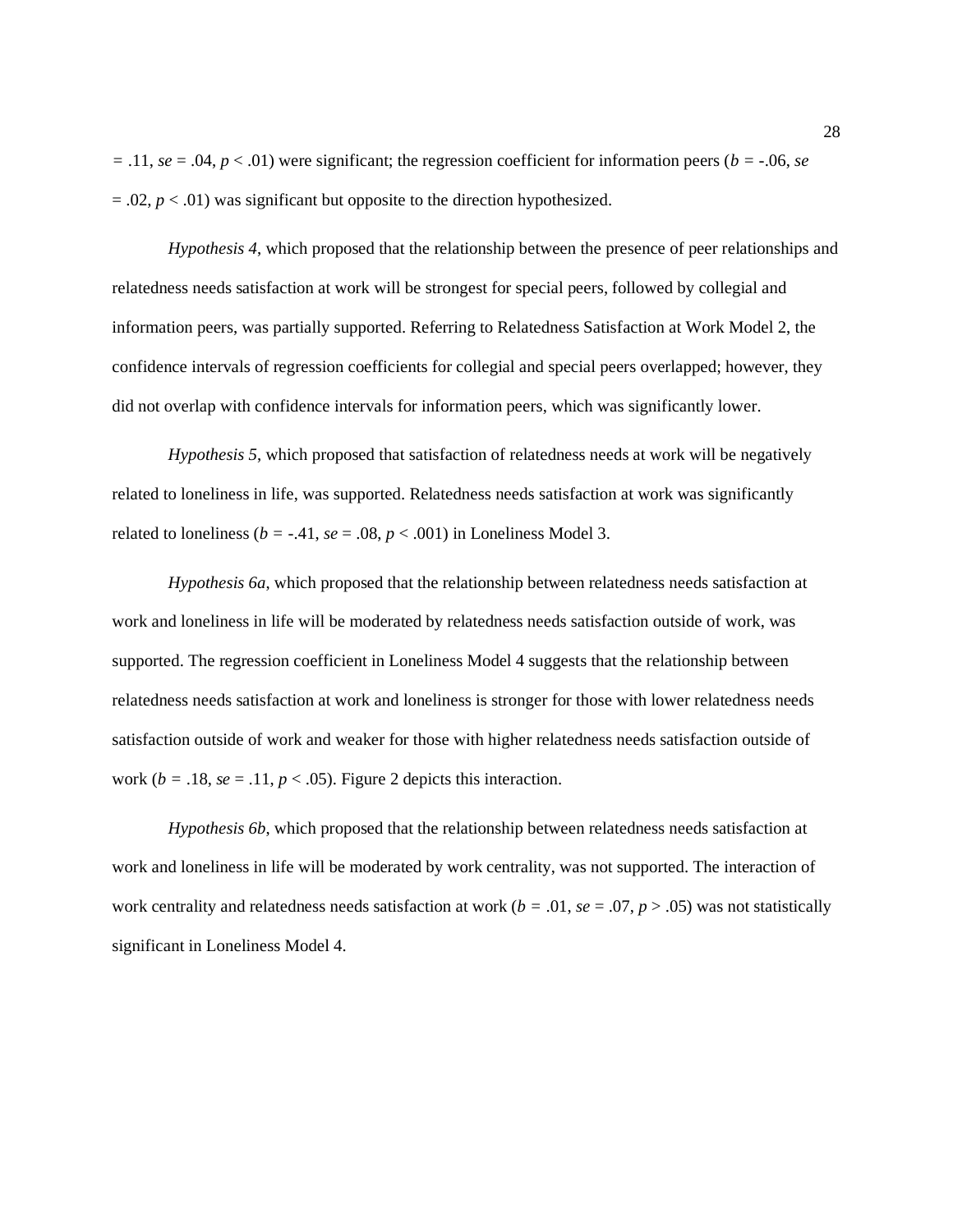|                                              | $\boldsymbol{M}$ | $\boldsymbol{SD}$ | 1                        | 2                        | 3              | 4       | 5    | 6                        | $\tau$            | 8              | 9                        | 10        | 11     | 12     | 13    |
|----------------------------------------------|------------------|-------------------|--------------------------|--------------------------|----------------|---------|------|--------------------------|-------------------|----------------|--------------------------|-----------|--------|--------|-------|
| 1. Age                                       | 25.40            | 3.20              | $\overline{\phantom{a}}$ |                          |                |         |      |                          |                   |                |                          |           |        |        |       |
| 2. Gender                                    | 0.56             | 0.50              | $-.10$                   | $\overline{\phantom{a}}$ |                |         |      |                          |                   |                |                          |           |        |        |       |
| 3. Race/Ethnicity                            | 0.60             | 1.11              | .02                      | .01                      | $\overline{a}$ |         |      |                          |                   |                |                          |           |        |        |       |
| 4. Hours Worked Per Week                     | 44.68            | 8.09              | $.18*$                   | $-.30***$                | $-.08$         |         |      |                          |                   |                |                          |           |        |        |       |
| 5. Remote                                    | 0.87             | 0.30              | $-.04$                   | .01                      | .02            | .04     |      |                          |                   |                |                          |           |        |        |       |
| 6. Tenure                                    | 1.75             | 2.10              | $.47***$                 | $-.06$                   | $-.13$         | $.18\%$ | .09  | $\overline{\phantom{a}}$ |                   |                |                          |           |        |        |       |
| 7. Information Peers                         | 4.76             | 2.73              | .12                      | $-.09$                   | $-.10$         | $-.08$  | .05  | .06                      | $\qquad \qquad -$ |                |                          |           |        |        |       |
| 8. Collegial Peers                           | 3.40             | 2.31              | $-.01$                   | $-.12$                   | $-.09$         | .14     | .11  | $.18\%$                  | .04               | $\overline{a}$ |                          |           |        |        |       |
| 9. Special Peers                             | 1.33             | 1.63              | $-.13$                   | .03                      | $-.10$         | .11     | .12  | $.08\,$                  | $-.07$            | .47***         | $\overline{\phantom{a}}$ |           |        |        |       |
| 10. Relatedness Satisfaction at Work         | 3.65             | 0.85              | $-.15$                   | $.08*$                   | $-18*$         | .08     | .08  | .01                      | $-.21**$          | $.39***$       | $.40***$                 | (.83)     |        |        |       |
| 11. Relatedness Satisfaction Outside of Work | 4.37             | 0.73              | $-.06$                   | $.08\,$                  | $-.09$         | $-.04$  | .07  | .04                      | .04               | .02            | $-.04$                   | $.19*$    | (.77)  |        |       |
| 12. Work Centrality                          | 2.56             | 0.91              | .08                      | $-.02$                   | $-.04$         | .10     | .00. | $-.11$                   | $-.12$            | .00.           | .06                      | $.16*$    | $-16*$ | (.73)  |       |
| 13. Loneliness                               | 2.65             | 0.77              | $-.27***$                | .07                      | $.23**$        | $-.13$  | .02  | $-.23**$                 | $-.08$            | $-.17*$        | $-.15*$                  | $-.39***$ | $-.14$ | $-.12$ | (.84) |

*Table 3. Descriptive Statistics and Correlations Among Primary Study Variables*

<span id="page-34-0"></span>Note:  $n = 142$ ; significance levels for coefficients reflect one-tailed tests;  $* p < .05$ ,  $** p < .01$ ,  $*** p < .001$ .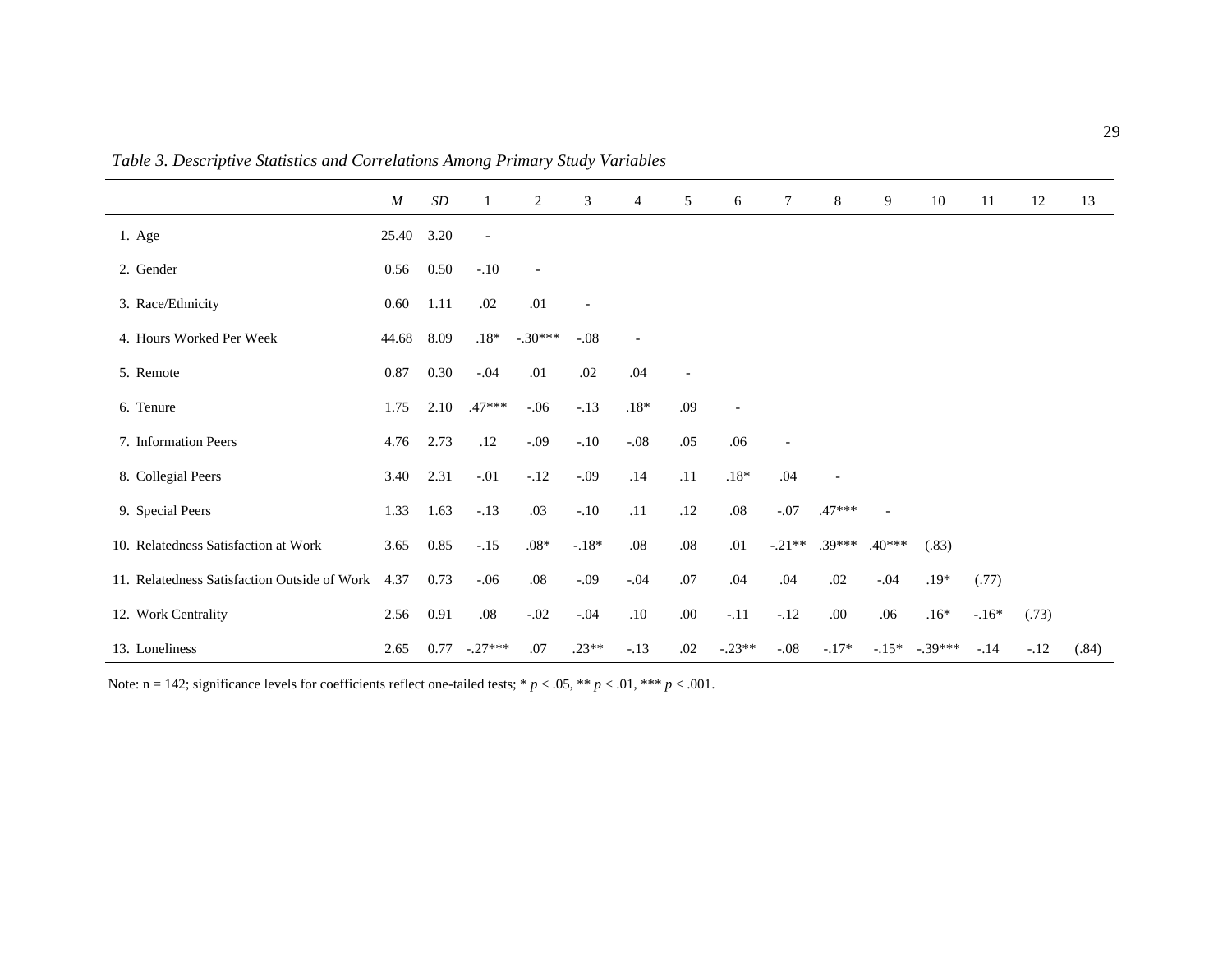<span id="page-35-0"></span>

|                               |                     | <b>Relatedness Satisfaction at Work</b> | <b>Loneliness</b>   |                     |                     |                     |  |
|-------------------------------|---------------------|-----------------------------------------|---------------------|---------------------|---------------------|---------------------|--|
|                               | Model 1<br>$b$ (se) | Model 2<br>$b$ (se)                     | Model 1<br>$b$ (se) | Model 2<br>$b$ (se) | Model 3<br>$b$ (se) | Model 4<br>$b$ (se) |  |
| (Intercept)                   | $4.03(.74)$ ***     | $3.59(.67)$ ***                         | $4.11(.65)$ ***     | 4.41 $(.67)$ ***    | $5.88(.67)$ ***     | $9.05(1.97)$ ***    |  |
| Age                           | $-0.05$ $(.02)*$    | $-0.02$ $(.02)$                         | $-0.05$ $(.02)*$    | $-0.06$ $(.02)$ **  | $-0.07$ $(.02)$ *** | $-0.07$ $(.02)$ *** |  |
| Race/Ethnicity                | $-0.28$ $(.15)*$    | $-0.27$ $(.14)*$                        | $0.36(.14)$ **      | $0.33$ $(.14)$ **   | $0.22$ $(.13)*$     | $0.22$ $(.13)*$     |  |
| Gender                        | 0.16(0.15)          | 0.15(0.13)                              | 0.04(0.13)          | 0.03(0.13)          | 0.09(0.12)          | 0.07(0.12)          |  |
| Job Tenure                    | 0.02(.04)           | $-0.02$ $(.03)$                         | $-0.03(0.03)$       | $-0.02$ $(.03)$     | $-0.03(0.03)$       | $-0.03(0.03)$       |  |
| Hours Worked Per Week         | 0.01(0.01)          | 0.00(0.01)                              | 0.00(0.01)          | 0.00(0.01)          | 0.00(0.01)          | 0.00(0.01)          |  |
| <b>Remote Status</b>          | 0.34(0.25)          | 0.24(0.22)                              | $-0.04(0.22)$       | $0.01$ (.22)        | 0.11(0.20)          | 0.15(0.21)          |  |
| <b>Information Peers</b>      |                     | $-0.06$ $(.02)$ **                      |                     | $-0.01$ $(.02)$     | $-0.03$ $(.02)$     | $-0.03$ $(.02)$     |  |
| <b>Collegial Peers</b>        |                     | $0.10(0.03)$ ***                        |                     | $-0.03(0.03)$       | 0.02(0.03)          | 0.01(0.03)          |  |
| <b>Special Peers</b>          |                     | $0.11(.04)$ **                          |                     | $-0.06$ $(.04)$     | $-0.01$ (.04)       | $-0.02$ $(.04)$     |  |
| <b>RSAW</b>                   |                     |                                         |                     |                     | $-0.41$ $(.08)$ *** | $-1.21(.54)$ *      |  |
| <b>RSOW</b>                   |                     |                                         |                     |                     |                     | $-0.70$ $(.38)*$    |  |
| Work Centrality               |                     |                                         |                     |                     |                     | $-0.09(0.25)$       |  |
| <b>RSAW x RSOW</b>            |                     |                                         |                     |                     |                     | $0.18(.11)*$        |  |
| <b>RSAW x Work Centrality</b> |                     |                                         |                     |                     |                     | 0.01(0.07)          |  |
| $F$ (df1, df2)                | 2.14(6, 135)        | 6.29(9, 132)                            | 3.57(6, 135)        | 2.93 (9,132)        | 5.83 (10, 131)      | 4.47 (14, 127)      |  |
| $R^2$                         | 0.09                | 0.30                                    | 0.14                | 0.17                | 0.31                | 0.33                |  |
| $\Delta R^2$                  |                     | 0.21                                    |                     | 0.03                | 0.14                | 0.02                |  |
| $F\Delta$                     |                     | 13.41***                                |                     | 1.57                | 26.74***            | 1.06                |  |

Note:  $n = 142$ ; significance levels for coefficients reflect one-tailed tests; \*  $p < 0.05$ , \*\*  $p < 0.01$ , \*\*\*  $p < 0.001$ . Coding: Gender:  $1 =$  female and  $0 =$  male;

Race/Ethnicity:  $1 =$  White and  $0 =$  other; Remote Status:  $1 =$  remote at least part-time,  $0 =$  not remote;

RSAW = Relatedness Needs Satisfaction at Work; RSOW = Relatedness Needs Satisfaction Outside Work.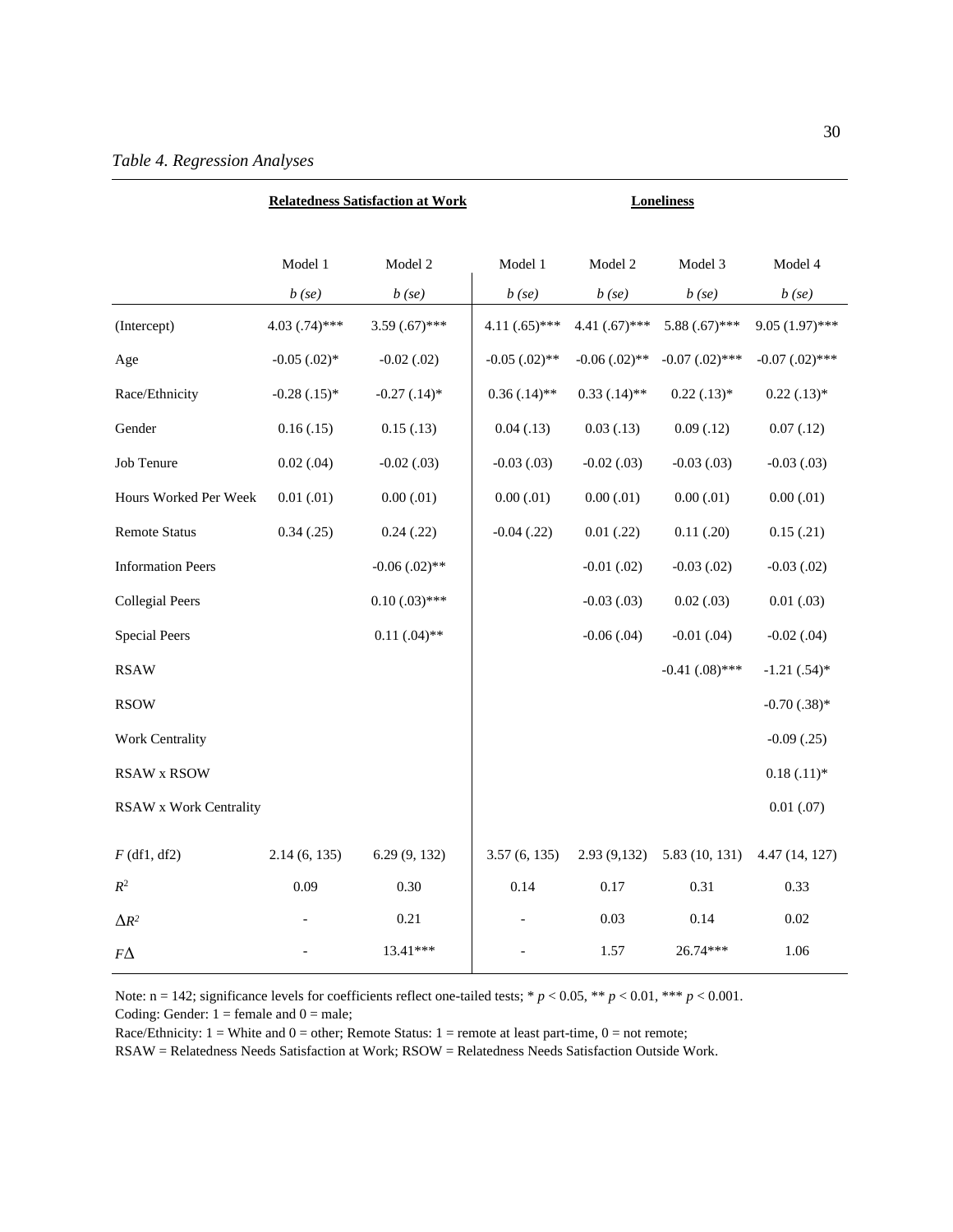<span id="page-36-0"></span>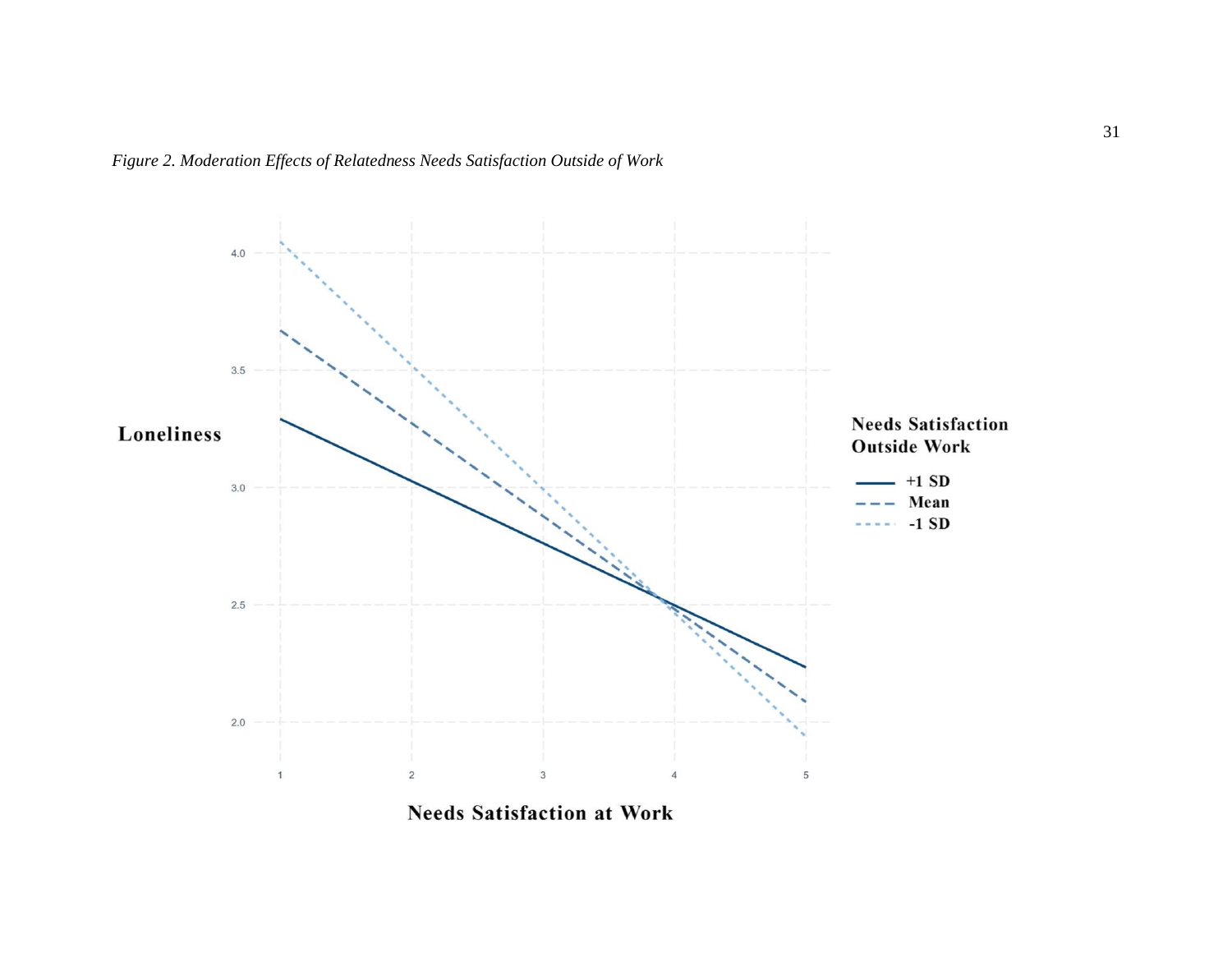### **Chapter 6**

#### **Discussion**

<span id="page-37-0"></span>The pervasiveness of loneliness among young adults highlights the importance of research on its relievers. In general, high quality relationships have been found to be unequivocally effective for alleviating loneliness. However, previous research has largely focused on domains of friends, family, and romantic relationships (Adamcyzk, 2016). The present study breaks new ground in loneliness research by demonstrating that relationships stemming from the workplace can be another effective source of relief. A major contribution of this research is providing the first quantitative analysis of the three types of peers conceptualized by Kram and Isabella (1985) using aspects of Basic Psychological Needs theory (Ryan & Deci, 2000). Differential patterns were found among peer types, providing support for their distinction in future workplace research. Establishing the link between relatedness needs satisfaction in the work domain and loneliness is another novel contribution of this research; this relationship remained significant after controlling for other focal variables and was moderated by levels of relatedness needs satisfaction outside of work. Age and race/ethnicity were also found to have influences on feelings of loneliness; however, the direction of effects were not wholly consistent with previous theory and research.

Despite decades passing since its initial conceptualization, few studies have empirically examined the three types of peer relationships conceptualized by Kram and Isabella (1985). When examining the effect of workplace peers on loneliness, significant effects were found for collegial and special peers in bivariate correlations. However, no direct effects were found for all three types when control variables were included in the multiple regression analyses. When examining the effect of workplace peers on relatedness needs satisfaction at work, collegial and special peers were both found to be positively related with similar effect sizes. Contrary to their initial conceptualization by Kram and Isabella (1985), special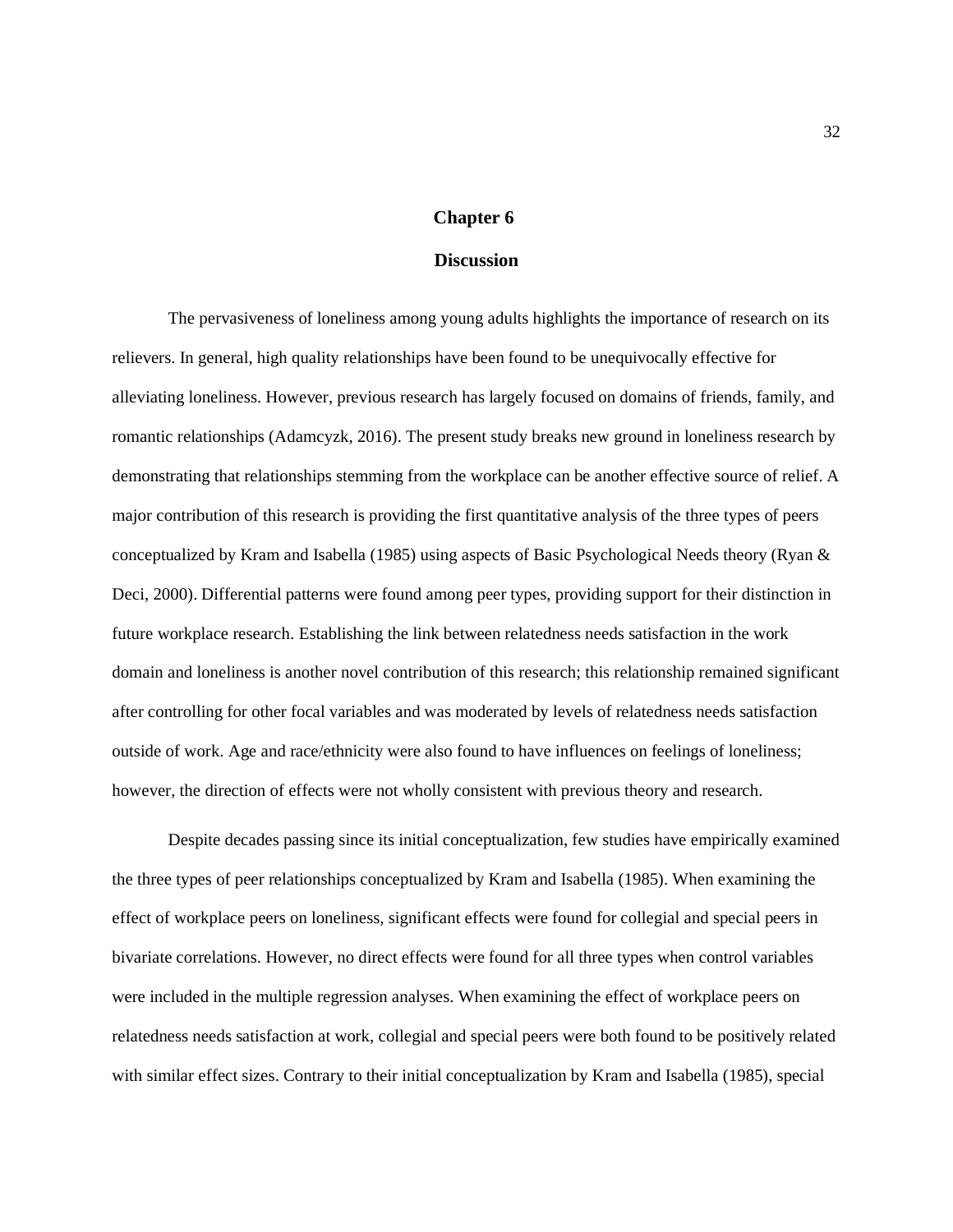peers may not be more important than collegial peers for employee well-being. These findings are in line with some previous peer research conducted in organizational and educational contexts, where the impact that collegial and special peers had were indistinguishable (Sollitto et al., 2013; Sollitto & Myers, 2014). Interestingly, the presence of information peers was negatively related to relatedness needs satisfaction at work, such that the more information peers one had, the less related they felt. This may be because individuals at work desire to have more intimate relationships such as collegial and special peers rather than acquaintance-like relationships that are characteristic of information peers (Ferris et al., 2009). Thus, if there are discrepancies between one's desired and actual quality of relationships at work, such as having more information peers rather than collegial and special peers, they may not have their relatedness needs met.

Another important finding of this research is the significant inverse relationship between relatedness needs satisfaction at work and feelings of loneliness in life. In other words, employees who have their relatedness needs at work satisfied are less likely to be lonely in life. These findings extend beyond previous workplace research, which have demonstrated that relationships at work can have positive impacts on well-being indicators such as life satisfaction (Erdogan, Bauer, Truxillo, & Mansfield, 2012). Utilizing basic psychological needs theory to make the connection between workplace relationships and loneliness is a first in literature. Additionally, the effect size of the relatedness needs satisfaction at work - loneliness relationship was stronger than relatedness needs satisfaction outside of work - loneliness relationship. While this distinction can potentially be explained by a number of factors, it does confirm the importance of relatedness needs satisfaction at work for individuals' well-being outcomes. Furthermore, the relatedness needs satisfaction at work - loneliness relationship was moderated by one's level of relatedness needs satisfaction outside of work, increasing the strength of the relationship as needs satisfaction outside of work decreased, and vice versa. This finding is particularly intriguing, as it indicates the possibility that workplace peer relationships may play a key role in buffering feelings of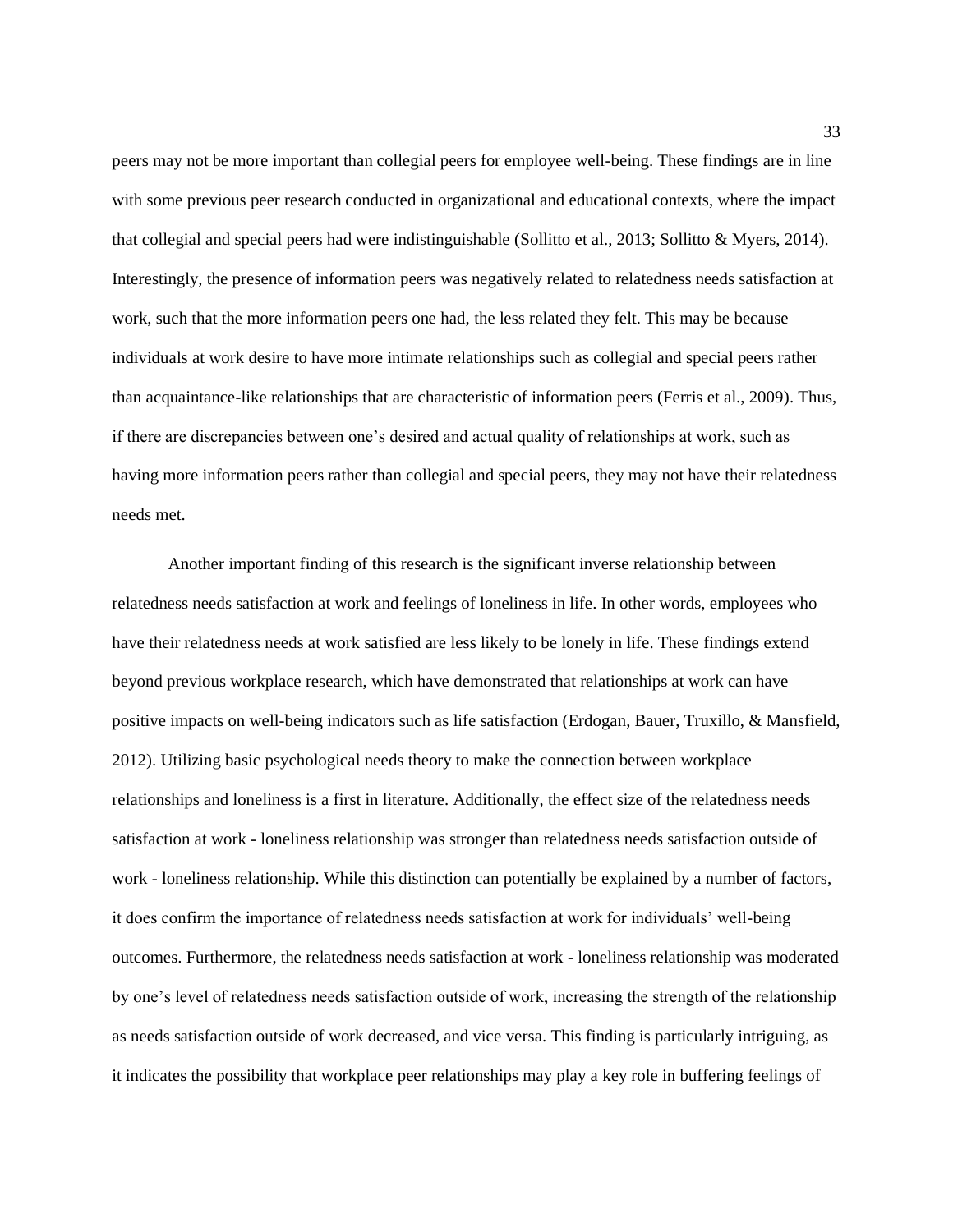loneliness in individuals who do not have their relatedness needs outside of work met. Conversely, workplace relationships may not be as important for combating loneliness for individuals who have their relatedness needs met outside of work. These findings confirm aspects of Wright and Silard's (2020) conceptual model such that relational deficiencies at work may not necessarily be felt as distressing if the individual has supportive networks outside of work to which they can turn. However, work centrality was not found to have any influence on the relatedness needs satisfaction - loneliness relationship, offering evidence countering Wright and Silard's (2020) assertion that relational deficiencies experienced at work may be moderated by the rewards of meaningful work.

The relationship between age and loneliness has been thoroughly explored in various contexts, the findings of this study are consistent with the general body of literature. Several meta-analyses and cross-cultural studies have found adults aged under 30 and over 60 to be the loneliest groups (Nicolaisen, & Thorsen, 2014; Victor & Yang, 2012). In this study's sample of individuals aging between 22 - 40 years old, loneliness decreased as age increased and this relationship remained even after controlling for various focal variables of the model tested. Previous research on the association between race/ethnicity and loneliness reveal mixed results (Lee & Goldstein, 2016; Mahon et al., 2006). Curiously, analysis from the present study revealed significant relationships between race/ethnicity and both dependent variables, relatedness needs satisfaction at work and loneliness. White individuals were related to lower levels of relatedness needs satisfaction and higher levels of loneliness. The underlying explanations for these relationships are unclear, but their presence across all regression models provide incentives for further inquiry into the connection between race/ethnicity and loneliness.

#### <span id="page-39-0"></span>**Limitations of the Present Study**

The results of this research should be interpreted in the context of its limitations. One limitation is that data was collected at one point in time. The cross-sectional nature of the data means that causality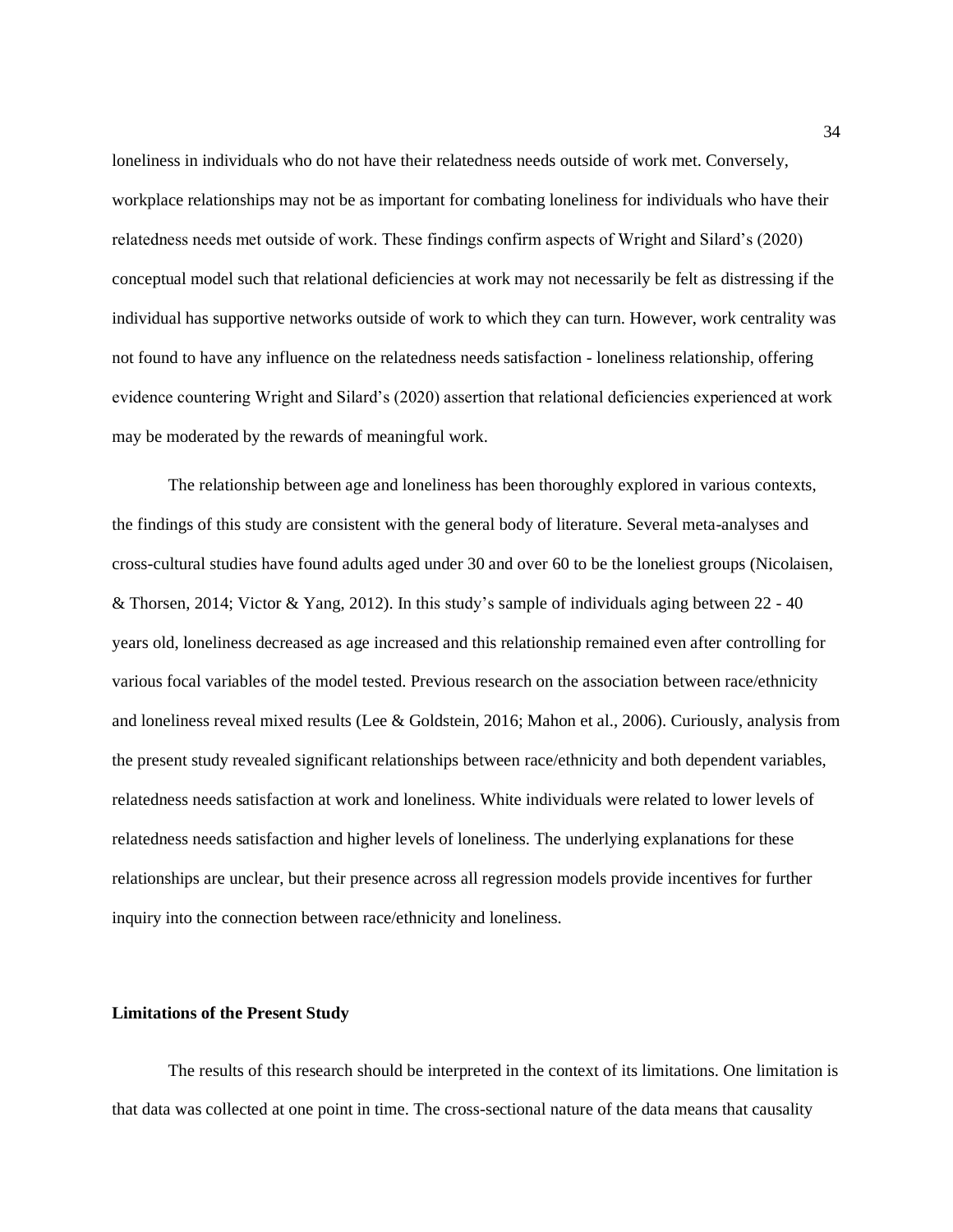and directionality cannot be definitively established. Future research where data on the independent and dependent variables are collected at different points of time would more firmly establish cause-and-effect relationships. A second limitation is the potential for selection bias during the sampling process. The sample of this study was limited to alumni of one large research university working primarily in professional settings. Research has found notable personality differences in students across universities and colleges in the US (Corker et al., 2015). Thus, it is logical to assume that the alumni of different universities may exhibit differences in traits as well. In this light, future research could replicate the present study with a more diverse sample in different employment contexts. A third limitation is that the respondents were employed only in urban areas of the U.S. While the results may likely generalize to employees in other countries, future research should examine the impact of employee relationships in other cultural contexts. Finally, another potential limitation is the modest sample size of this study. While the sample is in general large enough for the number of variables tested, a larger sample may have been able to detect effects in variables that were approaching significance.

### <span id="page-40-0"></span>**Opportunities for Future Research**

In addition to addressing the limitations above, several opportunities for future research would be valuable. One opportunity in a post-pandemic world would be to conduct the study in a non-remote work setting. Informal social interactions around the proverbial water cooler are an important pathway for the formation of positive workplace relationships (Fayard & Weeks, 2007), these are diminished in a workfrom-home environment. The impact of workplace relationships on well-being outcomes such as loneliness will likely be even stronger when the relationships are experienced in-person and is a connection worth exploring further during non-covid times. Furthermore, a comparison between remote workers and in person employees would yield illuminating results on the impacts of remote work on employees. Past scholarship has made the comparison with organizational outcomes such as job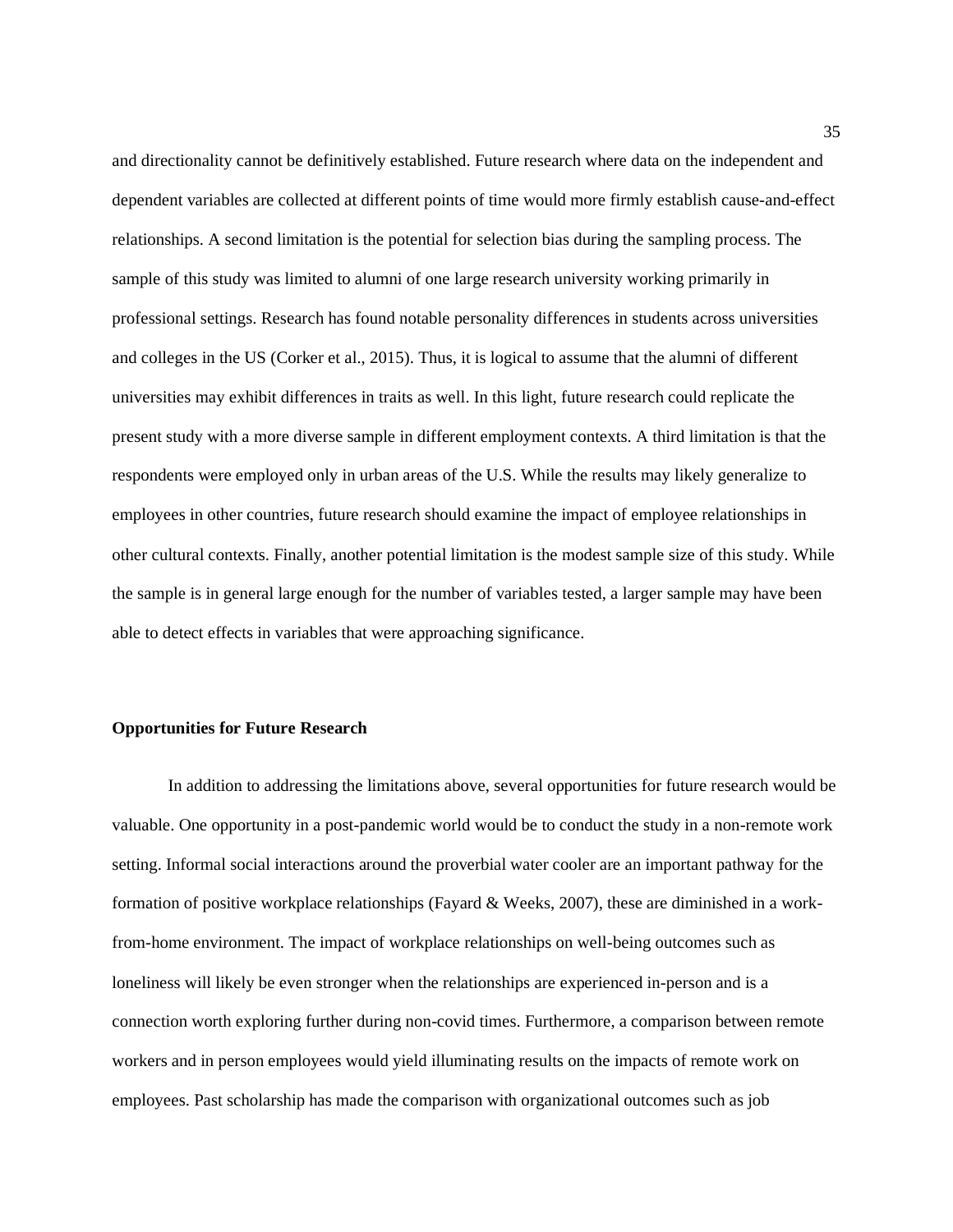performance and turnover intentions (Golden, Veiga, & Dino, 2008), but connections with well-being outcomes such as loneliness have yet to be explored.

Despite the extensive research surrounding peer relationships, their specific functions have yet to be examined empirically beyond instrumental and emotional support (Jolly, Kong, & Kim, 2020), thus providing another opportunity for future research. Specifically, utilizing the Relationship Functions Inventory (RFI) developed by Colbert and colleagues (2016) would provide a more nuanced perspective on the impact of workplace relationships. The RFI is a comprehensive taxonomy of six distinct workplace relationship functions. The first of which is task assistance, which relates to help with work tasks through answering questions, providing feedback or assisting with a specific task. The second of which is career advancement, which relates to assistance with career development through providing advice or access to contacts and other career-related resources. The third of which is emotional support, which relates to help with the coping of stress through listening to problems and responding in a supportive way. The fourth of which is friendship, which simply relates to being a friend or companion. The fifth of which is personal growth, which relates to actions which help one grow and develop as a human being. Lastly, the sixth is giving to others, which relates to opportunities provided to assist, mentor, support, or care for others. The RFI represents a breakthrough in workplace literature as it presents a clarified and nuanced understanding of peer relationship functions beyond the traditionally studied dimensions of instrumental and emotional support (Colbert et al., 2016). The world of work has changed since initial conceptualizations of instrumental and emotional support, with boundaries between work and life have becoming increasingly porous; thus setting the stage for work relationships to serve a broader range of functions than the past (Colbert et al., 2016). With regards to the connection between workplace relationships and employee well-being, the RFI may be effective for elucidating specific functions that lead to improved well-being.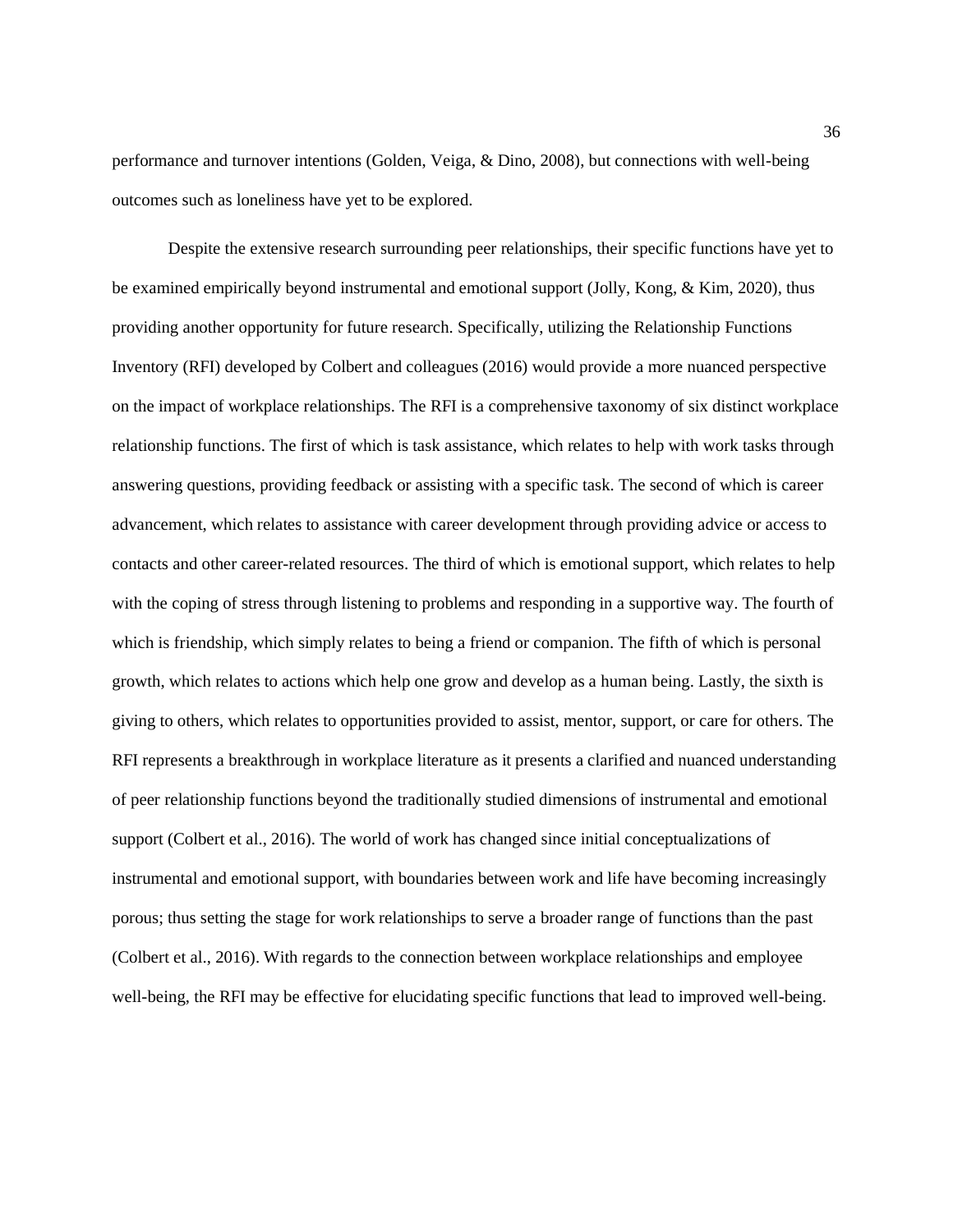#### <span id="page-42-0"></span>**Practical Implications**

This research has several implications for applied practice. A key finding of the present research applicable to employees and organizations is that relationships in the workplace can have impacts on individuals' experiences of loneliness in life. This impact is likely stronger for young adults who are in a transitory period from school to full-time work. For managers, it is important to note that previous scholars have shown links between loneliness and job performance, such that lonelier employees tend to perform worse on the job (Ozcelik & Barsade, 2018). By fostering high quality peer relationships among employees, they may be less lonely and in turn achieve higher levels of performance. One way that peer relationships can be fostered is through fun in the workplace. Fun events such as fun activities, fun job responsibilities, and coworker socializing, as well as manager support for fun and allowances of personal freedoms are some ways that fun can be promoted at work. A growing body of research on fun in the workplace has found both short term benefits including making new connections and long-term benefits including social support and constituent attachment (Michel, Tews, & Allen, 2019).

Another major finding from the present study with organizational implications is that not all workplace relationships are created equal. Relationships with higher intimacy such as special and collegial peers yield benefits that acquaintance-like relationships such as information peers do not. Organizations should seek to foster environments where personal connections can be made, which will likely lead to positive outcomes for both employees and the organization through the formation of higher quality peer relationships. For example, workplace schedules and office designs may impact the extent to which employees are able develop the types of peer relationships that accrue the benefits outlined here (Colbert et al., 2016). Additionally, organizations with reward structures that nurture cooperation rather than pit employees against one another may be more effective at fostering high quality relationships (Colbert et al., 2016).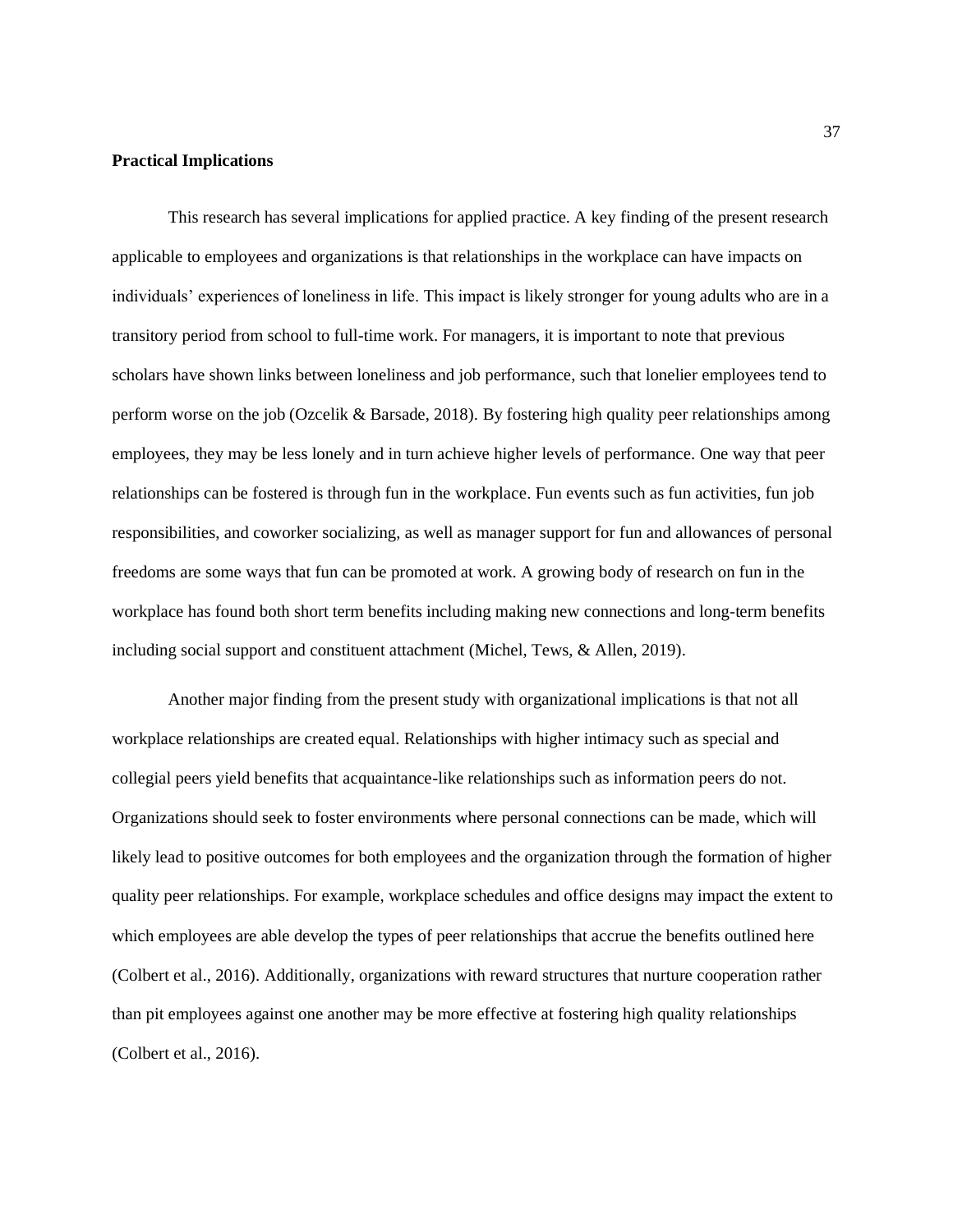For young adults beginning full-time roles or undergoing career transition, critical attention should be paid to the potential relationships that may be formed in the workplace. It is important for young adults to assess their ability to connect with employees of prospective employers as they may be an important source of social connection and thus have implications for one's own well-being.

#### <span id="page-43-0"></span>**Conclusion**

Peer relationships at work have implications beyond the bottom line with impacts that blur the boundaries of work. While academia has traditionally examined the impact of peer relationships on organizational outcomes such as performance and turnover, the results of this study suggest that peers also play a crucial role in employees' well-being outside of work, a finding that may be especially pertinent to young adults. Additionally, although this research focused on peers' impact on experiences of loneliness, it is likely that relationships at work have implications for other key factors of well-being. It is hoped that the results from this research have shed light on the increasingly important role that work plays in individuals' lives and will stimulate further multidisciplinary scholarship.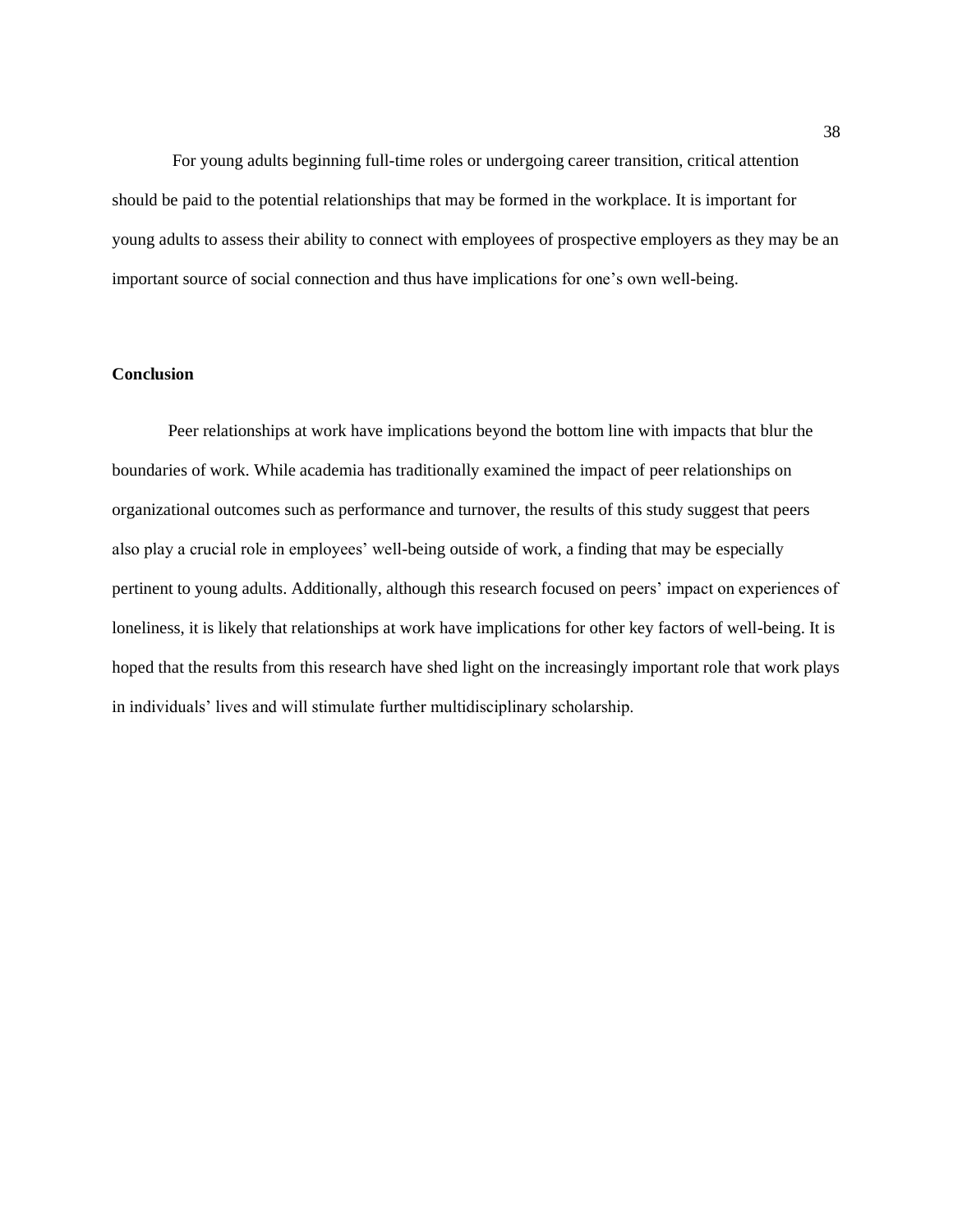# **APPENDIX A**

### **Survey Scale Items for Focal Variables**

<span id="page-44-0"></span>\*(R) indicates that the item is reverse-scored

### **Peers at Work**

Definitions of Peer Types

### *Information Peer:*

You do not know this person very well or feel very close to this person. You consider this person an acquaintance more than a friend.

You do interact with this person on a fairly regular basis but you would probably not continue this relationship if you did not work here.

### *Collegial Peer:*

This person is a work buddy. You might not share every detail of your life with this person, but this person is more than merely an acquaintance.

You may consider this person a friend or a colleague and interact with this person fairly regularly.

### *Special Peer:*

You consider this person a best friend. You would be friends with this person even if you didn't work together.

You consider this person much more than merely a co-worker and feel you know each other very well.

Kram & Isabella (1985)

### **Relatedness Needs Satisfaction at Work**

Please respond to the following statements regarding your relationships with **people in your life that are work-related** (for example: work friends, colleagues, peers), answering the degree to which you agree or disagree.

- 1. I don't really feel connected with other people at my job (R)
- 2. At work, I feel part of a group
- 3. I don't really mix well with other people at my job (R)
- 4. At work, I can talk with people about the things that really matter to me
- 5. I often feel alone when I am with my colleagues (R)
- 6. Some people I work with are close friends of mine

Van den Broeck, Vansteenkiste, De Witte, Soenens, & Lens (2010)

### **Relatedness Needs Satisfaction Outside of Work**

Please respond to each statement regarding your relationships with **people in your life that are nonwork-related** (for example: friends, family, significant others) by answering the degree to which you agree or disagree.

1. When I am with them, I feel loved and cared about.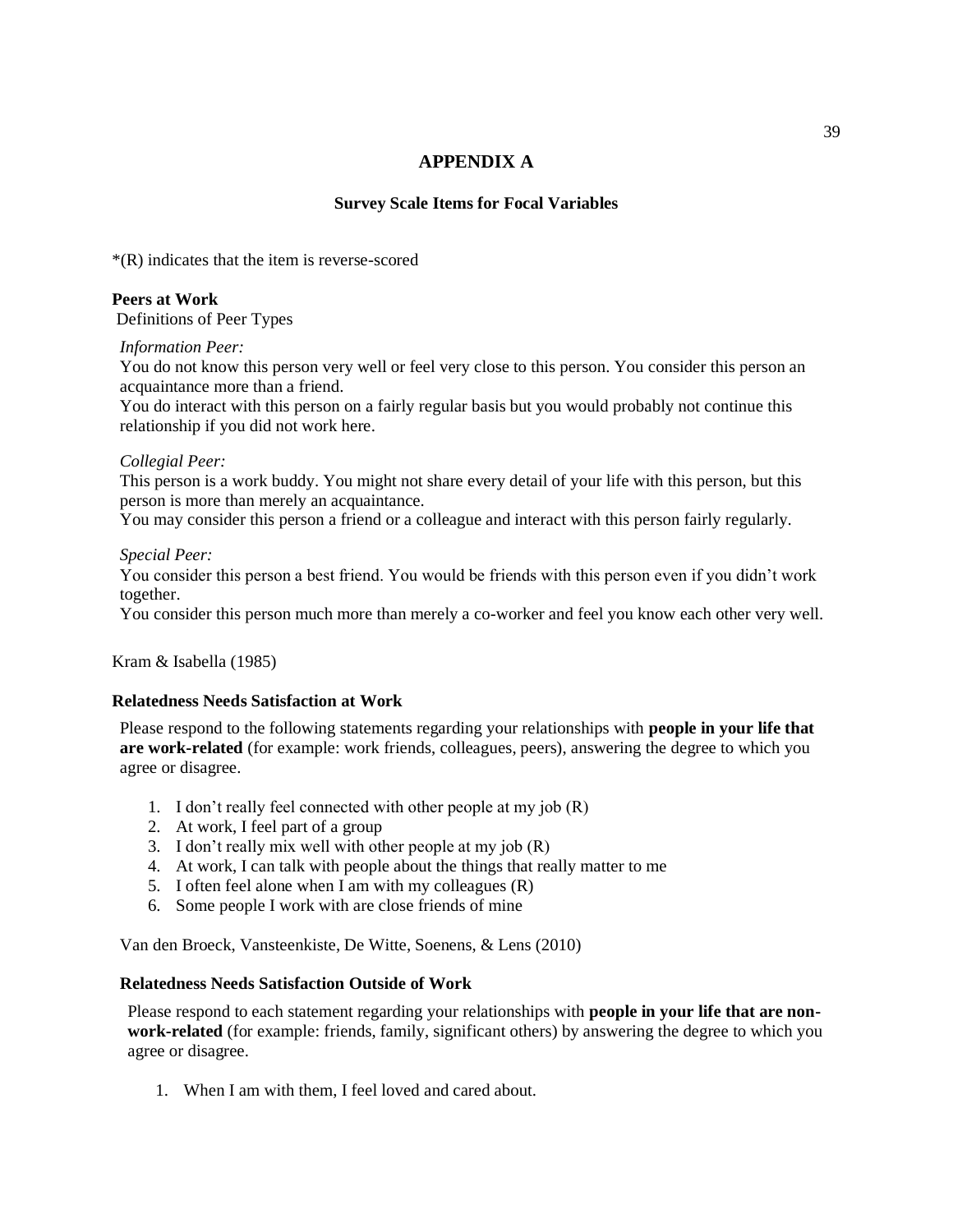- 2. When I am with them, I often feel a lot of distance in our relationship. (R)
- 3. When I am with them, I feel a lot of closeness and intimacy.

La Guardia, Ryan, Couchman, & Deci (2000)

### **Work Centrality**

How do you feel about the work that you do? Please respond to the following statements by answering the degree to which you agree or disagree.

- 1. The major satisfaction in my life comes from my job.
- 2. The most important things that happen to me involve my work.
- 3. I have other activities more important than my work. (R)

Bal & Kooij (2011)

### **Loneliness**

How have you felt about life as of late? Please respond to the following questions about your feelings toward life overall.

- 1. How often do you feel that you lack companionship?
- 2. How often do you feel left out?
- 3. How often do you feel isolated from others?
- 4. How often do you feel lonely?

Russell (1996)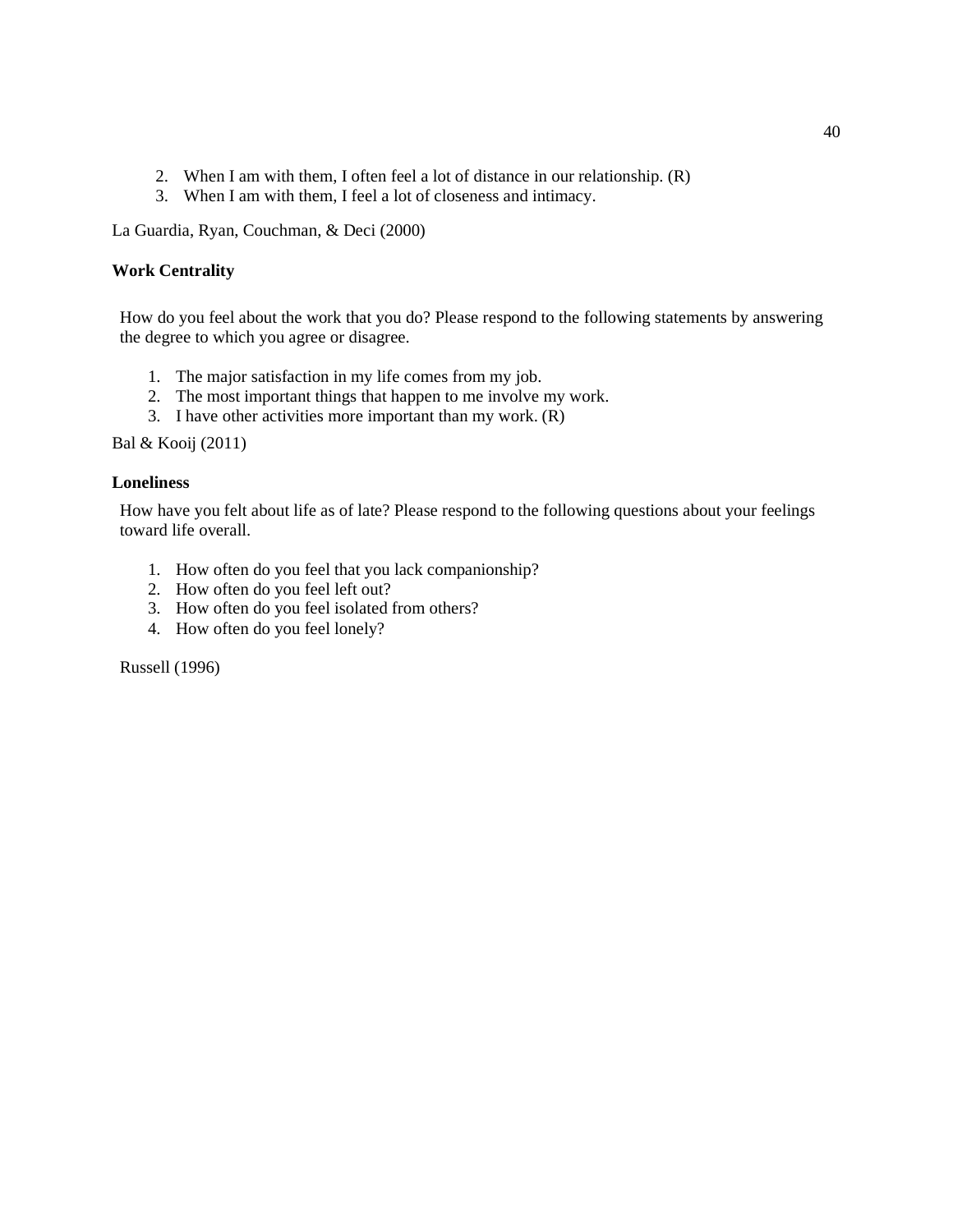### **BIBLIOGRAPHY**

- <span id="page-46-0"></span>Adamczyk, K. (2015). An Investigation of Loneliness and Perceived Social Support Among Single and Partnered Young Adults. *Current Psychology*, *35*(4), 674–689. https://doi.org/10.1007/s12144- 015-9337-7
- Allison, D. (1997). Assessing Stress among Public School Principals in British Columbia. *Psychological Reports*, *80*(3), 1103–1114. https://doi.org/10.2466/pr0.1997.80.3c.1103
- Bal, P. M., & Kooij, D. (2011). The relations between work centrality, psychological contracts, and job attitudes: The influence of age. *European Journal of Work and Organizational Psychology*, *20*(4), 497–523. https://doi.org/10.1080/13594321003669079
- Ballard, J. (2019, July 30). *Millennials are the loneliest generation*. YouGov. https://today.yougov.com/topics/lifestyle/articles-reports/2019/07/30/loneliness-friendship-newfriends-poll-survey
- Baumeister, R., & Leary, M. (1995). The need to belong: Desire for interpersonal attachments as a fundamental human motivation. *Psychological Bulletin*, *117*(3), 497–529. https://doi.org/10.1037/0033-2909.117.3.497
- Bell, R., Roloff, M., Van Camp, K., & Karol, S. (1990). Is It Lonely at the Top?: Career Success and Personal Relationships. *Journal of Communication*, *40*(1), 9–23. https://doi.org/10.1111/j.1460- 2466.1990.tb02247.x
- Cacioppo, J., & Hawkley, L. (2005). People thinking about people: The vicious cycle of being a social outcast in one's own mind. In K. Williams, J. Forgas, & W. Von Hippel (Eds.), *The Social Outcast: Ostracism, Social Exclusion, Rejection, and Bullying* (pp. 91–108). Psychology Press.
- Cacioppo, J., Hawkley, L., Ernst, J., Burleson, M., Berntson, G., Nouriani, B., & Spiegel, D. (2006). Loneliness within a nomological net: An evolutionary perspective. *Journal of Research in Personality*, *40*(6), 1054–1085. https://doi.org/10.1016/j.jrp.2005.11.007
- Cacioppo, J., & Patrick, W. (2008). *Loneliness: Human Nature and the Need for Social Connection*. Norton.
- Chiaburu, D., & Harrison, D. (2008). Do peers make the place? Conceptual synthesis and meta-analysis of coworker effects on perceptions, attitudes, OCBs, and performance. *Journal of Applied Psychology*, *93*(5), 1082–1103. https://doi.org/10.1037/0021-9010.93.5.1082
- Clore, G., & Ortony, A. (2013). Psychological Construction in the OCC Model of Emotion. *Emotion Review*, *5*(4), 335–343. https://doi.org/10.1177/1754073913489751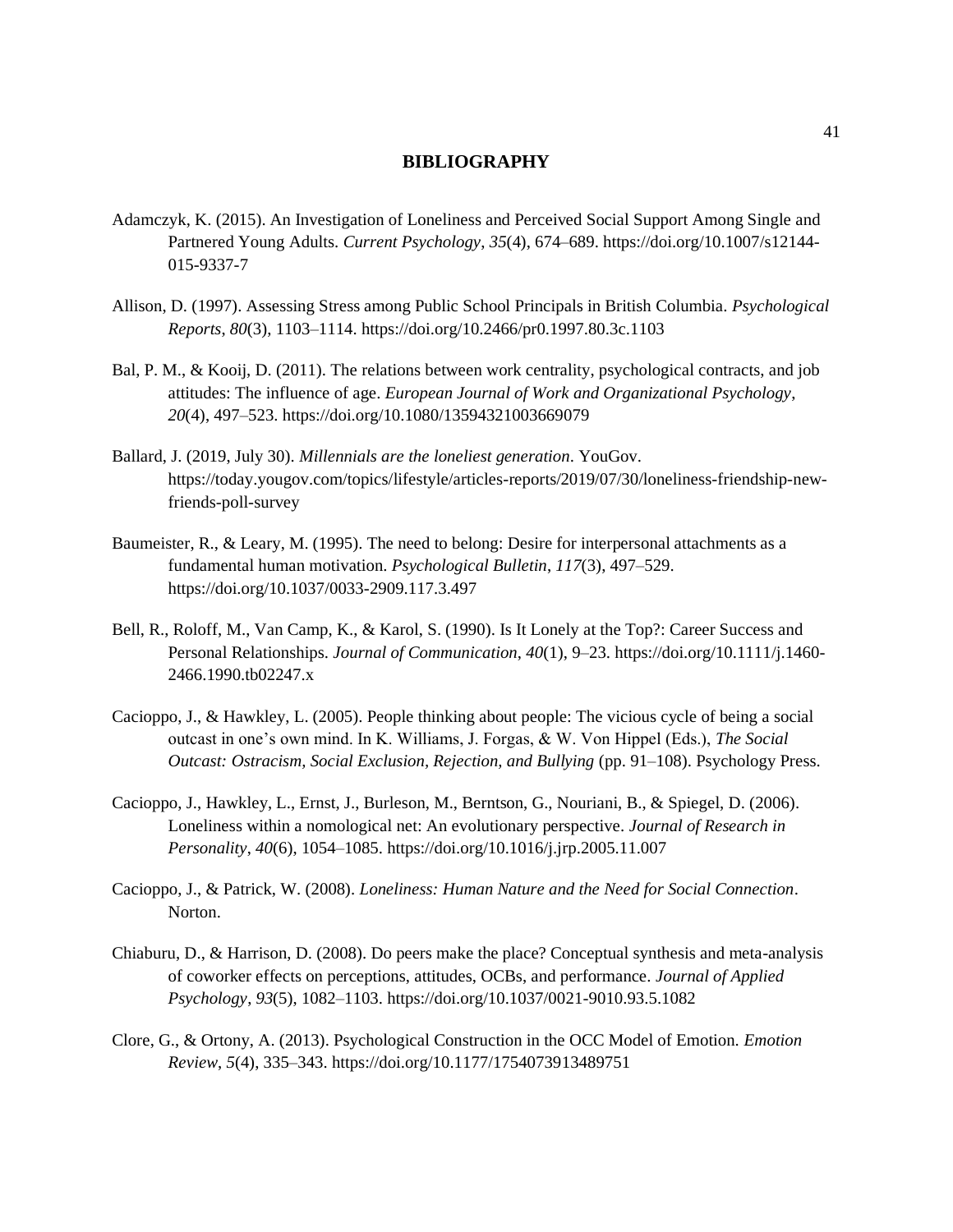- Colbert, A. E., Bono, J. E., & Purvanova, R. K. (2016). Flourishing via Workplace Relationships: Moving Beyond Instrumental Support. *Academy of Management Journal*, *59*(4), 1199–1223. https://doi.org/10.5465/amj.2014.0506
- Comer, D. (1991). Organizational Newcomers' Acquisition of Information from Peers. *Management Communication Quarterly*, *5*(1), 64–89. https://doi.org/10.1177/0893318991005001004
- Corker, K. S., Donnellan, M. B., Kim, S. Y., Schwartz, S. J., & Zamboanga, B. L. (2015). College Student Samples Are Not Always Equivalent: The Magnitude of Personality Differences Across Colleges and Universities. *Journal of Personality*, *85*(2), 123–135. https://doi.org/10.1111/jopy.12224
- Cubitt, S., & Burt, C. (2002). Leadership Style, Loneliness and Occupational Stress in New Zealand Primary School Principals. *New Zealand Journal of Educational Studies*, *37*(2), 159–169. https://www.researchgate.net/profile/Sarah-Wright-25/publication/297554697\_Leadership\_style\_loneliness\_and\_occupational\_stress\_in\_New\_Zeala nd\_primary\_school\_principals/links/5834c7b108ae102f073960be/Leadership-style-lonelinessand-occupational-stress-in-New-Zealand-primary-school-principals.pdf
- Dussault, M., & Barnett, B. (1996). Peer-assisted leadership: reducing educational managers' professional isolation. *Journal of Educational Administration*, *34*(3), 5–14. https://doi.org/10.1108/09578239610118848
- Dutton, J. E., & Ragins, B. R. (2007). Moving Forward: Positive Relationships at Work as a Research Frontier. In *LEA's organization and management series. Exploring positive relationships at work: Building a theoretical and research foundation* (pp. 387–400). Lawrence Erlbaum Associates Publishers.
- Dutton, J., & Heaphy, E. (2003). The power of high-quality connections. *Positive Organizational Scholarship: Foundations of a New Discipline*, *3*, 263–278. http://webuser.bus.umich.edu/janedut/High%20Quality%20Connections/Power%20High%20Qua lity.pdf
- Ensher, E., Thomas, C., & Murphy, S. (2001). Comparison of traditional, step-ahead, and peer mentoring on protégés' support, satisfaction, and perceptions of career success: A social exchange perspective. *Journal of Business and Psychology*, *15*(3), 419–438. https://doi.org/10.1023/a:1007870600459
- Erdogan, B., Bauer, T. N., Truxillo, D. M., & Mansfield, L. R. (2012). Whistle While You Work: A Review of the Life Satisfaction Literature. *Journal of Management*, *38*(4), 1038–1083. https://doi.org/10.1177/0149206311429379
- Ernst, J. M., & Cacioppo, J. T. (1999). Lonely hearts: Psychological perspectives on loneliness. *Applied and Preventive Psychology*, *8*(1), 1–22. https://doi.org/10.1016/s0962-1849(99)80008-0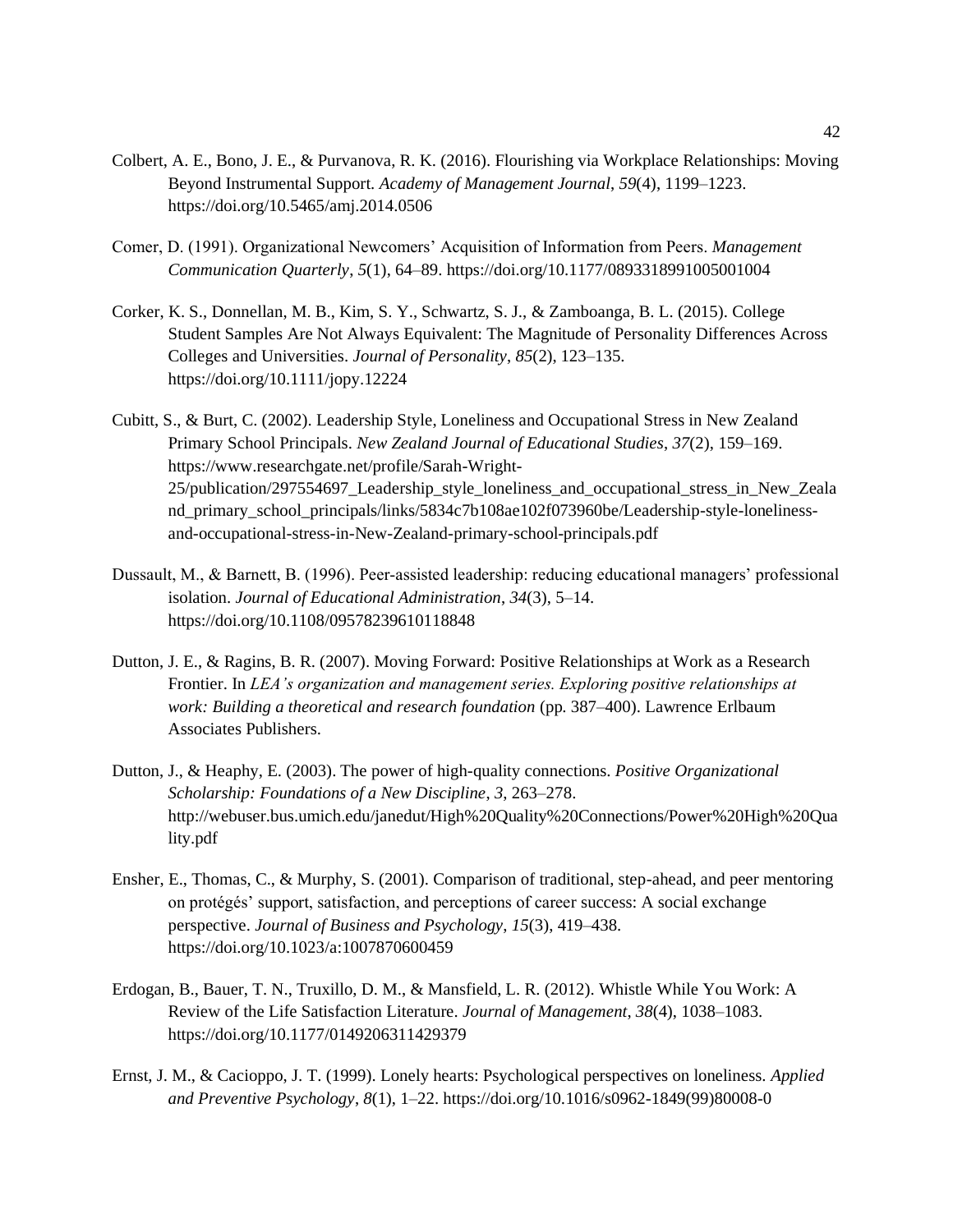- Fayard, A.-L., & Weeks, J. (2007). Photocopiers and Water-coolers: The Affordances of Informal Interaction. *Organization Studies*, *28*(5), 605–634. https://doi.org/10.1177/0170840606068310
- Ferris, G. R., Liden, R. C., Munyon, T. P., Summers, J. K., Basik, K. J., & Buckley, M. R. (2009). Relationships at Work: Toward a Multidimensional Conceptualization of Dyadic Work Relationships. *Journal of Management*, *35*(6), 1379–1403. https://doi.org/10.1177/0149206309344741
- Fine, G. (1986). Friendships in the workplace. In V. Derlega & B. Winstead (Eds.), *Friendship and Social Interaction* (pp. 185–206). Springer-Verlag.
- Fraley, R., & Davis, K. (1997). Attachment formation and transfer in young adults' close friendships and romantic relationships. *Personal Relationships*, *4*(2), 131–144. https://doi.org/10.1111/j.1475- 6811.1997.tb00135.x
- Frey, C. U., & Rothlisberger, C. (1996). Social Support in Healthy Adolescents. *Journal of Youth and Adolescence*, *25*(1), 17–31. https://doi.org/10.1007/bf01537378
- Fritz, J. (1997). Men's and Women's Organizational Peer Relationships: A Comparison. *Journal of Business Communication*, *34*(1), 27–44. https://doi.org/10.1177/002194369703400102
- Golden, T. D., Veiga, J. F., & Dino, R. N. (2008). The impact of professional isolation on teleworker job performance and turnover intentions: Does time spent teleworking, interacting face-to-face, or having access to communication-enhancing technology matter? *Journal of Applied Psychology*, *93*(6), 1412–1421. https://doi.org/10.1037/a0012722
- Gumpert, D., & Boyd, D. (1984). The loneliness of the small-business owner. *Harvard Business Review*, *62*(6), 33–38. https://www.hbr.org
- Hawkley, L., Browne, M., & Cacioppo, J. (2005). How Can I Connect With Thee?: Let Me Count the Ways. *Psychological Science*, *16*(10), 798–804. https://doi.org/10.1111/j.1467- 9280.2005.01617.x
- Hawkley, L. C., & Cacioppo, J. T. (2010). Loneliness Matters: A Theoretical and Empirical Review of Consequences and Mechanisms. *Annals of Behavioral Medicine*, *40*(2), 218–227. https://doi.org/10.1007/s12160-010-9210-8
- Heinrich, L., & Gullone, E. (2006). The clinical significance of loneliness: A literature review. *Clinical Psychology Review*, *26*(6), 695–718. https://doi.org/10.1016/j.cpr.2006.04.002
- Hilliard, J. (2019, August 14). *Study Reveals Gen Z As The Loneliest Generation In America*. Addiction Center. https://www.addictioncenter.com/news/2019/08/gen-z-loneliest-generation/
- Hirschfeld, R. R., & Feild, H. S. (2000). Work centrality and work alienation: distinct aspects of a general commitment to work. *Journal of Organizational Behavior*, *21*(7), 789–800.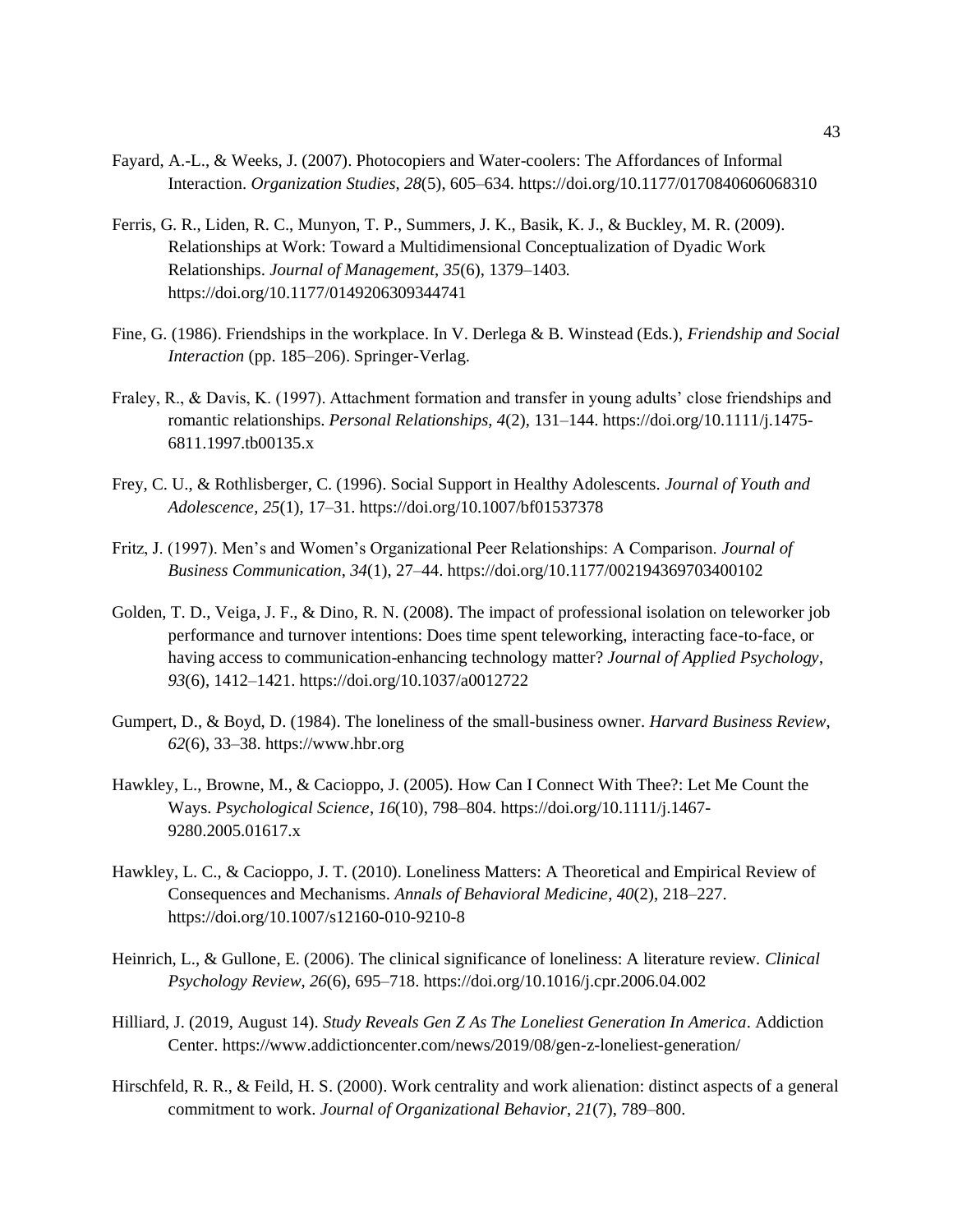https://onlinelibrary.wiley.com/doi/pdf/10.1002/1099-1379(200011)21:7%3C789::AID-JOB59%3E3.0.CO;2- W?casa\_token=yzcV6Ux05xgAAAAA:inxGDkXBNK5tfcEuvpFHp1xqsDmLqGFpakZl43YvV5 rjf8MN7HNnPl2n0bdC8lkw1X0Rt2OK0TR3PQ

- Iverson, R. D., Olekalns, M., & Erwin, P. J. (1998). Affectivity, Organizational Stressors, and Absenteeism: A Causal Model of Burnout and Its Consequences. *Journal of Vocational Behavior*, *52*(1), 1–23. https://doi.org/10.1006/jvbe.1996.1556
- Jehn, K., & Shah, P. (1997). Interpersonal relationships and task performance: An examination of mediation processes in friendship and acquaintance groups. *Journal of Personality and Social Psychology*, *72*(4), 775–790. https://doi.org/10.1037/0022-3514.72.4.775
- Jolly, P. M., Kong, D. T., & Kim, K. Y. (2020). Social support at work: An integrative review. *Journal of Organizational Behavior*, 1–23. https://doi.org/10.1002/job.2485
- Jones, W. (1981). Loneliness and Social Contact. *The Journal of Social Psychology*, *113*(2), 295–296. https://doi.org/10.1080/00224545.1981.9924386
- Kaymaz, K. ş., Eroğlu, U., & Sayılar, Y. (2014). Effect of Loneliness at Work on the Employees' Intention to Leave. *ISGUC The Journal of Industrial Relations and Human Resources*, *16*(1), 38– 53. https://doi.org/10.4026/1303-2860.2014.0241.x
- Kleine, A. -. K., Rudolph, C., & Zacher, H. (2019). Thriving at work: A meta-analysis. *Journal of Organizational Behavior*, *40*(9–10), 973–999. https://doi.org/10.1002/job.2375
- Kogler Hill, S., Hilton Bahniuk, M., Dobos, J., & Rouner, D. (1989). Mentoring and Other Communication Support in the Academic Setting. *Group & Organization Studies*, *14*(3), 355– 368. https://doi.org/10.1177/105960118901400308
- Kram, K. E., & Isabella, L. A. (1985). MENTORING ALTERNATIVES: THE ROLE OF PEER RELATIONSHIPS IN CAREER DEVELOPMENT. *Academy of Management Journal*, *28*(1), 110–132. https://doi.org/10.2307/256064
- La Guardia, J. G., Ryan, R. M., Couchman, C. E., & Deci, E. L. (2000). Within-person variation in security of attachment: A self-determination theory perspective on attachment, need fulfillment, and well-being. *Journal of Personality and Social Psychology*, *79*(3), 367–384. https://doi.org/10.1037/0022-3514.79.3.367
- Lam, L., & Lau, D. (2012). Feeling lonely at work: investigating the consequences of unsatisfactory workplace relationships. *The International Journal of Human Resource Management*, *23*(20), 4265–4282. https://doi.org/10.1080/09585192.2012.665070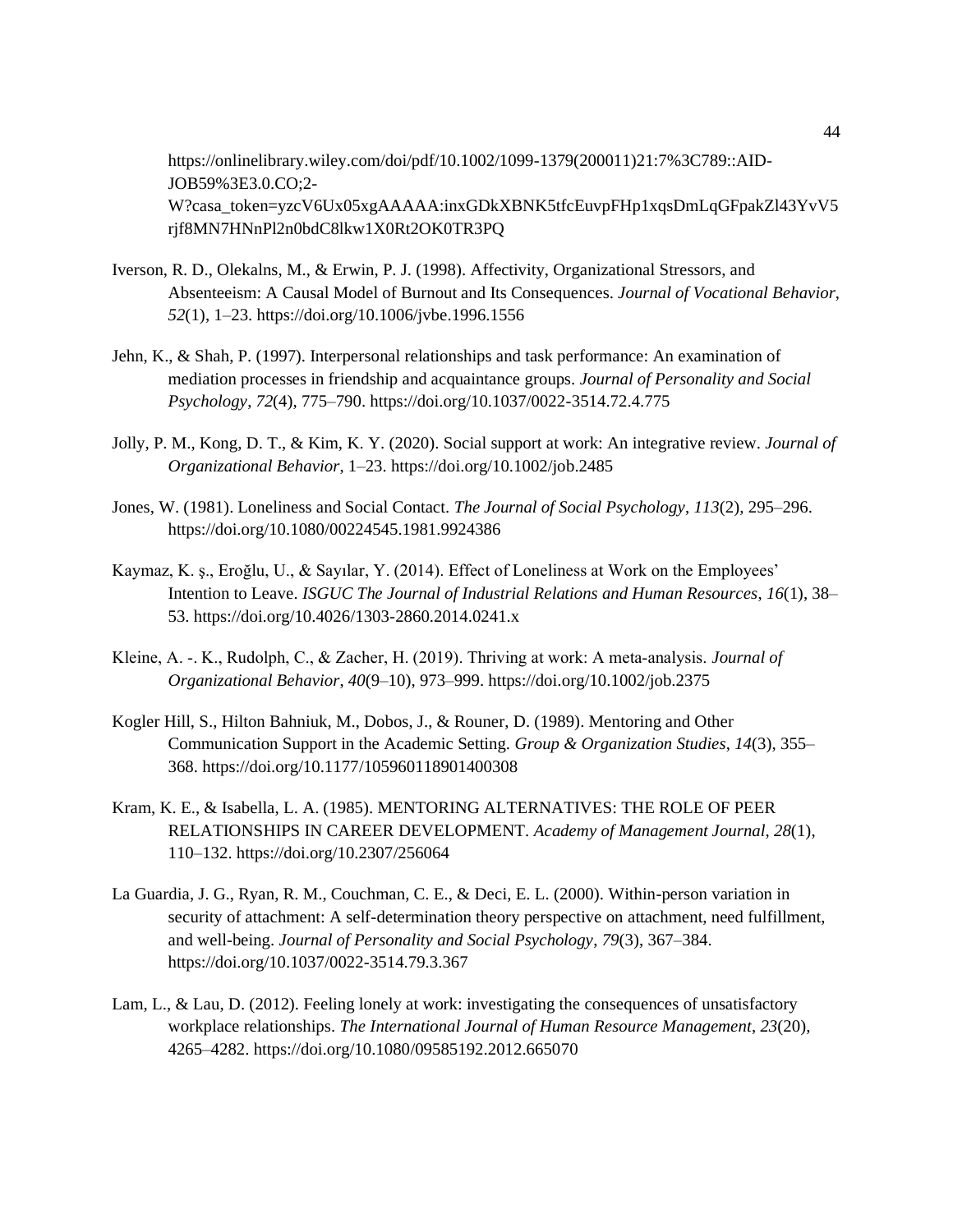- Lee, C.-Y. S., & Goldstein, S. (2016). Loneliness, Stress, and Social Support in Young Adulthood: Does the Source of Support Matter? *Journal of Youth and Adolescence*, *45*(3), 568–580. https://doi.org/10.1007/s10964-015-0395-9
- Lopina, E. C., Rogelberg, S. G., & Howell, B. (2012). Turnover in dirty work occupations: A focus on pre-entry individual characteristics. *Journal of Occupational and Organizational Psychology*, *85*(2), 396–406. https://doi.org/10.1111/j.2044-8325.2011.02037.x
- Mahon, N. E., Yarcheski, A., Yarcheski, T. J., Cannella, B. L., & Hanks, M. M. (2006). A Meta-analytic Study of Predictors for Loneliness During Adolescence. *Nursing Research*, *55*(6), 446–447. https://doi.org/10.1097/00006199-200611000-00009
- Mann, S., & Holdsworth, L. (2003). The psychological impact of teleworking: stress, emotions and health. *New Technology, Work and Employment*, *18*(3), 196–211. https://doi.org/10.1111/1468- 005x.00121
- Maslow, A. (1954). *Motivation and Personality*. Harper & Row.

Mayo, E. (1945). *The Social Problems of an Industrial Civilisation*. Harvard University Press.

- McClelland, D. (1961). *The Achieving Society*. Van Nostrand.
- Meyer, J. P., Stanley, D. J., Herscovitch, L., & Topolnytsky, L. (2002). Affective, Continuance, and Normative Commitment to the Organization: A Meta-analysis of Antecedents, Correlates, and Consequences. *Journal of Vocational Behavior*, *61*(1), 20–52. https://doi.org/10.1006/jvbe.2001.1842
- Michel, J. W., Tews, M. J., & Allen, D. G. (2019). Fun in the workplace: A review and expanded theoretical perspective. *Human Resource Management Review*, *29*(1), 98–110. https://doi.org/10.1016/j.hrmr.2018.03.001
- Morrison, E. (1993). Newcomer Information Seeking: Exploring Types, Modes, Sources, and Outcomes. *Academy of Management Journal*, *36*(3), 557–589. https://doi.org/10.5465/256592
- Morrison, R. (2005). *Informal Relationships in the Workplace: Associations with Job Satisfaction, Organisational Commitment, and Turnover Intentions*. Massey University. https://mro.massey.ac.nz/bitstream/handle/10179/1666/02\_whole.pdf
- Murthy, V. (2020). *Together: The Healing Power of Human Connection in a Sometimes Lonely World*. Harper Wave.
- Myers, S., & Johnson, A. (2004). Perceived solidarity, self-disclosure, and trust in organizational peer relationships. *Communication Research Reports*, *21*(1), 75–83. https://doi.org/10.1080/08824090409359969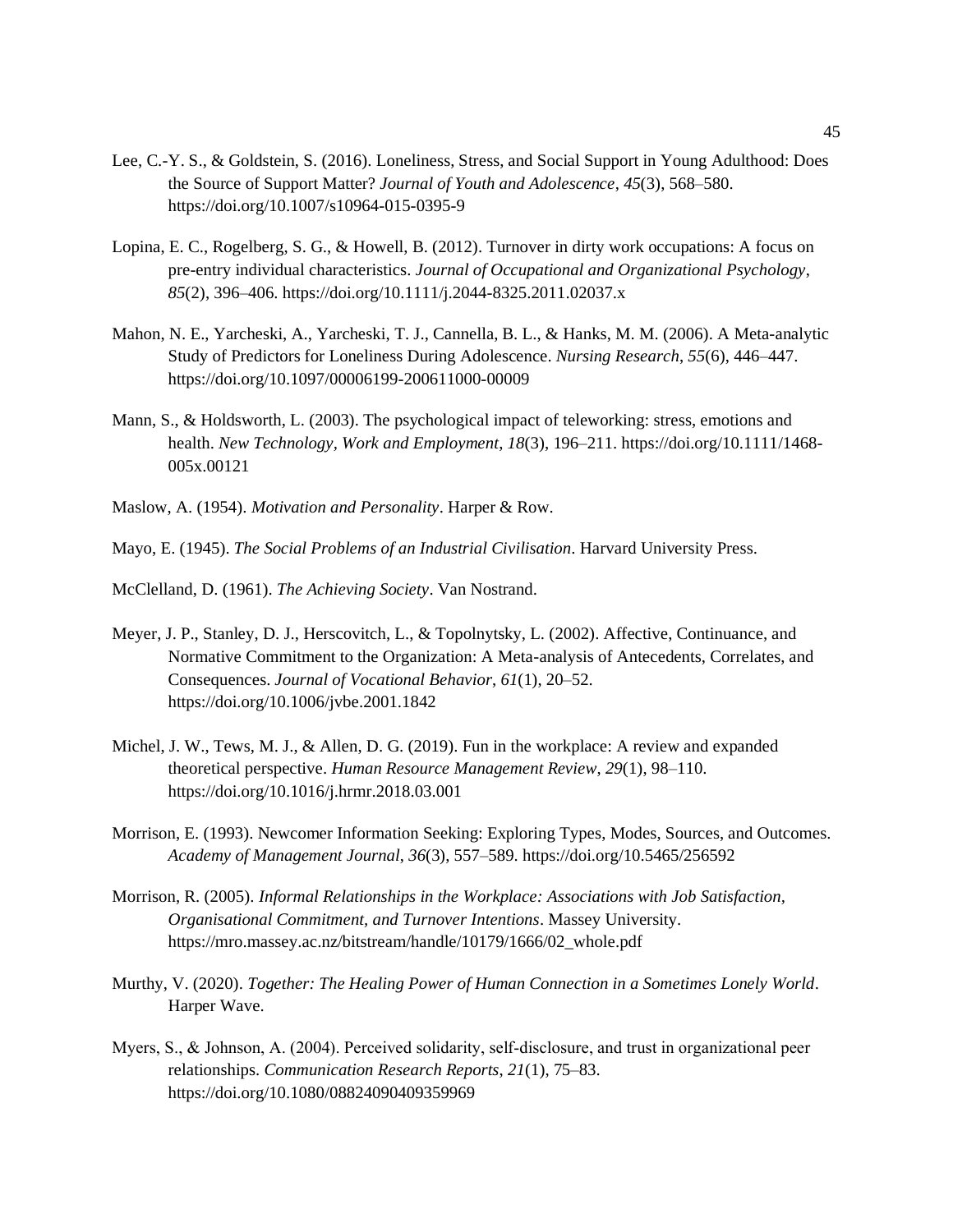- Nicolaisen, M., & Thorsen, K. (2014). Who are Lonely? Loneliness in Different Age Groups (18–81 Years Old), Using Two Measures of Loneliness. *The International Journal of Aging and Human Development*, *78*(3), 229–257. https://doi.org/10.2190/ag.78.3.b
- Niven, K., Holman, D., & Totterdell, P. (2012). How to win friendship and trust by influencing people's feelings: An investigation of interpersonal affect regulation and the quality of relationships. *Human Relations*, *65*(6), 777–805. https://doi.org/10.1177/0018726712439909
- Ostroff, C., & Kozlowski, S. (1993). The Role of Mentoring in the Information Gathering Processes of Newcomers during Early Organizational Socialization. *Journal of Vocational Behavior*, *42*(2), 170–183. https://doi.org/10.1006/jvbe.1993.1012
- Ozcelik, H., & Barsade, S. G. (2011). WORK LONELINESS AND EMPLOYEE PERFORMANCE. *Academy of Management Proceedings*, *2011*(1), 1–6. https://doi.org/10.5465/ambpp.2011.65869714
- Ozcelik, H., & Barsade, S. G. (2018). No Employee an Island: Workplace Loneliness and Job Performance. *Academy of Management Journal*, *61*(6), 2343–2366. https://doi.org/10.5465/amj.2015.1066
- Peplau, L., & Perlman, D. (1982). *Loneliness: A sourcebook of current theory, research, and therapy*. Wiley.
- Pomeroy, C. (2019, March 20). *Loneliness Is Harmful to Our Nation's Health*. Scientific American. https://blogs.scientificamerican.com/observations/loneliness-is-harmful-to-our-nations-health/
- Pyle, E., & Evans, D. (2018, April 10). *Loneliness - What characteristics and circumstances are associated with feeling lonely?* Office for National Statistics. https://www.ons.gov.uk/peoplepopulationandcommunity/wellbeing/articles/lonelinesswhatcharac teristicsandcircumstancesareassociatedwithfeelinglonely/2018-04-10
- Qualter, P., Vanhalst, J., Harris, R., Van Roekel, E., Lodder, G., Bangee, M., Maes, M., & Verhagen, M. (2015). Loneliness Across the Life Span. *Perspectives on Psychological Science*, *10*(2), 250–264. https://doi.org/10.1177/1745691615568999
- Ramarajan, L., & Reid, E. (2013). Shattering the Myth of Separate Worlds: Negotiating Nonwork Identities at Work. *Academy of Management Review*, *38*(4), 621–644. https://doi.org/10.5465/amr.2011.0314
- Reichers, A. (1987). An Interactionist Perspective on Newcomer Socialization Rates. *The Academy of Management Review*, *12*(2), 278–287. https://doi.org/10.2307/258535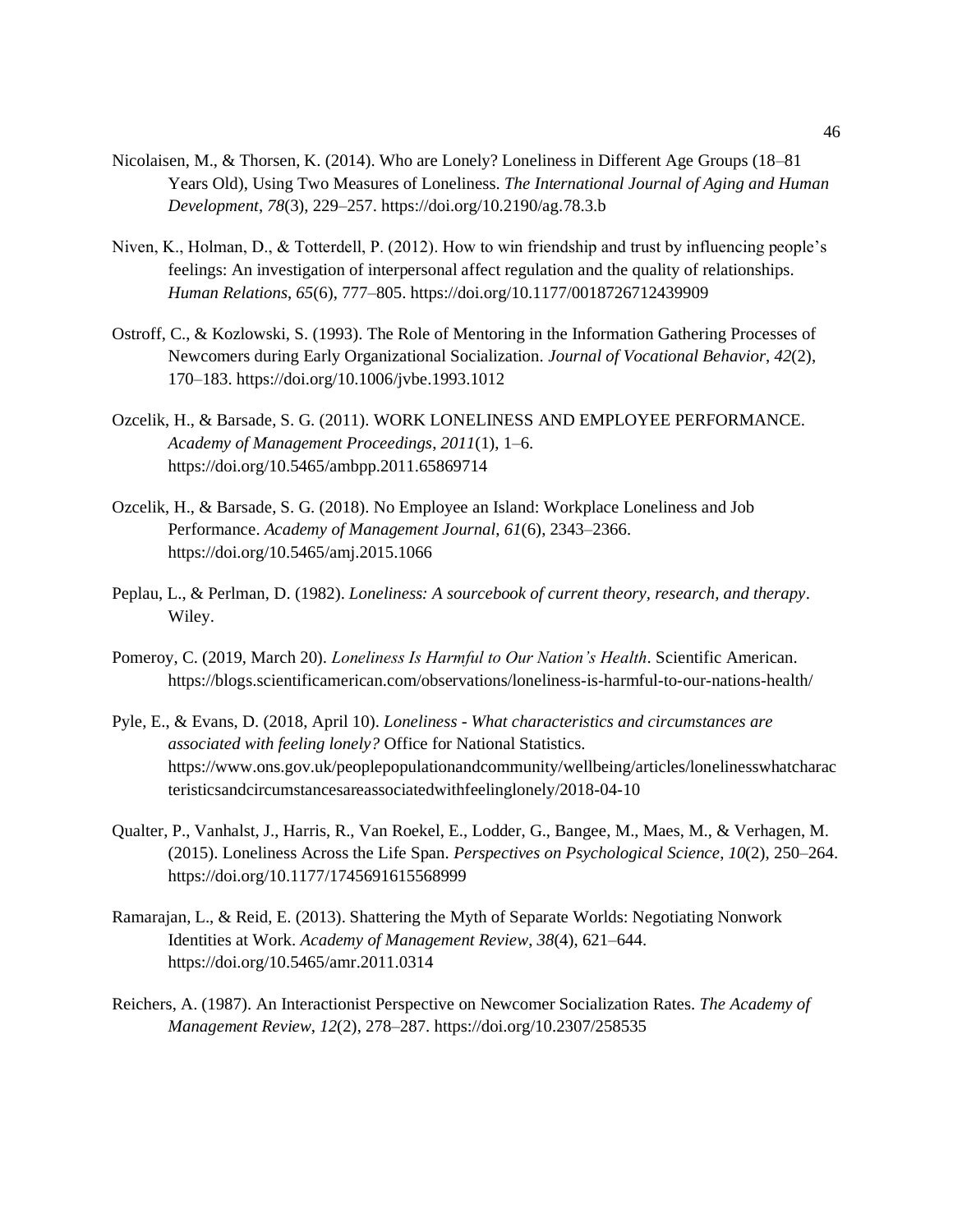- Reinking, K., & Bell, R. (1991). Relationships among loneliness, communication competence, and career success in a state bureaucracy: A field study of the 'lonely at the top' maxim. *Communication Quarterly*, *39*(4), 358–373. https://doi.org/10.1080/01463379109369812
- Riordan, C., & Griffeth, R. (1995). The opportunity for friendship in the workplace: An underexplored construct. *Journal of Business and Psychology*, *10*(2), 141–154. https://doi.org/10.1007/bf02249575
- Rook, K. S. (1984). Promoting social bonding: Strategies for helping the lonely and socially isolated. *American Psychologist*, *39*(12), 1389–1407. https://doi.org/10.1037/0003-066x.39.12.1389
- Russell, D. W. (1996). UCLA Loneliness Scale (Version 3): Reliability, Validity, and Factor Structure. *Journal of Personality Assessment*, *66*(1), 20–40. https://doi.org/10.1207/s15327752jpa6601\_2
- Ryan, R., Bernstein, J., & Brown, K. W. (2010). Weekends, Work, and Well-Being: Psychological Need Satisfactions and Day of the Week Effects on Mood, Vitality, and Physical Symptoms. *Journal of Social and Clinical Psychology*, *29*(1), 95–122. https://doi.org/10.1521/jscp.2010.29.1.95
- Ryan, R., & Deci, E. (2000). The Darker and Brighter Sides of Human Existence: Basic Psychological Needs as a Unifying Concept. *Psychological Inquiry*, *11*(4), 319–338. https://doi.org/10.1207/s15327965pli1104\_03
- Ryan, R. M., Bernstein, J. H., & Brown, K. W. (2010). Weekends, Work, and Well-Being: Psychological Need Satisfactions and Day of the Week Effects on Mood, Vitality, and Physical Symptoms. *Journal of Social and Clinical Psychology*, *29*(1), 95–122. https://doi.org/10.1521/jscp.2010.29.1.95
- Schmitt, J. P., & Kurdek, L. A. (1985). Age and Gender Differences In and Personality Correlates of Loneliness in Different Relationships. *Journal of Personality Assessment*, *49*(5), 485–496. https://doi.org/10.1207/s15327752jpa4905\_5
- Shin, D., & Johnson, D. (1978). Avowed happiness as an overall assessment of the quality of life. *Social Indicators Research*, *5*(1–4), 475–492. https://doi.org/10.1007/bf00352944
- Sias, P. (2005). Workplace Relationship Quality and Employee Information Experiences. *Communication Studies*, *56*(4), 375–395. https://doi.org/10.1080/10510970500319450
- Simon, L., Judge, T., & Halvorsen-Ganepola, M. (2010). In good company? A multi-study, multi-level investigation of the effects of coworker relationships on employee well-being. *Journal of Vocational Behavior*, *76*(3), 534–546. https://doi.org/10.1016/j.jvb.2010.01.006
- Sollitto, M., Johnson, Z. D., & Myers, S. A. (2013). Students' Perceptions of College Classroom Connectedness, Assimilation, and Peer Relationships. *Communication Education*, *62*(3), 318– 331. https://doi.org/10.1080/03634523.2013.788726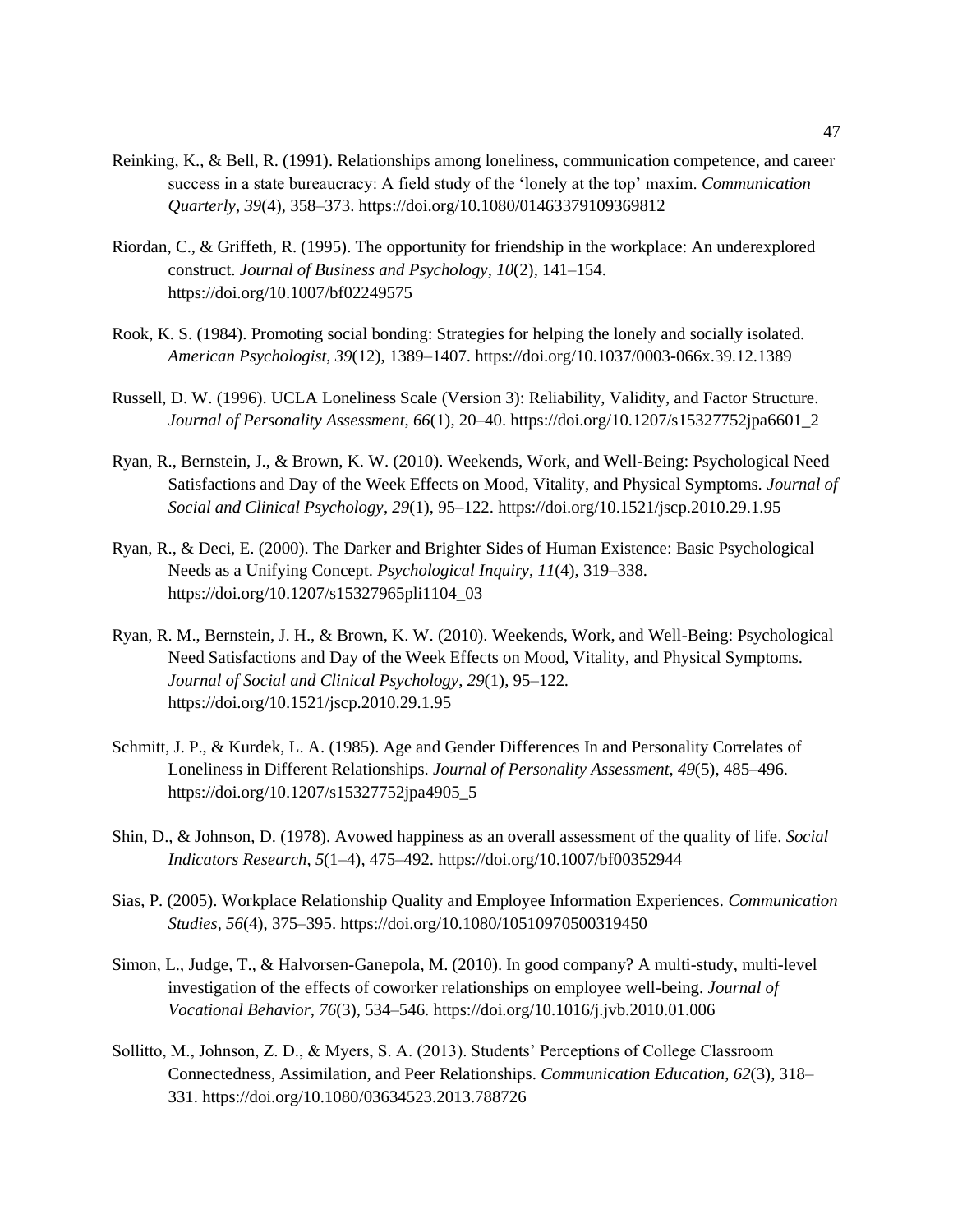- Sollitto, M., & Myers, S. A. (2014). Peer Coworker Relationships: Influences on the Expression of Lateral Dissent. *Communication Reports*, *28*(1), 36–47. https://doi.org/10.1080/08934215.2014.925569
- Teboul, J. (1994). Facing and Coping with Uncertainty During Organizational Encounter. *Management Communication Quarterly*, *8*(2), 190–224. https://doi.org/10.1177/0893318994008002003
- Umberson, D., Crosnoe, R., & Reczek, C. (2010). Social Relationships and Health Behavior Across the Life Course. *Annual Review of Sociology*, *36*(1), 139–157. https://doi.org/10.1146/annurev-soc-070308-120011
- Van den Broeck, A., Ferris, D. L., Chang, C.-H., & Rosen, C. C. (2016). A Review of Self-Determination Theory's Basic Psychological Needs at Work. *Journal of Management*, *42*(5), 1195–1229. https://doi.org/10.1177/0149206316632058
- Van den Broeck, A., Vansteenkiste, M., De Witte, H., Soenens, B., & Lens, W. (2010). Capturing autonomy, competence, and relatedness at work: Construction and initial validation of the Workrelated Basic Need Satisfaction scale. *Journal of Occupational and Organizational Psychology*, *83*(4), 981–1002. https://doi.org/10.1348/096317909x481382
- Van Hooff, M. L. M., & Van Hooft, E. A. J. (2016). Work-related boredom and depressed mood from a daily perspective: the moderating roles of work centrality and need satisfaction. *Work & Stress*, *30*(3), 209–227. https://doi.org/10.1080/02678373.2016.1206151
- Victor, C. R., & Yang, K. (2012). The Prevalence of Loneliness Among Adults: A Case Study of the United Kingdom. *The Journal of Psychology*, *146*(1–2), 85–104. https://doi.org/10.1080/00223980.2011.613875
- Walsh, K., & Gordon, J. R. (2008). Creating an individual work identity. *Human Resource Management Review*, *18*(1), 46–61. https://doi.org/10.1016/j.hrmr.2007.09.001
- Wei, M., Shaffer, P. A., Young, S. K., & Zakalik, R. A. (2005). Adult Attachment, Shame, Depression, and Loneliness: The Mediation Role of Basic Psychological Needs Satisfaction. *Journal of Counseling Psychology*, *52*(4), 591–601. https://doi.org/10.1037/0022-0167.52.4.591
- Weiss, R. S. (1973). *Loneliness: the experience of emotional and social isolation*. MIT Press.
- Wheeler, L., Reis, H., & Nezlek, J. (1983). Loneliness, social interaction, and sex roles. *Journal of Personality and Social Psychology*, *45*(4), 943–953. https://doi.org/10.1037/0022-3514.45.4.943
- Winstead, B., Derlega, V., Montgomery, M., & Pilkington, C. (1995). The Quality of Friendships at Work and Job Satisfaction. *Journal of Social and Personal Relationships*, *12*(2), 199–215. https://doi.org/10.1177/0265407595122003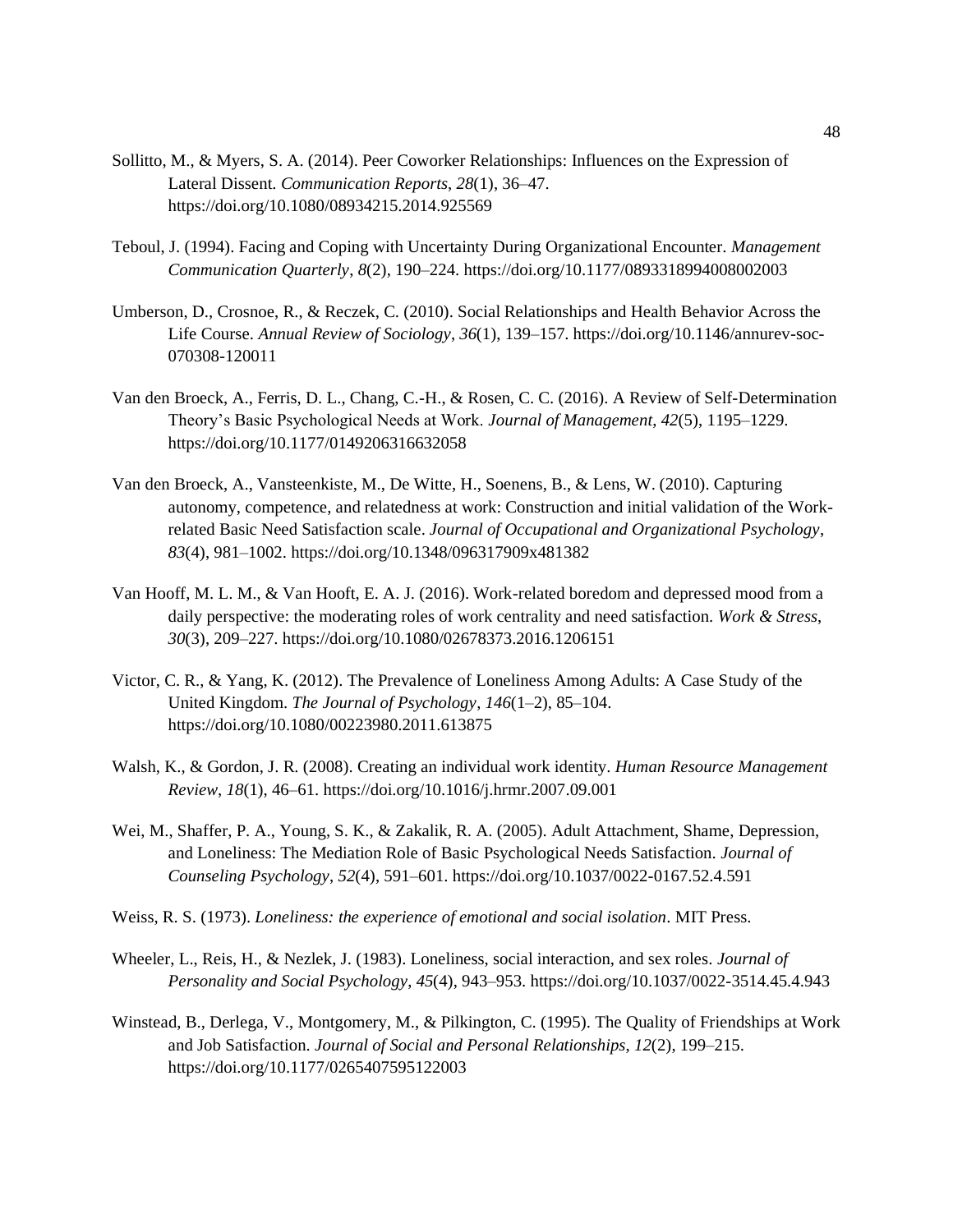- Wright, S. (2005). *Loneliness in the Workplace* (Doctoral Dissertation). University of Canterbury. https://ir.canterbury.ac.nz/bitstream/handle/10092/1368/thesis\_fulltext.pdf?sequence=1
- Wright, S. (2012). Is It Lonely at the Top? An Empirical Study of Managers' and Nonmanagers' Loneliness in Organizations. *The Journal of Psychology*, *146*(1–2), 47–60. https://doi.org/10.1080/00223980.2011.585187
- Wright, S., & Silard, A. (2020). Unravelling the antecedents of loneliness in the workplace. *Human Relations*, 1–22. https://doi.org/10.1177/0018726720906013
- Young, J. E. (1982). Loneliness, depression and cognitive therapy: Theory and application. In L. A. Peplau & D. Perlman (Eds.), *Loneliness: A sourcebook of current theory, research and therapy* (pp. 379–406). Wiley.
- Zhong, B.-L., Chen, S.-L., & Conwell, Y. (2016). Effects of Transient Versus Chronic Loneliness on Cognitive Function in Older Adults: Findings From the Chinese Longitudinal Healthy Longevity Survey. *The American Journal of Geriatric Psychiatry*, *24*(5), 389–398. https://doi.org/10.1016/j.jagp.2015.12.009
- Zumaeta, J. (2019). Lonely at the Top: How Do Senior Leaders Navigate the Need to Belong? *Journal of Leadership & Organizational Studies*, *26*(1), 111–135. https://doi.org/10.1177/1548051818774548